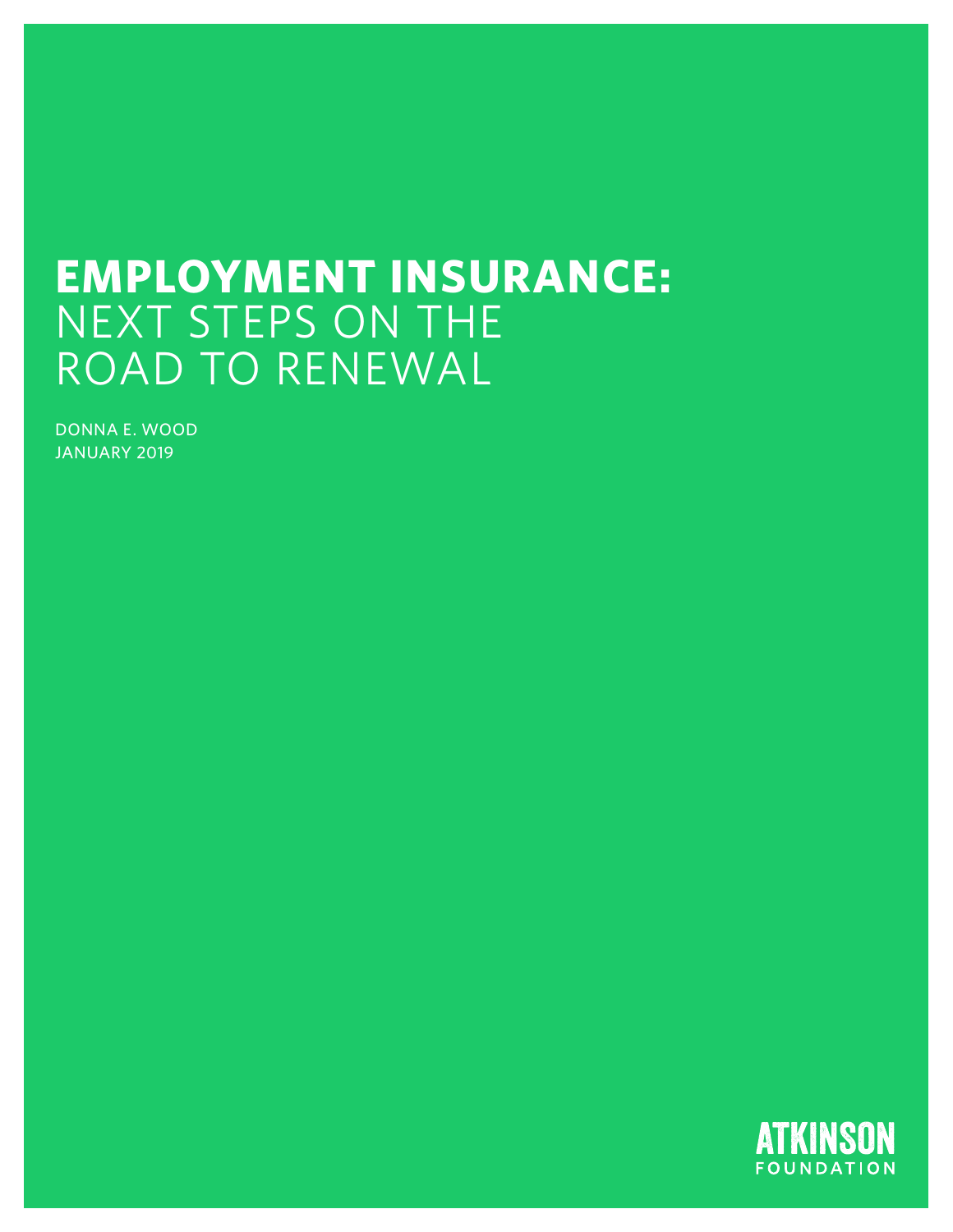## **CONTENTS**

| <b>AUTHOR AND ACKNOWLEDGEMENTS</b>               | 1              |
|--------------------------------------------------|----------------|
| <b>FOREWORD</b>                                  | $\overline{2}$ |
| <b>OVERVIEW</b>                                  | 4              |
| THE CASE FOR A REVIEW                            | 8              |
| <b>CHALLENGE #1: THE COVERAGE GAP</b>            | 8              |
| CHALLENGE #2: VARIABLE ENTRY REQUIREMENTS        | 12             |
| CHALLENGE #3: ADEQUACY OF BENEFITS               | 14             |
| CHALLENGE #4: THE IMPACT OF RE-DISTRIBUTION      | 18             |
| <b>CHALLENGE #5: DISCRIMINATION</b>              | 20             |
| <b>CHALLENGE #6: GOVERNANCE</b>                  | 23             |
| THE ROAD TO RENEWAL                              | 28             |
| <b>REFERENCES</b>                                | 32             |
| <b>BACKGROUND READING</b>                        | 36             |
| UN/EMPLOYMENT INSURANCE<br>IN CANADA: HIGHLIGHTS | 37             |
|                                                  |                |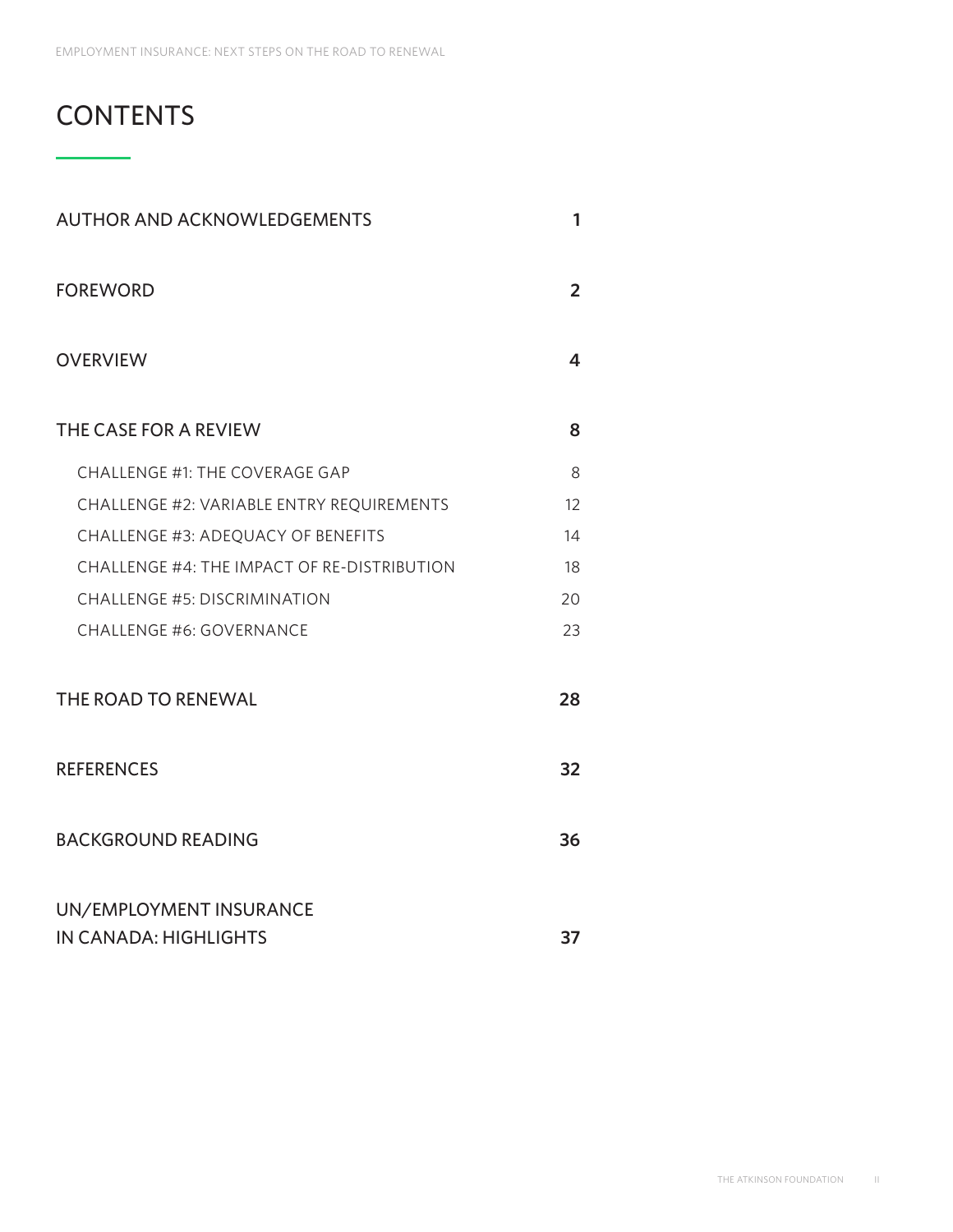## AUTHOR AND ACKNOWLEDGEMENTS

#### **AUTHOR**

Dr. Donna E. Wood is an Adjunct Assistant Professor in the Department of Political Science at the University of Victoria. She has a Master of Public Management from the University of Alberta and a PhD from the University of Edinburgh. Before embarking on a research career in 2003, she worked for over twenty-five years for the Alberta and Northwest Territories governments, providing policy advice and directing income support, social services, apprenticeship, training, and employment programs. She has published on federalism and social policy in Canada, the United Kingdom, and the European Union. Her book *Federalism in Action: The Devolution of Canada's Public Employment Service 1995-2015* was published in May 2018.

### **ACKNOWLEDGEMENTS**

The author would like to thank Colette Murphy and the Atkinson Foundation for moving Employment Insurance (EI) to the top of their decent work agenda and supporting the publication of this paper as a way to highlight the importance of EI to Canada's social security safety net in 2019. We must not forget our past.

She would also like to thank the authors of the papers she reviewed for their insight, as well as the input she received from individuals who currently work with EI claimants. Mary Gellatly (Parkdale Community Legal Services, Toronto); Jackie Esmonde (Income Security Advocacy Centre, Toronto); Laurell Ritchie (Good Jobs for All Coalition, Toronto); Judy Duncan (ACORN Canada); Neil Cohen (Community Unemployed Help Centre, Winnipeg); Véronique Martineau (Le Mouvement autonome et solidaire des sans-emploi MASSE, Montreal) and Elisabeth Geller (VanCity, Vancouver) all took the time to comment on earlier drafts of the paper. Their insight and on the ground experience with the program was invaluable.

Thanks also for review, comments and suggestions from John Stapleton (Open Policy Ontario) and Andrew Jackson (Broadbent Institute). Their deep knowledge of EI over the years, its role today, and how it might be reviewed in 2019 improved the paper considerably. Editing assistance from Sally McBeth (Clear Language and Design) was invaluable. Pat Thompson and Nora Cole (Atkinson Foundation) provided essential support through the production process. The opinions expressed in this paper are the author's alone.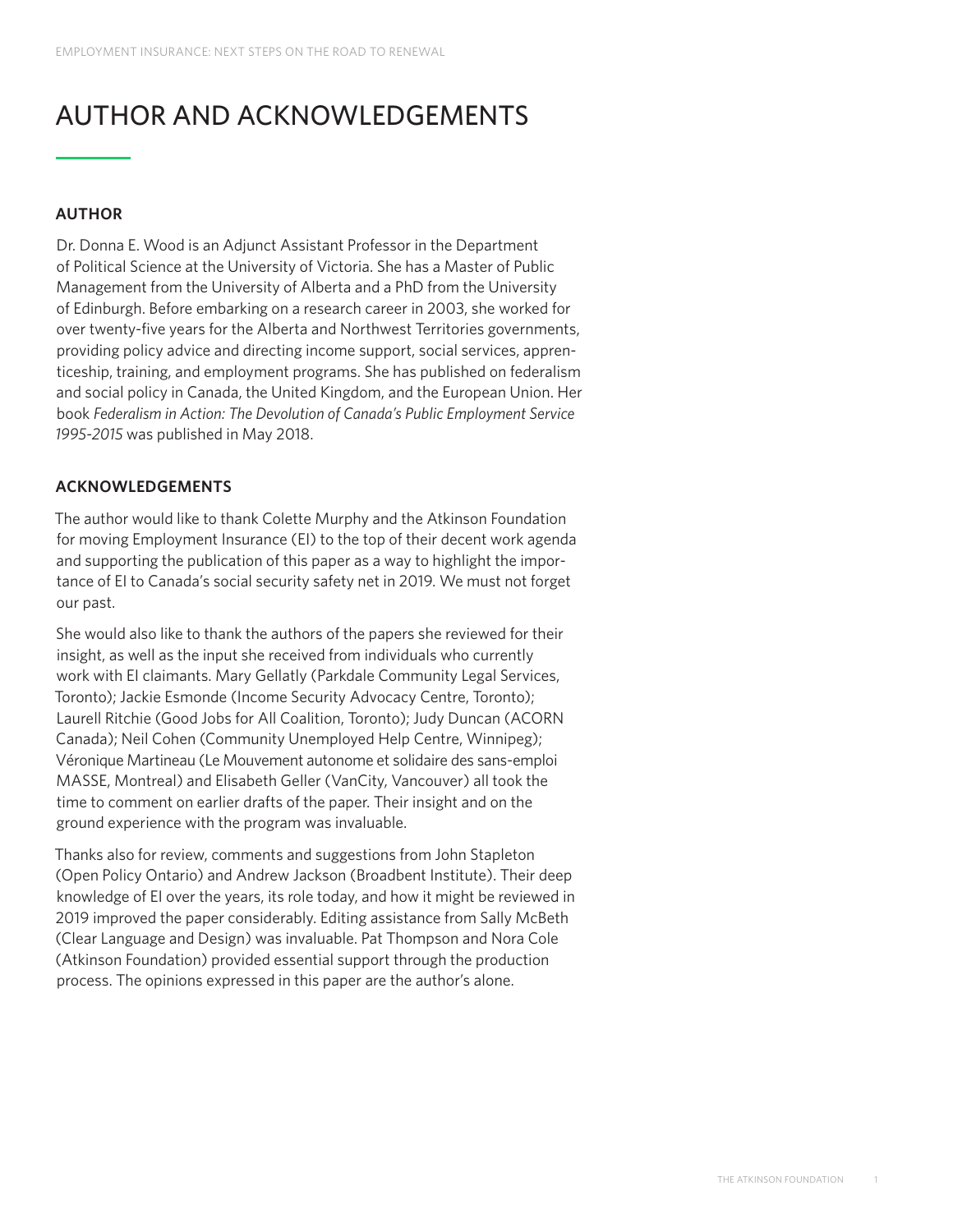## FOREWORD

*"When life becomes a zero-sum game, when competition is seen as the sole basis for organizing society, when targeting social benefits that should be universal shows that some gain and some don't but everybody pays, when austerity tells us that there's less in the pot so what one gets the other loses, when work is increasingly precarious with few benefits and fewer prospects, when household debt is so high that many families couldn't survive a crisis, when the future looks bleaker for our kids, when we no longer believe the state is able or willing to help, why are we surprised that elections can turn on anger, resentment and despair?"1*

ALEX HIMELFARB

Member of the Board of Directors, Atkinson Foundation Former Clerk of the Privy Council, Government of Canada

Surprise is no longer a reasonable response to the evidence that Canada's social infrastructure is crumbling. Like many structures built in the 20<sup>th</sup> century, it has what realtors would call "good bones" — social services, programs and benefits that can be counted on to provide insurance against the risk of unemployment, illness or disability, and support during individual transitions and economic disruptions. It's a shared asset that puts Canada among the healthiest and wealthiest countries in the world.<sup>2</sup>

But there are cracks in the foundation and signs of neglect throughout. Shortterm fixes have been favoured over major renovations, deferring costs but not escaping consequences. A 2015 inspection by the Mowat Centre pointed out the "large gaps that now threaten the well-being and economic prosperity of Canadians."3 Among the most significant challenges can be found in Canada's Employment Insurance Program.

No one was surprised, therefore, when the Prime Minister did not envision minor repairs or improvements to the program after the 2015 election. Instead, he set a more ambitious goal: wholesale modernization. The cabinet minister responsible received a mandate letter citing the realities of the changing labour market, narrow eligibility requirements, and ambiguity about the use of EI contributions. The letter authorized a broad review based on the premise that renewal is possible.

Renewal is concerned with the revival of the values, principles, feelings and commitment experienced at the conception of a national program like EI. It's about the restoration of the basis upon which decisions about policy, practice and procedure are made. When the foundation can no longer hold the weight of past decisions or bear unanticipated stresses, it's time for renewal.

- 1 Himelfarb, Alex, 'We Need an Antidote to Complacency and Resentment', *Alex's blog*, October 14, 2018, available at [https://afhimelfarb.wordpress.com/2018/10/14/](https://afhimelfarb.wordpress.com/2018/10/14/we-need-an-antidote-to-complacency-and-resentment/) [we-need-an-antidote-to-complacency-and-resentment/,](https://afhimelfarb.wordpress.com/2018/10/14/we-need-an-antidote-to-complacency-and-resentment/) accessed January 20, 2019.
- 2 Wilkinson, Richard and Kate Pickett, 2010, *The Spirit Level: Why Equality is Better for Everyone*, Penguin Books, London.
- 3 Granofsky, Thomas, Miles Corak, Sunil Johal and Noah Zon, 2015, *Renewing Canada's Social Architecture Framing Paper*, Mowat Centre, May 13, 2015, available at [https://mowatcentre.](https://mowatcentre.ca/renewing-canadas-social-architecture-framing-paper/) [ca/renewing-canadas-social-architecture-framing-paper/](https://mowatcentre.ca/renewing-canadas-social-architecture-framing-paper/), accessed January 20, 2019.

Renewal is concerned with the revival of the values, principles, feelings and commitment experienced at the conception of a national program like EI.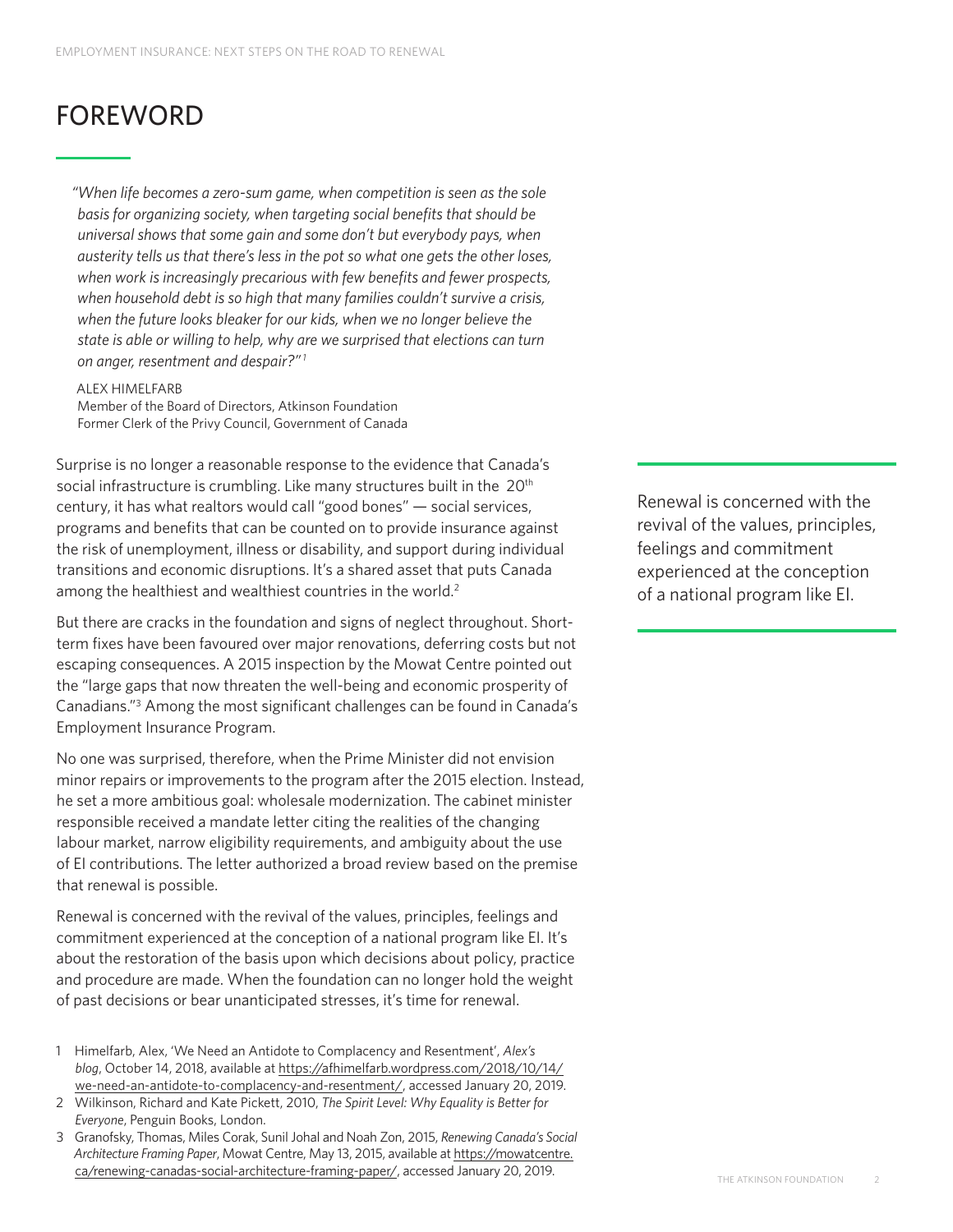The Atkinson Foundation agrees that this is the right time to renew EI and, through the process, to renew our belief that collective progress is possible. This belief defines the time in which EI was created as much as the opposite defines ours. It took Joseph Atkinson and his contemporaries three decades to raise public expectations at the start of the last century. They were reduced to rubble by three decades of cutbacks and attacks on the efficacy of government at the start of this century.

Alex Himelfarb has written that the biggest impact of austerity is that it stunts the political imagination. It makes us doubt what we can achieve together. We're left wondering if we're on our own to handle hardship, and worried that no one has our backs.

At Atkinson, we know this is not true. We can imagine a renewed EI because we know people who are in the process of transforming it. A growing number of us are taking responsibility to make sure the next generation knows its value and inherits a social asset, not a liability.

That's why we convened a roundtable in the fall of 2017 to contribute to this renewal process.<sup>4</sup> And that's why we have collaborated with Dr. Donna Wood and her colleagues to produce this paper as a starting point for an even broader conversation with everyone who has a stake in the future of EI.

This is your invitation to participate in this effort. Your perspective is important if you're jumping into the conversation for the first time or have been seized by the program's challenges for a long time.

The review promised by the Prime Minister in 2016 is our chance to demonstrate that the challenges described in this paper are not unsurmountable. Perhaps more importantly, it's an opportunity to reclaim the program's timeless values as our own. Twice since 1940, EI has been the subject of a comprehensive review in response to profound changes in labour market conditions, public expectations and fiscal priorities. It's our turn to do this kind of work on the road to renewal.

One thing is clear: we can't continue down the road that leads to deeper and more dangerous anger, resentment and despair. What was built as insurance against unemployment in the 1940s and rebuilt as a bridge to training and jobs in the 1990s can become more relevant, fair and effective in the future one step at a time.

We're calling on the federal government to take the next steps found in this paper before another election, and hope you will do the same. I'm looking forward to being surprised by what all of us working together can accomplish.

COLETTE MURPHY Executive Director, Atkinson Foundation JANUARY 2019

4 Atkinson Foundation, 2017, *Employment Insurance @ 75: A Roundtable on Canada's Decent Work Program*, October 20, 2017, available at [https://atkinsonfoundation.ca/site/](https://atkinsonfoundation.ca/site/uploads/2018/02/Atkinson_DecentWorkRoundtable-Bundled-1.pdf) [uploads/2018/02/Atkinson\\_DecentWorkRoundtable-Bundled-1.pdf](https://atkinsonfoundation.ca/site/uploads/2018/02/Atkinson_DecentWorkRoundtable-Bundled-1.pdf), accessed January 20, 2019.

One thing is clear: we can't continue down the road that leads to deeper and more dangerous anger, resentment and despair.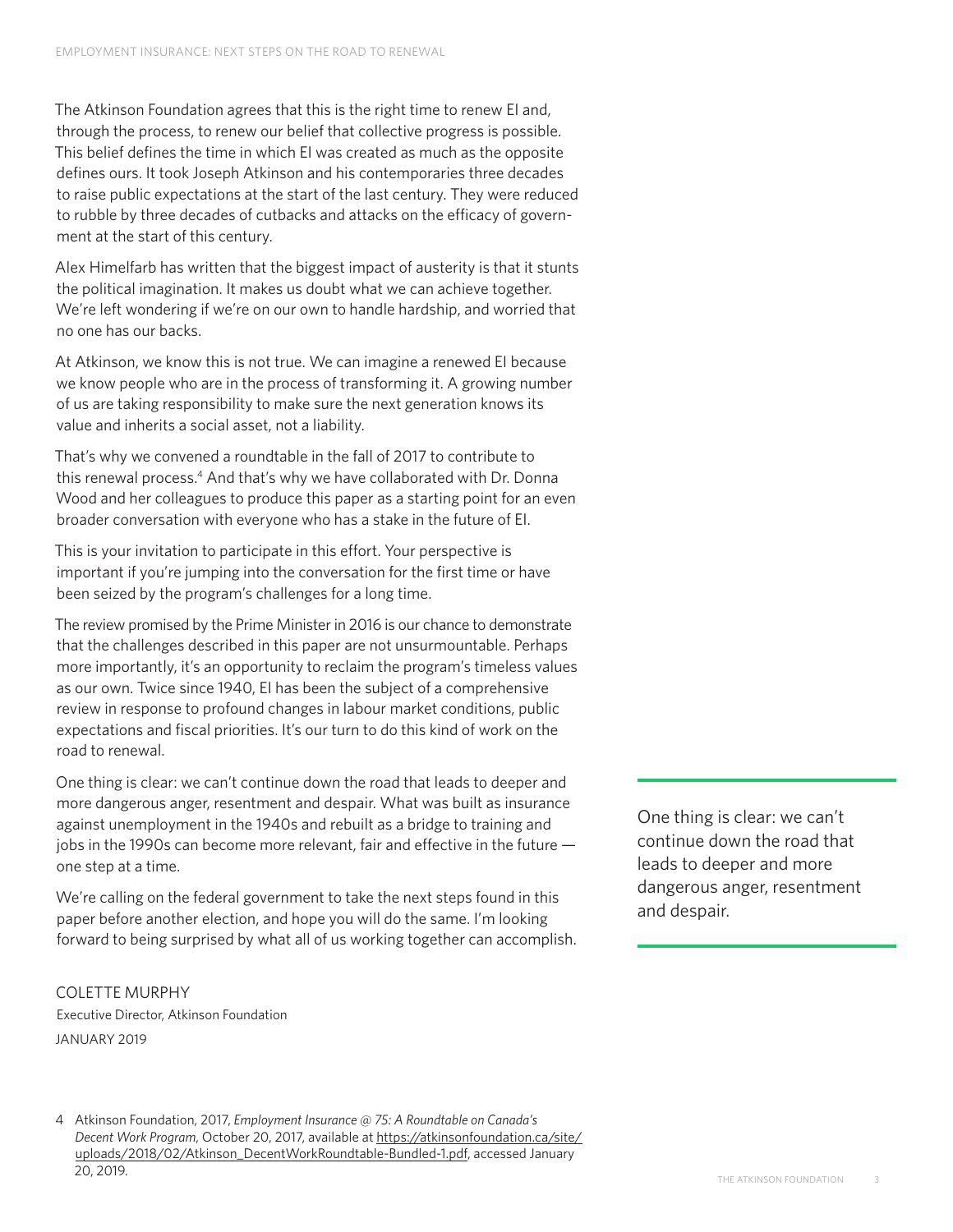## **OVERVIEW**

This paper is about renewing Employment Insurance for a new generation. Like Medicare, EI is highly valued by Canadians as part of our social safety net. It is an expression of our willingness to share risk and take care of each other during work disruptions.

The last time EI was significantly reformed was the 1990s. Through a series of incremental cuts, steps were taken to restrict access, decrease benefit amounts, reduce the length of time for which benefits could be claimed, and lower premiums.

## SIX CHALLENGES

The paper focuses on six *policy<sup>5</sup>* challenges that make today's Employment Insurance program less relevant, fair and effective.

- **1. Coverage:** There is a gap between those who are eligible for EI and those who need it.
- **2. Variable entry requirements:** There are regional inequities in eligibility for the program.
- **3. Adequacy:** Benefits are inadequate to meet workers' needs during a jobless period.
- **4. The impact of re-distribution:** Some regions and industries contribute more and benefit more than others. This undermines solidarity toward the program as a whole.
- **5. Discrimination:** Many workers pay into the program but cannot ever draw benefits from it.
- **6. Governance:** The representatives of workers and employers the people who finance the program – have been sidelined in the decision-making process.

These challenges are drawn from an extensive Canadian literature assessing and critiquing the reforms of the 1990s. The paper is also informed by those who advocate for workers seeking access to EI today. To compare what has happened to EI in Canada, it also looks outward to how other developed nations provide unemployment insurance to their citizens.

The purpose of this paper is to help inform those who are ready to tackle these challenges within a comprehensive program review. In 2016, the Prime Minister asked the Minister of Families, Children and Social Development to undertake such a review within this mandate. Recommendations for the structure and scope of the review are included at the end of this paper.

The purpose of this paper is to help inform those who are ready to tackle these challenges within a comprehensive program review.

<sup>5</sup> EI *administrative* issues are not considered in the paper, as these have been recently explored through the Employment Insurance Quality Review (ESDC 2017) and the Social Security Tribunal Review (KPMG 2018).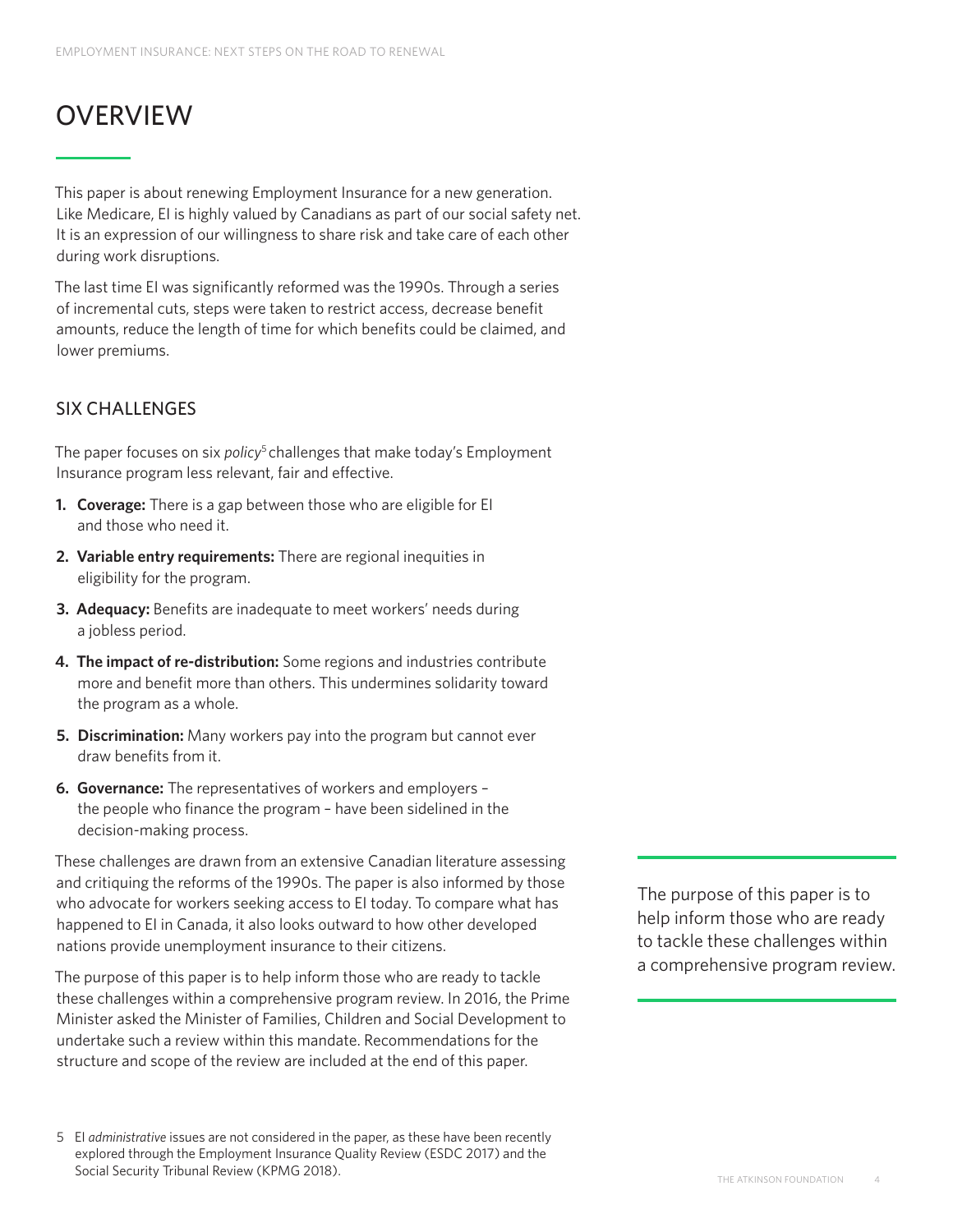## THE PROGRAM'S SCOPE AND RECENT HISTORY

Over almost 80 years, EI has become Canada's most important income support program for adults aged 18 to 65. In 2016 it comprised 36% of all government income support expenditures on this target group (Tweddle and Stapleton 2018).

As a national program available to workers wherever they live, Employment Insurance is the Government of Canada's primary policy tool to help workers deal with job change and unemployment. EI also helps the federal government achieve its social and economic goals.

Employment Insurance has three main components:

- regular income support benefits (including fishing and work-sharing benefits)
- special income support benefits (including maternity, parental, sickness, compassionate care, and benefits for those caring for the critically ill)
- employment services (essential training and other adjustment programs for unemployed workers)<sup>6</sup>

In 2016–17 there were 1.8 million new claims for EI income support benefits, with a total benefit payout of \$18.5 billion. That same year 751,872 Canadians took advantage of EI employment services, regardless of whether they were receiving EI income support.

The Canada Employment Insurance Commission (CEIC) oversees the program. The Commission is made up of two senior federal civil servants plus a Commissioner for Workers and a Commissioner for Employers, nominated by their respective communities.

EI income support benefits  $-$  known as EI Part I  $-$  are delivered directly by federal public servants working for Service Canada. Employment and training services — known as EI Part II — are managed primarily by provinces, territories, and Indigenous organizations through a variety of administrative agreements.

## THE REFORMS OF THE NINETIES

EI has been in decline since 1990, when the Government of Canada stopped contributing money to the program, leaving all costs to employers and workers. Around the same time, the Organisation of Economic Co-operation and Development (OECD) and other experts began framing the program as too 'generous'. They raised concerns about how it contributed to 'structural' unemployment and created 'disincentives to work'.

This narrative resulted in a change in the program's name – from *Un*employment Insurance to *Employment* Insurance. The reforms of the 1990s were meant to focus more resources on 'active' employment supports than 'passive'

Employment Insurance is the Government of Canada's primary policy tool to help workers deal with job change and unemployment.

EI has been in decline since 1990, when the Government of Canada stopped contributing money to the program, leaving all costs to employers and workers.

<sup>6</sup> This paper does not discuss policy issues arising from the employment services side of EI, which is primarily managed by provinces and territories through Labour Market Development Agreements.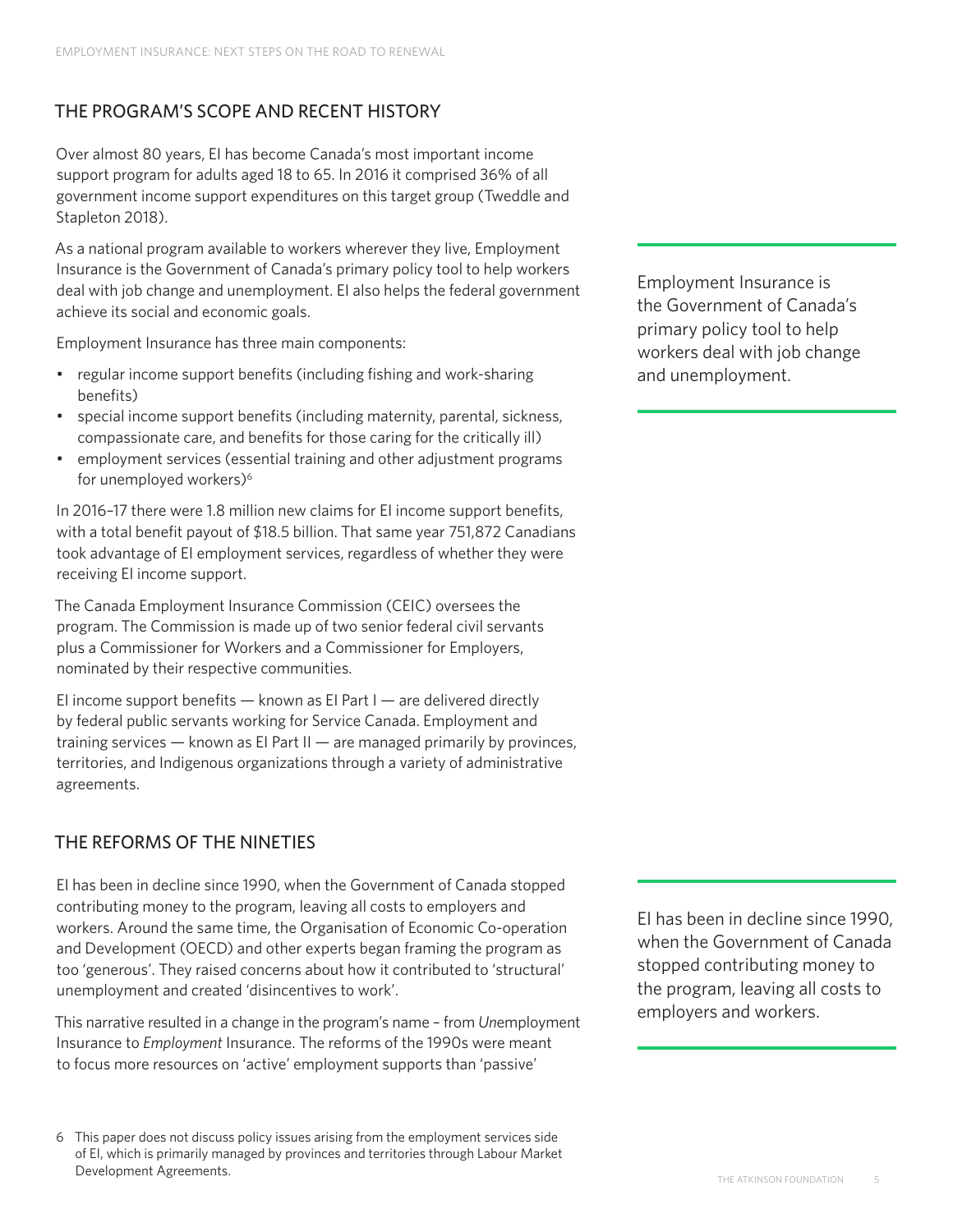measures. The result was a series of deep cuts to income support benefits.7 Almost three decades later, the benefits that unemployed workers receive from Employment Insurance are a pale shadow of what was available in the past.

Today, workers and their advocates often describe the program as irrelevant because benefits are so low and the barriers to access are so high. Many workers don't understand why they should be required to pay into a system that is not available to them when they need it. Still others want to know why they are not covered at all by EI and can't access its benefits. Some find the program so confusing that they draw false conclusions about their eligibility, deterring them from making claims.

Many misunderstandings and misconceptions about the program have accumulated over this period. There is a ongoing need to correct facts and call out myths to have a productive conversation — and that is also an objective of this paper.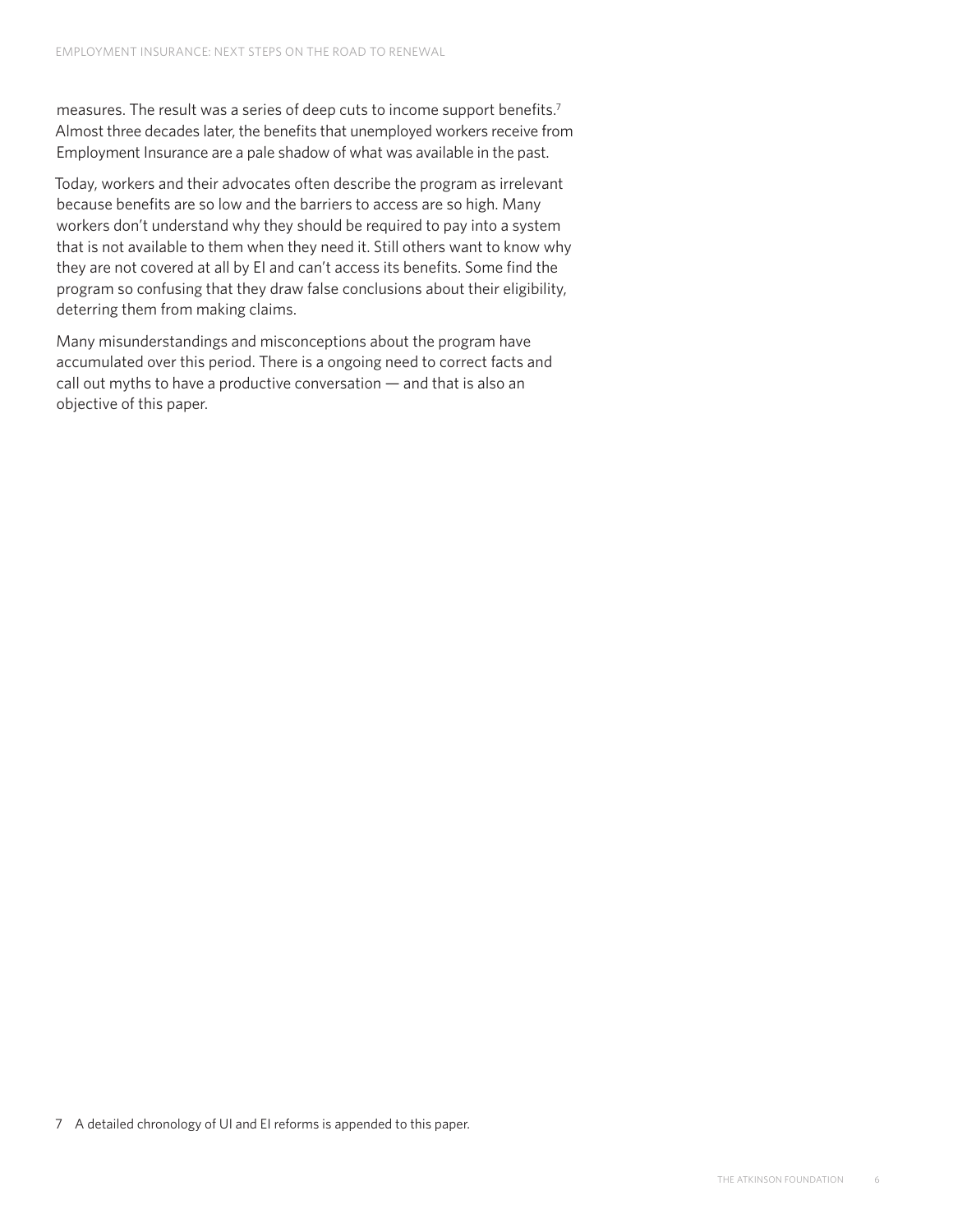### EMPLOYMENT INSURANCE: THREE FACTS AND A MYTH

#### **1. FACT: EI is an insurance program.**

EI is currently paid through mandatory contributions levied on workers and employers. It forces savings and shares the risk of unemployment across all contributors. It provides income security to individuals as opposed to families, making it different from programs such as child benefits financed from general tax revenues. It is also highly distinct from last-resort social assistance.

#### **2. FACT: Unemployment insurance is critical in stabilizing incomes during economic downturns in any country.**

Unemployment insurance has been an important macroeconomic adjustment tool. That means it speeds up the bounce-back after economic recessions. It played a vital role in stabilizing the incomes of Canadian workers during the downturns of the early 1980s, the early 1990s, and 2008 (Dungan and Murphy 1995 and 2012).

However, the reforms of the 1990s eroded the program's capacity to perform as a macroeconomic adjustment tool. In the early 1990s, 84% of the unemployed were eligible for UI/EI benefits. Today, that figure is only around 40%.

#### **3. FACT: Constitutionally, EI is an exclusive federal responsibility.**

Provincial governments have no veto over EI. When the program was established in 1940, responsibility for governance and costs were shared by business, labour, and government. Today, employers and workers pay 100% of program costs, but their voice in decision-making has significantly diminished.

#### **4. MYTH: It mostly benefits rural Atlantic Canada.**

EI promotes a more efficient labour market by allowing time for job searches to help all workers find jobs that meet their skills and experiences. That's true for all workers, not just those working in rural and remote communities or in seasonal industries such as agriculture, forestry, or the fisheries.

EI is one of Canada's most important poverty prevention tools. One national study compared the incomes of the unemployed before, after, and during a period on EI from the years 2000 to 2007. Without EI, the percentage of families below the low income cut-off would have doubled from 7% to 14%. (Kapsalis 2010).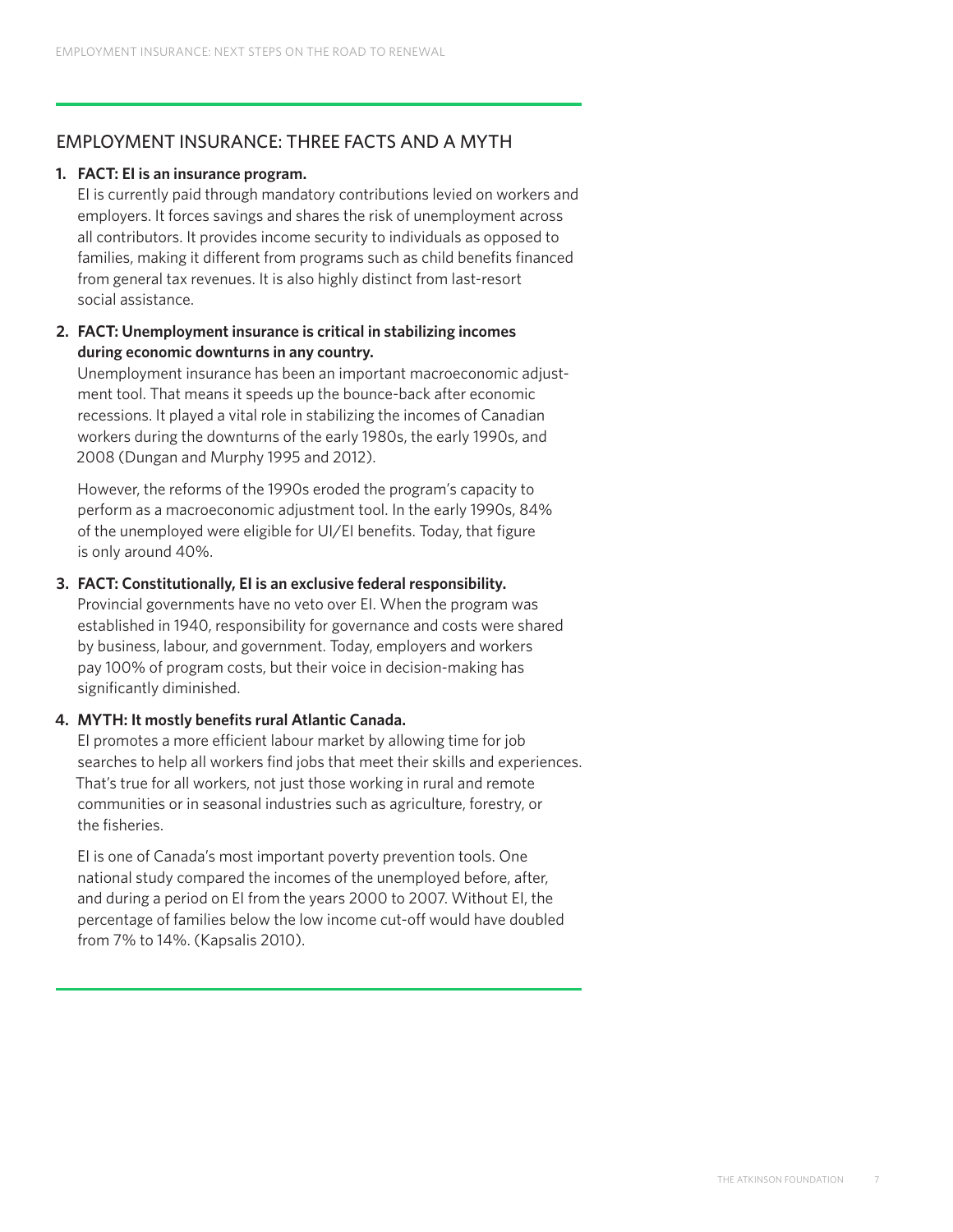## THE CASE FOR A REVIEW

Employment Insurance has become a very complex program over time. Every federal budget announces tweaks and adjustments to bolster one constituency or another. We have not adequately dealt with the consequences of earlier reforms for workers and workplaces. Nor have we come to grips with the rising number of workers who are not covered by the program. Freelance and contract workers who do not pay into it cannot benefit from it. Many other low-wage workers pay into it but will never be able to receive benefits.

ACORN Canada is an independent national organization of low and moderate income families. In 2017, they released a report on their member's experiences with EI, [It's Time to Modernize and FIX EI!](https://www.acorncanada.org/its-time-modernize-and-fix-ei). They have identified these problems:

- It's too hard to access benefits.
- It's too hard to keep receiving benefits that claimants are entitled to.
- It's too intrusive into worker's personal affairs.
- Payments are not enough.
- There is inadequate job training.

Business, labour, provincial and territorial governments, and civil society organizations also have a long list of concerns. In sum, there are six challenges confronting decision-makers today.

## CHALLENGE #1: THE COVERAGE GAP

Over the program's lifespan, coverage and access to unemployment insurance has changed considerably. At the beginning of the program in 1940, just over 42% of the workforce was covered by the legislation (Pal 1988, pg. 38-41).

The first set of reforms came in the 1950s, as our elected representatives worried about poor coverage and mass unemployment after the war. They introduced supplementary benefits for those who did not qualify for regular benefits. The result was that the number of Canadians receiving benefits actually exceed the number of unemployed people (Yalnizyan 2009).

The program was opened wider in 1971, adding maternity, sickness and disability, and retirement benefits to the mix.

In 1990 the federal government noted that there were "about 95% of all workers in Canada employed in 'insurable employment' and therefore eligible for unemployment insurance" (Health & Welfare 1991, pg. 180). By 1998, the situation had drastically changed.

#### **USING THE B/U RATIO TO MEASURE THE DROP IN COVERAGE**

The traditional technique used to measure UI/EI access and coverage has been through the Beneficiaries-to-Unemployed (B/U) ratio. It provides a 'point in time' snapshot, by: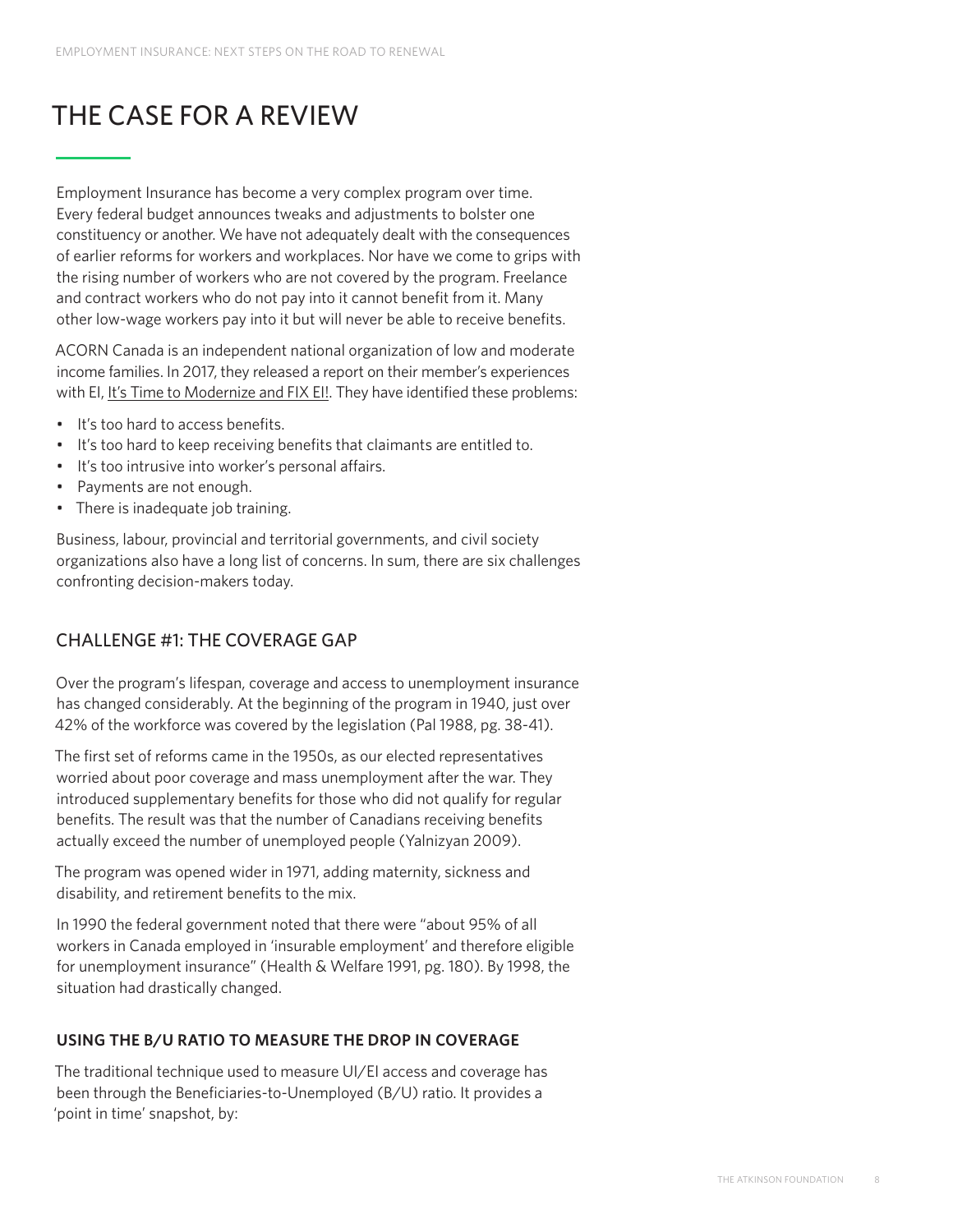- calculating the number of workers receiving regular EI benefits, divided by
- the number of workers who are officially unemployed, and
- multiplying the result by 100 to express the ratio as a percentage.

The changes in the B/U ratio before and after the reforms of the 1990s tell a dramatic story. In early 1990, the ratio showed a coverage peak of 84%. By 1997, it had declined to 43% (Gray and Busby 2016). Since then, it has hovered around 40% nationally. It is even lower in urban Canada – less than 30% (Battle 2009, pg.5).

In 1998, the federal government concluded that roughly half of the drop in the B/U ratio was due to the *policy* changes of the 1990s restricting access to EI. The other half of the drop was mainly attributable to *structural* changes in the labour market (HRDC 1998).

### **POLICY CHANGES AND THE DROP IN COVERAGE**

Two policy changes reduced access the most significantly.

**Disqualifying voluntary quits and firings:** Workers who quit or are fired *for* cause (in other words they did something wrong that led to their firing) are now mostly excluded from benefits. Those who are laid off or fired without cause are eligible.<sup>8</sup> Through the reforms of the 1990s the quit rules became much more restrictive than they had been previously. For example, someone who leaves work for family responsibilities will not be covered unless eligible for maternity and parental benefits (Townson and Hayes 2007).

#### **Changing eligibility criteria from weeks-worked to hours-worked:**

The reforms rebased qualifying periods around hours worked in a year, rather than weeks. This change effectively doubled the number of hours needed to qualify.9

These access changes were particularly hard on women who, more than men, leave their jobs for family reasons or to avoid workplace sexual harassment. In addition, far more women work part time and therefore qualify for benefits less often under the new rules.

## **STRUCTURAL CHANGES AND THE DROP IN COVERAGE**

Structural changes in the labour market play hand in hand with the EI reforms of the 1990s to further erode coverage. They include:

**The growth in non-standard or 'precarious' jobs:** These are part-time jobs, full time temporary jobs or contracts, and self-employment. The share of non-standard jobs in total employment increased from 28 per cent to 34 per cent from 1989 to 1994 and has been stable since then.<sup>10</sup> Non-standard work provides firms with a flexible workforce that adjusts to their needs. Some

- 8 Just cause for quitting includes health and safety reasons, a spousal move for employment to another area, sexual harassment and so on. MASSE (2018, pg. 8) believes that government decisions are often prejudiced in favour of employers' versions of events.
- 9 For a detailed explanation of this effect, see [MASSE 2018,](https://www.lemasse.org/wp-content/uploads/2018/10/Feuillet_anglais_F_web.pdf) and Townson and Hayes 2007.
- 10 Some studies predict that non-standard jobs will be 40% of all jobs by 2020 (Neuner 2013). The jobs are also hard to classify, with many people identified as independent contractors when they are really employees.

### **EI CHALLENGED:** CHARLOTTE

*Charlotte has worked as a legal secretary for the past five years. Her employer sexually harassed her, so Charlotte quit her job. She is refused EI benefits since her employer says she quit for no good reason. Charlotte can appeal but this will take time. Besides, it is her word against his.*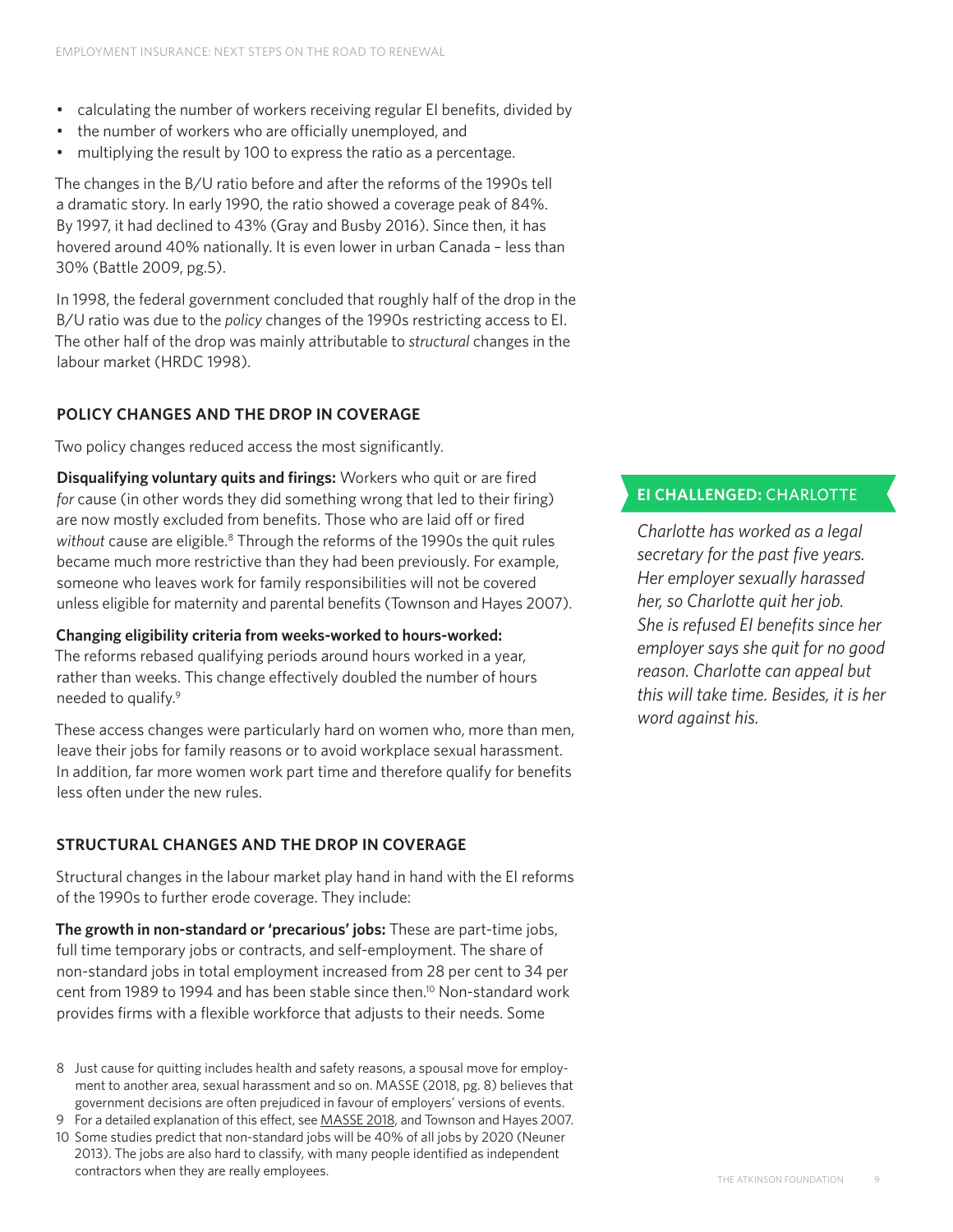people prefer non-standard work for the flexible arrangements, while others would prefer to work full time (Busby and Muthukumaran 2016). For workers in the 'gig' economy, EI is meaningless. They do not pay into the program and are therefore ineligible for benefits.

**The growth in the number of long-term unemployed:** These are people who have been searching for a job for at least 12 consecutive months. Canada's long-term unemployment rate increased from 7.1% in 2008/09 to 12.1% in 2016/17. Likewise, the percentage of unemployed Canadians without recent work experience increased from 29% in 2008/09 to 38.3% in 2016/17 (CEIC 2016/17). Without enough hours of insurable employment accumulated over the previous 52 weeks, these workers cannot qualify for EI benefits.

**Growing employment in the service-producing industry:** Workers in service-producing (as opposed to goods-producing) industries work fewer hours each week on average. Some are also subject to seasonal layoffs. As a result, they may have more difficulties qualifying for EI benefits. Because they earn less on average, they also receive lower benefit rates when an EI claim is established (CEIC 2016-17).

Which of these factors played more significant roles in reducing EI coverage? Gray and Busby (2016) concluded that, of those not eligible for EI, the greatest number had not worked in the past 12 months. This was followed by those who had quit or been fired from their jobs, were self-employed, or had insufficient hours to qualify.

#### **ONE BARRIER PARTIALLY CLEARED AWAY**

EI recipients participated in focus groups as part of the evaluation of EI Part I in the late 1990s. They were critical of the two-week waiting period, a gap during which many had difficulty making their monthly payments. While many other countries have a waiting period, Canada's was found to be the longest. Some countries had none (HRSDC 2006).

In 2017 the federal government reduced the two-week waiting period to one week. This was expected to ease financial strain on EI claimants, giving them an additional \$650 million annually (Telegram 2016).

## **A NEW MEASUREMENT TOOL MASKS THE DECLINE IN COVERAGE**

There are differences of opinion over measuring the EI coverage gap. When they assessed EI reform post-1996, federal officials concluded that the B/U ratio was not an appropriate indicator. Working with Statistics Canada, the federal government developed an alternative measure: the Employment Insurance Coverage Survey (EICS).

The EICS looks at how effectively the EI program serves *contributors*, as opposed to the *people who are unemployed*. This narrower definition excludes by design people who:

• have little to no attachment to the labour force, such as many immigrants and youth;

## **EI CHALLENGED:** FRIEDA

*Frieda works as an Uber cab driver. She is not eligible to pay into EI because she is not considered to be an employee, even though she works for no other employer. She has been forced to stop work due to illness. She cannot qualify for EI sickness benefits as she does not pay into the program.*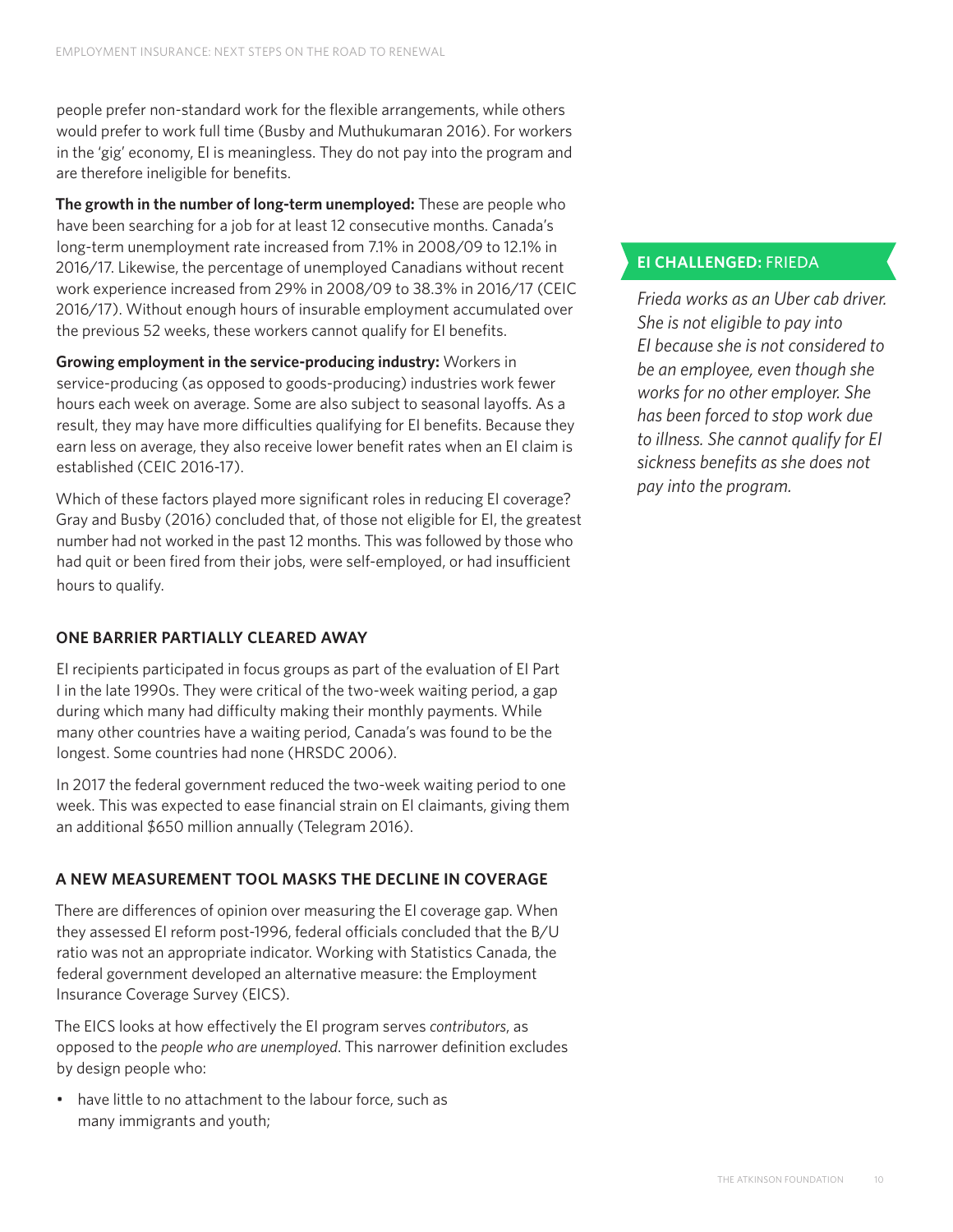- are not contributing to EI; and,
- have quit their jobs without just cause.

Figure 1 compares the trajectory of the B/U ratio with that of the EICS over the period 1989 to 2016. In 1997 — the first year the EICS was calculated the EICS was 78%. By 2001, it had increased to 83 per cent. This provided federal officials with the evidence they needed to declare that the EI program was "meeting its main objective of providing temporary benefits to Canadians between jobs" (Shillington 2001, pg. 23).

#### **FIGURE 1**

Comparing the Beneficiary to Unemloyed (B/U) Ratio to the Employment Insurance Coverage Survey (EICS)



Source: Employment Insurance Monitoring & Assessment Reports

Many stakeholders and advocates disagree with this rosy assertion. The 1998 HRDC report that concluded "the B/U ratio is a bad indicator" created considerable backlash. The dissenters pointed out that the B/U ratio allowed for longitudinal comparisons with UI coverage in earlier decades. It also provided critical information about who is not covered by EI, highlighting 'non-standard employment', which EI does not serve well.

The debate over measurement continues. While the government's annual EI Monitoring and Assessment reports do identify the B/U ratio, it is noted as an inferior measure to the EICS.

In contrast, most advocates and stakeholders use the B/U ratio to illustrate problems with EI access and coverage. The question of who "deserves" versus who "needs" coverage is at the centre of this measurement challenge. When people cannot agree on how to measure a problem, it is unlikely they will take action to rectify it.

When people cannot agree on how to measure a problem, it is unlikely they will take action to rectify it.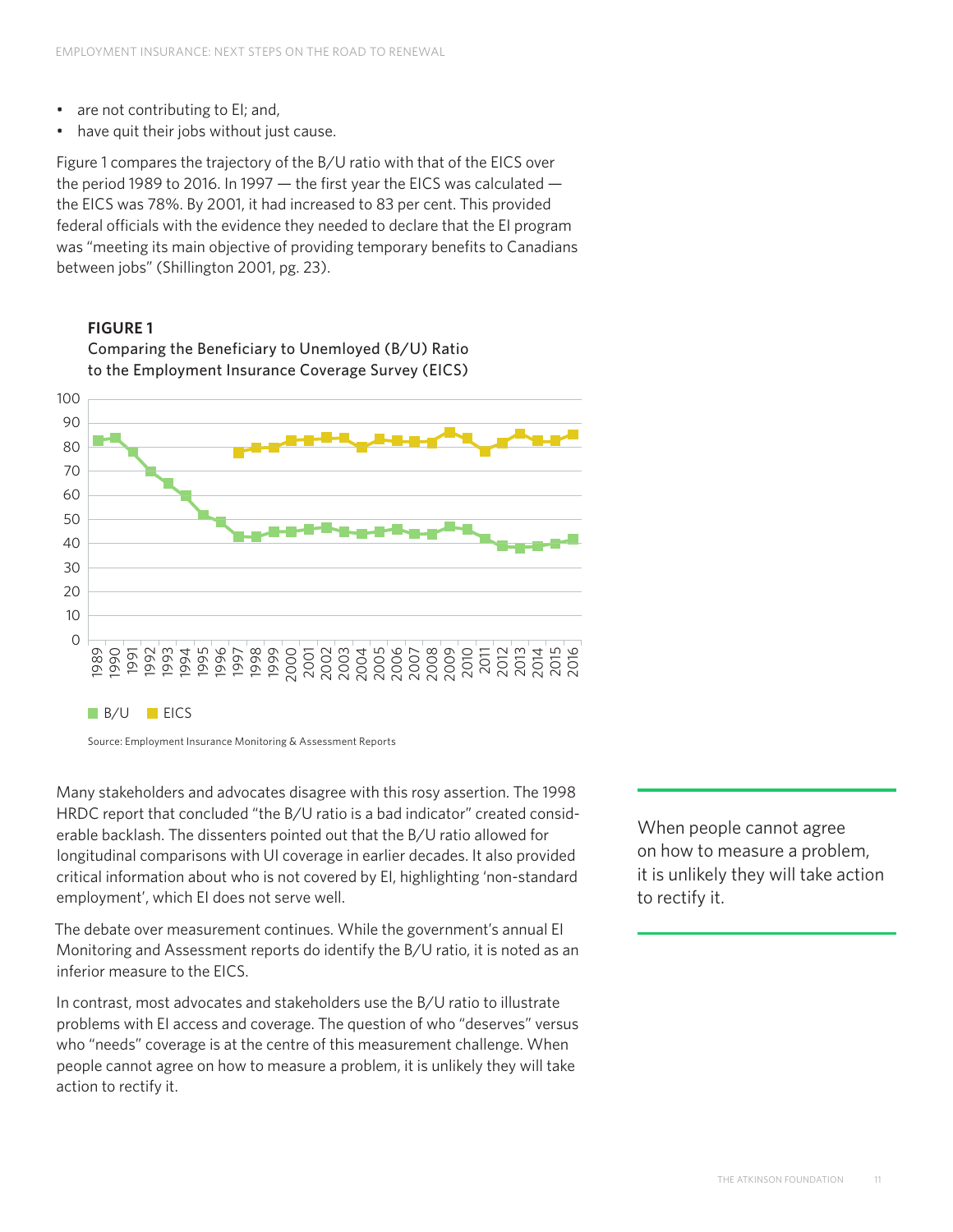## CHALLENGE #2: VARIABLE ENTRY REQUIREMENTS

EI's Variable Entry Requirements (VER) have been in place since 1977. The principle behind these requirements remained unchanged through the various EI reforms of the 1990s, and remains in place. Today, the VER is one of the most contentious features of Canada's EI program.

The idea behind the VER is this: The greater the regional unemployment rate, the job search difficulties of unemployed people must be greater.

There are 64 EI regions in Canada. These are superimposed on the 13 provinces and territories. VERs stipulate that people living in regions with an unemployment rate of less than 6% require 700 or more hours of insurable employment to qualify for EI benefits. By contrast, workers living in regions with an unemployment rate of more than 13% require only 420 hours to qualify.

The VER also impacts the length of benefits. Workers in high-unemployment regions of over 13% are entitled to collect benefits up to a maximum of 45 weeks. Those in regions with an unemployment rate under 6% have a maximum of 36 weeks.

#### **NATION BUILDER OR REGIONAL WEDGE**

Canada is unique among OECD countries in using variable entrance requirements based on local unemployment rates (HRSDC 2006). In its World Economic Outlook of October 2008, the International Monetary Fund argued that this design feature of Canada's system should be emulated worldwide (Osberg 2009).

Certainly, federal officials remain supportive of the VER as the way to ensure that potential claimants across Canada have roughly equal access to benefits, taking into account regional labour conditions. The evaluation of the 1996 EI Part I reforms concluded that "the VER appears to work well in equalizing eligibility rates" (HRSDC 2006, pg. 38).

Most Canadian economists are unconvinced, citing EI's variable entry requirements as the key feature of EI in most need of reform. There is not as much concern over the variable length of benefits.

Frances Wooley (2016) asks why the local unemployment rate should be the trigger for variable entry. Many factors make it hard for people to find work after they have lost a job that have nothing to do with the local unemployment rate. These include being older, being a recent immigrant, having low levels of education, and having a disability.

Koning and Banting (2013) reviewed immigrant access to Employment Insurance, among other safety net programs. They noted that EI coverage rates tended to be lower in areas where the percentage of immigrants is higher – that is, in Canada's major cities. As a result, most immigrants do not qualify.

Bishop and Burleton (2009) also concluded that the unemployment rate alone is an inaccurate gauge of employment prospects. This is particularly true during a period of increasing unemployment.

## **EI CHALLENGED:** SUSAN

*Susan works as a casual employee in retail sales in Toronto. She also works as a supply teacher. She worked a total of 650 hours in the last year — equivalent to about one third of the year. She paid into EI in both jobs. Susan was recently laid off from both jobs and issued two Records of Employment. But the Toronto area unemployment rate recently dropped below 7% and she is now ineligible for EI.*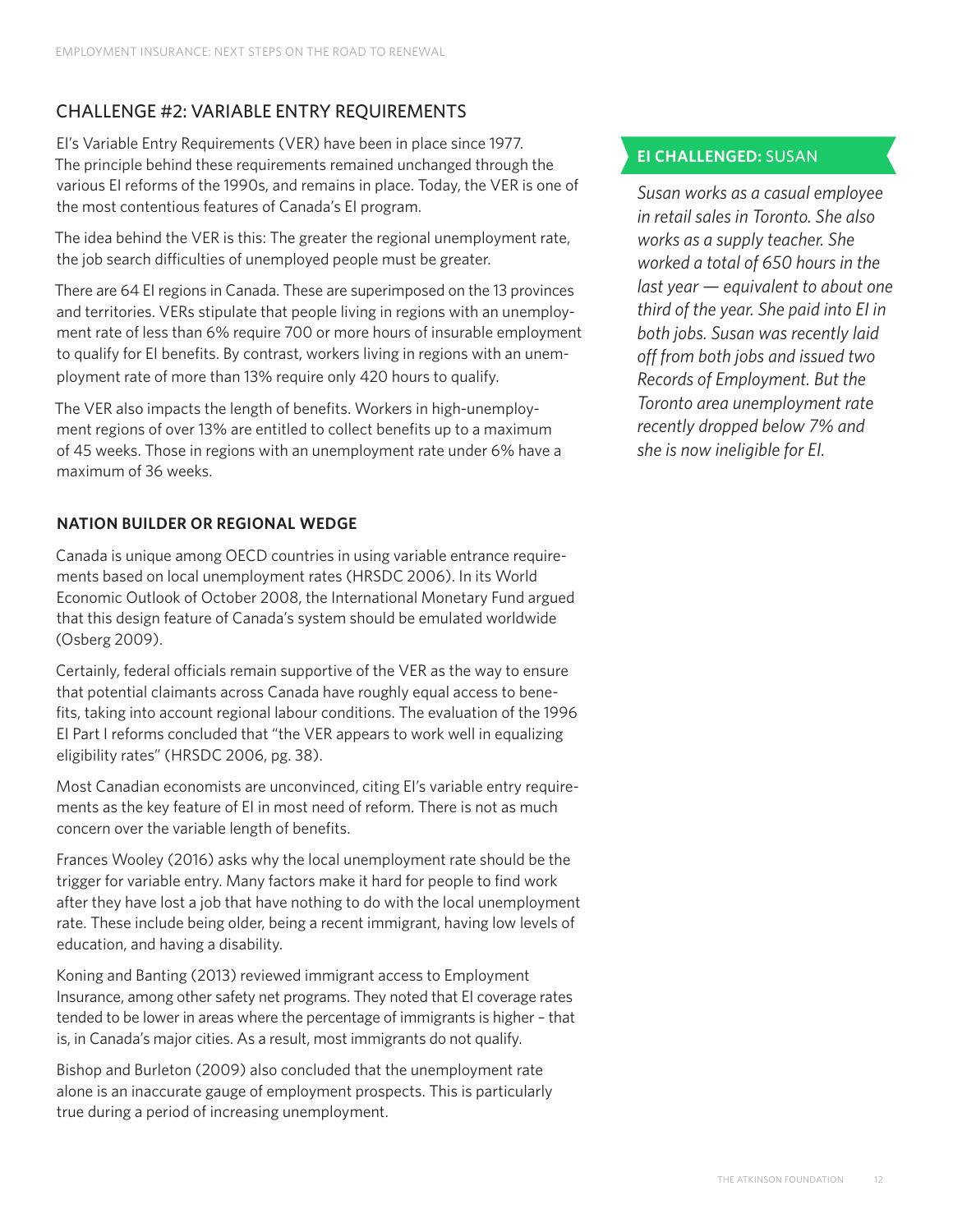Wooley (2016) also notes how the problem with the VER is exacerbated by timing. Given that the VER determines EI eligibility based on the unemployment rate over the past three months, someone who is laid off towards the end of a recession, when unemployment is at its highest, will receive relatively more generous benefits than someone laid off earlier.

For Busby and Gray (2011), the VER actually contributes to persistent unemployment in high-entitlement regions. They assert it does so by reducing incentives to adjust to adverse labour market conditions through migration or wage flexibility.

When the OECD compared unemployment insurance schemes among nations, it characterized Canadian EI, as a result of the VER, as being:

- more generous to seasonal workers
- less generous to long-tenured workers
- very restrictive for people with short-term unemployment spells (OECD 2015, pg. 107)

There is also the issue of fairness and equity among regions. Because EI eligibility and entitlement length vary depending on regional unemployment rates, unemployed workers with similar work histories are treated differently based simply on where they live. In 2009, for example, Ontario had the lowest EI recipient rate in the country. This occurred despite having an unemployment rate above the national average (Mendelsohn and Medow 2010).

VERs have contributed to higher social assistance caseloads, especially in Ontario. Because Québec and eastern Canada have less stringent EI rules, their social assistance caseloads are comparatively smaller. With less than 30% of Ontarians receiving EI when they fall out of work, social assistance has had to take up the slack (Stapleton 2014).

Busby and Gray (2011) note how the VER drives a geographic wedge between otherwise similar Canadian workers who live in different parts of the country. They feel this weakens EI's effectiveness as a social safety net. Mendelsohn and Medow (2010) go even further, suggesting that a national social program that does not work for Ontario and the West is not in the national interest.

## **EI CHALLENGED:** FRED

*Fred is a carpenter who lives in Souris, Prince Edward Island. His brother Joseph, also a carpenter, works in Toronto. Both have worked full-time for the past year. Both have been laid off due to a lack of work. Fred will get up to 45 weeks of benefits. Joseph however, will get up to just 38 weeks. This is because the unemployment rate in Toronto is 6.3% compared to 11.2% in PEI outside of Charlottetown.*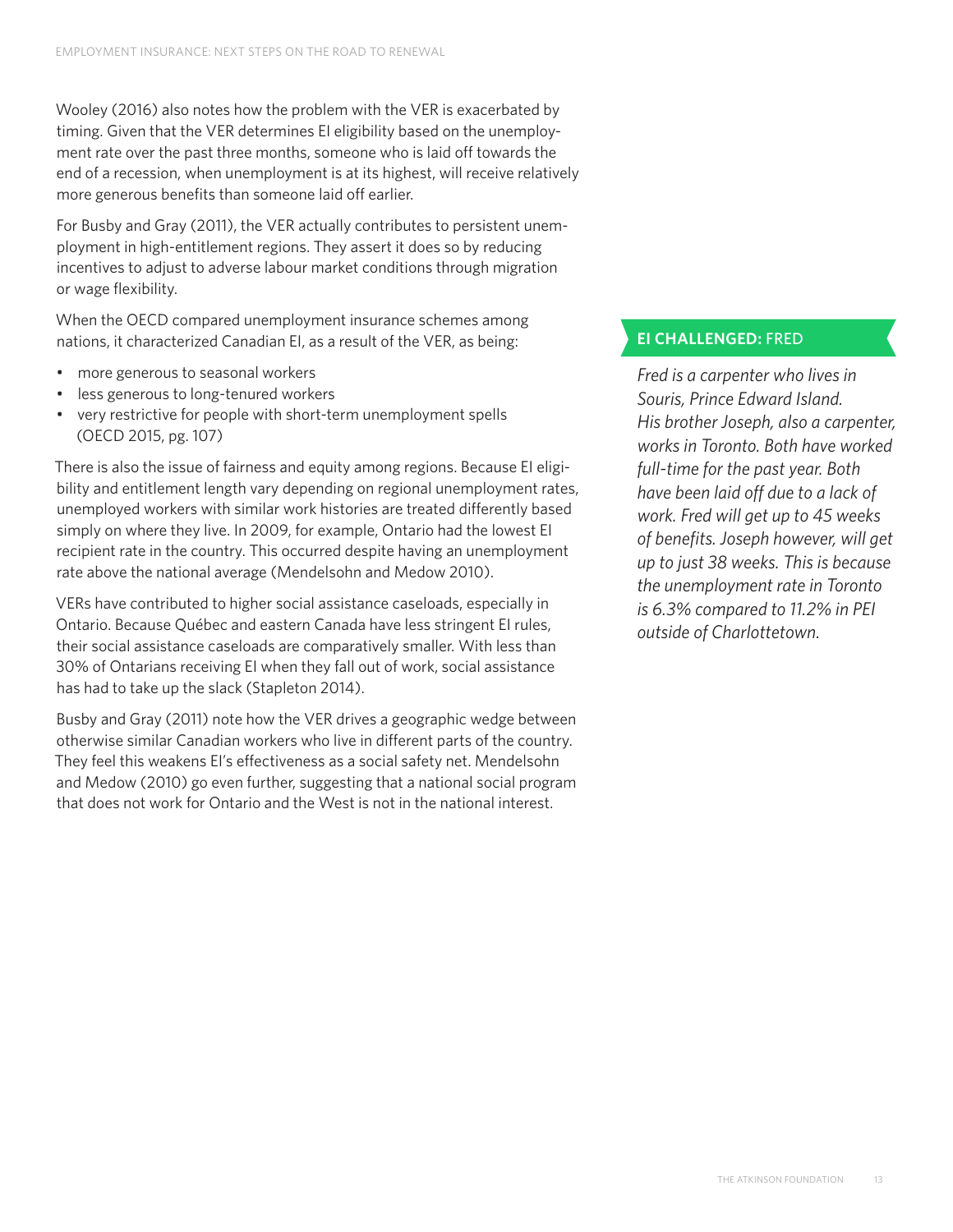## CHALLENGE # 3: ADEQUACY OF BENEFITS

Here we look at assessments of the adequacy of EI benefits. These are based on Canadian research as well as comparisons with other countries. The most common measures to assess adequacy are:

- the maximum level of insurable earnings
- the rate of the weekly benefit
- the duration of benefits and their impact over time.

All of these program parameters were restricted as a result of the EI reforms of the 1990s.

#### **MAXIMUM INSURABLE EARNINGS**

Maximum insurable earnings (MIE) is the ceiling set for contributing to EI through premium payments. Any payments made after reaching the MIE are uninsured. That means they are not taken into account in calculating EI payments.

In 1995, the MIE was set at \$42,380. However during the early 1990s, concerns had been raised that the MIE was substantially higher than the average industrial wage (now referred to as average weekly earnings). In 1996, the MIE was reduced to \$39,000.

The MIE also determines the maximum rate of the weekly EI benefit. An EI payment is calculated as a percentage of a worker's *actual* wages, but it cannot exceed a weekly *maximum* based on the MIE ceiling. In 1996 the maximum weekly EI benefit level was cut from \$448 to \$413.

It took from 1996 to 2007 for the MIE to catch up again with average weekly earnings. That effectively froze maximum EI benefit levels for more than a decade. The MIE was increased to \$40,000 in 2007, which increased maximum EI benefits slightly. Small increases have occurred every year since.

In 2018 maximum insurable earnings were \$51,700 and the maximum weekly benefit was \$547.

The MIE and the 55% maximum payout limits what highly skilled (and higherincome) unemployed workers are eligible to receive, to the point where it has become less attractive to apply. If there is a severance payment, this must be used before the worker can qualify for EI, putting the program at the end of the line in people's minds as opposed to a first recourse.

On the other hand, for workers who are less skilled and lower-paid, EI benefits are often simply impossible to live on.

For workers who are less skilled and lower-paid, EI benefits are often simply impossible to live on.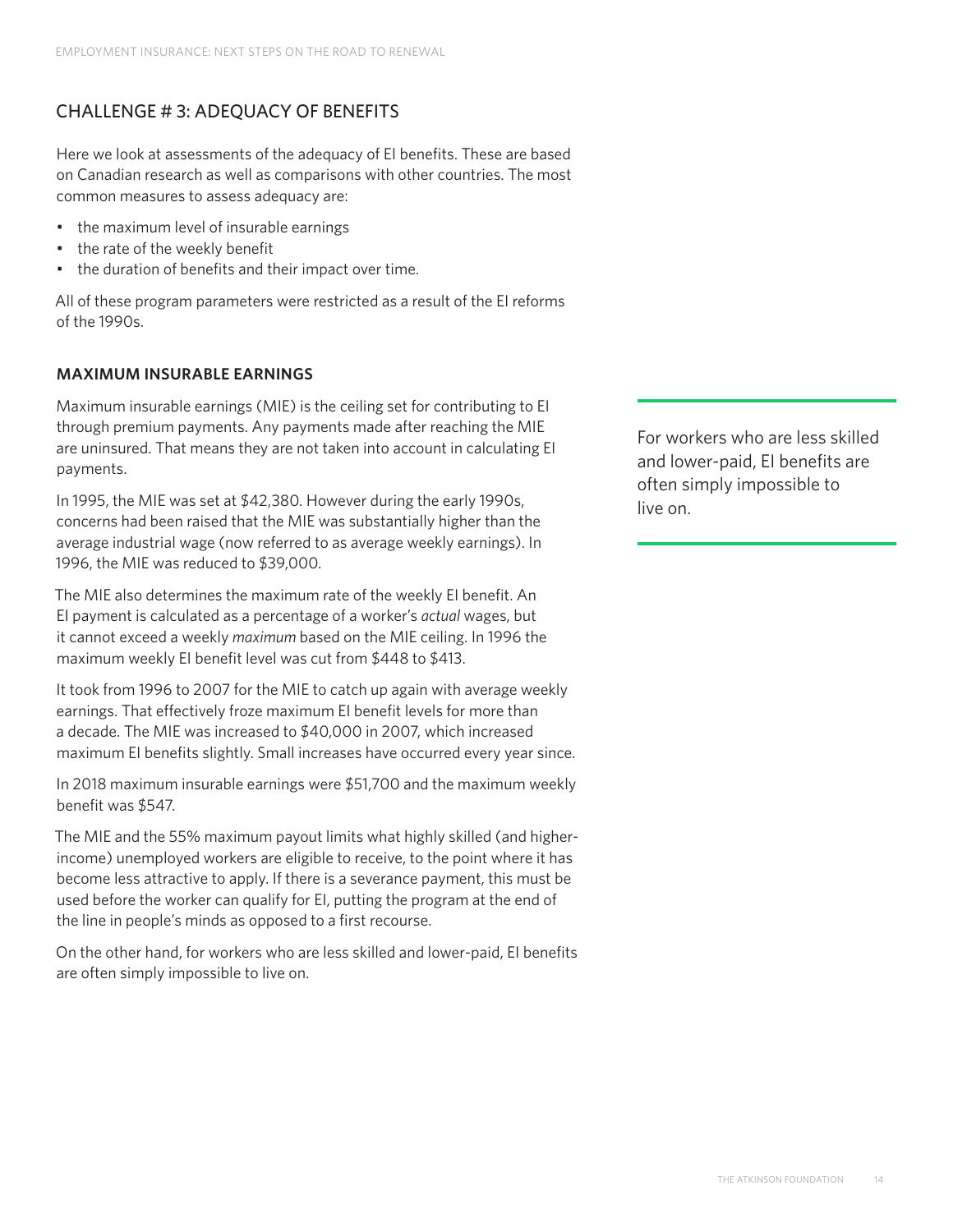#### **RATE OF THE WEEKLY BENEFIT**

The rate for calculating UI/EI benefit payments reached its peak in 1971, when it was increased from 40% to 66.6 % of insurable earnings (McBride 2017). In 1990, the rate was reduced to 60%. It was further reduced to 57% in 1993, and 55% in 1994, where it remains today.

The exception is families with children whose net family income is below \$25,921. In these cases the Family Supplement — introduced as part of the 1996 reform — increases the benefit rate from 55% to a maximum of 80%. About 79,400 claims qualified for the family supplement in 2016/17. This was down substantially from 187,300 claims in 2001/02. Because the low income threshold is not indexed it has not changed since the 1996 EI reforms. As a result, the number of EI claimants receiving the family supplement has decreased for 15 consecutive years (CEIC 2015/16).

An international comparison of the generosity of unemployment insurance schemes completed in 2005 for the Government of Canada indicated that Canada's 55% replacement rate was lower than most OECD countries. EI benefit rates were higher than in the United States, but substantially lower than the 90% rate in Denmark, 70% rate in the Netherlands, and 80% rate in Sweden (Van Audenrode, Fournier, Havet, Royer, 2005).

Keep in mind, however, that EI benefits are calculated for each individual as a percentage of their *actual* earnings. Koning and Banting (2013) noted that, in constant 2007 dollars, the average recipient of benefits received around \$7,000 in the early 1990s, but a bare \$5,000 at the end of that decade.

For many low income workers, the 55% rate – even when they earn enough to get the maximum – is impossible to live on. This is because, over the past decade, wages in Canada have stagnated. The rise of temporary work suggests that many employers — especially in the private sector — do not need to offer secure employment to attract workers. Nor do they need to offer decent wages to people who are precariously employed.

In 2017, one in four Ontario workers, one in three of those in temporary employment, and most part-time workers earned less than \$15 an hour (Jackson 2017). Advocates who work with low-wage workers note that more and more people are earning just above minimum wage. EI has become irrelevant. Economic necessity forces them to bypass it and move to the next survival job. They don't see EI as insurance. It is just a cost on their pay cheque.

Even apprentices (who qualify for EI while in training) find that they can't live on it. A recent federal study confirmed that financial difficulties were one of the main factors driving apprentices out of school (ESDC 2017, pg. 17).

In 2017 ACORN Canada conducted a cross-Canada survey on EI involving 256 respondents. Over 78% of those who received EI said the benefit was not enough to meet their needs. Those who could not qualify for EI said they got by using soup kitchens, going into debt, working part time, and taking unskilled jobs. Advocates working with low-income workers noted how easy

### **EI CHALLENGED:** MARCY

*Marcy is a part-time retail clerk in Halifax who has been working 20 hours a week over the past year (1000 hours in total). She has been laid off due to a slowdown in the business. Marcy makes \$16 per hour or \$320 per week, so her benefit will be 55% of \$320 or just \$176 per week. She can collect for up to 22 weeks based on the local unemployment rate of 6.7%. Marcy feels she will have to apply for social assistance to make ends meet during the time she receives EI and perhaps afterwards.*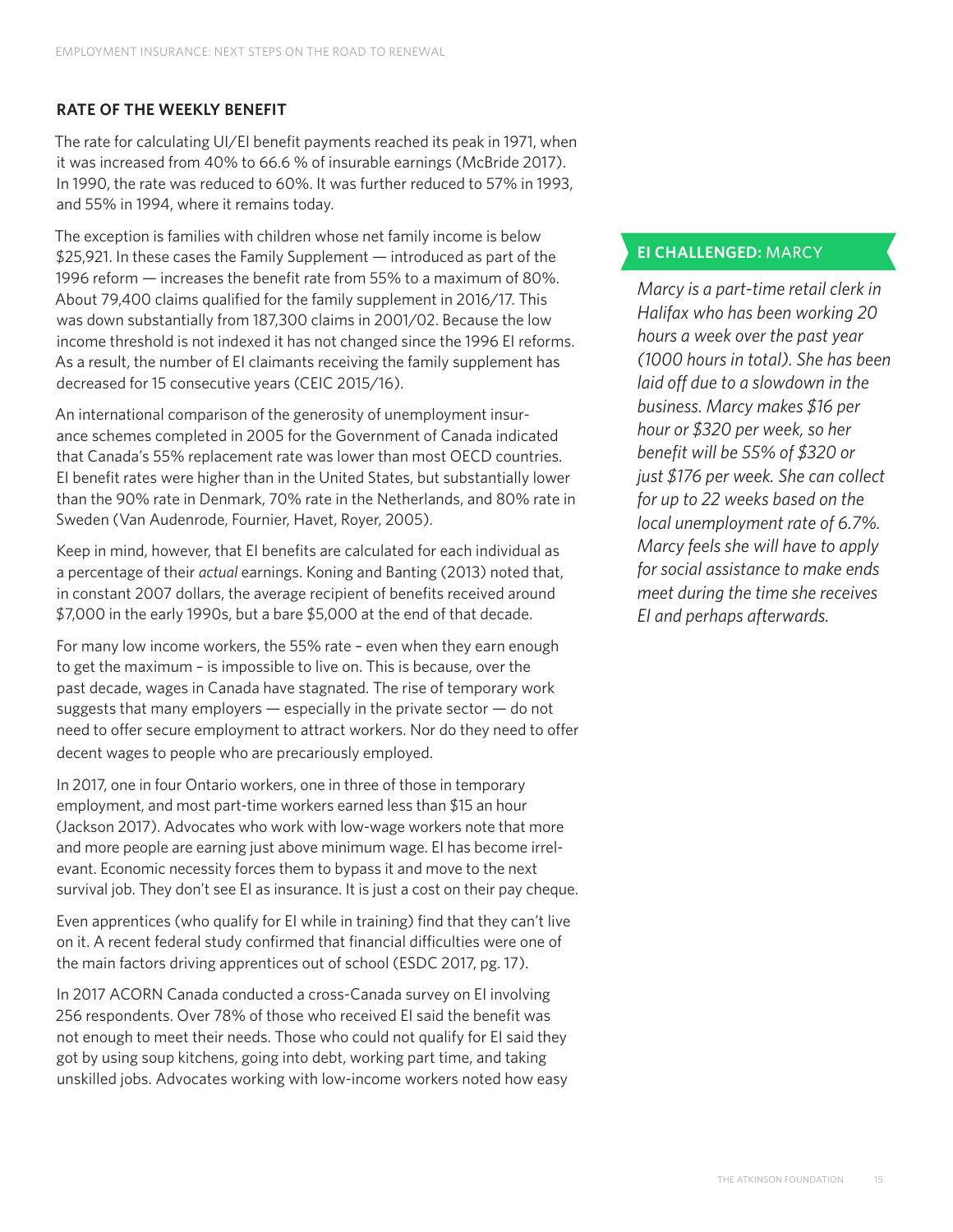it is for people to fall behind on their mortgage or rent. That made them vulnerable to homelessness, especially in high-cost cities like Vancouver and Toronto.

International research has demonstrated how the welfare state is a compensating force for the unemployed. Di Tella, MacCulloch and Oswald (2003) concluded that generous unemployment benefits are associated with higher well-being for both the employed and the unemployed. This is because benefits reduce concerns about future financial insecurity for both groups. Ochsen and Welsch (2012) drew a similar conclusion, noting that employment protections, such as unemployment insurance benefits, effectively mitigate the adverse effect that being unemployed has on life satisfaction.

An OECD study released in 2015 looked at the adequacy of EI benefits in Canada for displaced workers. It noted that for about one in four workers, household income was insufficient to meet expenses. There was an increased reliance on credit and some needed to rely on friends and relatives (OECD 2015, pg. 118). Given the cuts to social assistance undertaken by the provinces in the 1990s, very few displaced workers in Canada accessed social assistance.

## **DURATION OF BENEFITS, THE NET REPLACEMENT RATE, AND HOW CANADA'S EI SPENDING COMPARES WITH OTHER COUNTRIES**

In addition to reducing maximum insurable earnings, the 1996 EI reforms reduced the maximum number of weeks that a person could collect EI: from 50 weeks to 45. This is longer than in the United States but substantially shorter than in several other countries. For instance, in 2012 it was 24 months in Denmark, France, Norway, and Spain (OECD 2015, pg. 122).

The OECD's 2015 comparative analysis of unemployment insurance schemes also looked at net replacement rates in 34 OECD countries. (The net replacement rate is the ratio of net income out of work to net income while in work, expressed as a percentage.) It concluded that:

Net replacement rates (NRRs) in Canada were somewhat higher during the first year of unemployment than the OECD average (58 per cent vs. 54 per cent). But at around 10 months, benefit durations are shorter in Canada than in other OECD countries and, as a result, average NRRs are low when assessed over longer spells of unemployment. This implies a relatively less generous treatment of the long-term unemployed compared with many OECD countries. The five year NRR is 29 per cent on average across OECD countries but only 25 per cent in Canada (OECD 2015, pg. 116-117).

The OECD also tracks and compares what a country spends on cash benefits to compensate people for unemployment, expressed as a percentage of Gross Domestic Product (GDP). In 1990 we were at 1.846% of GDP compared to the OECD average of 0.924%.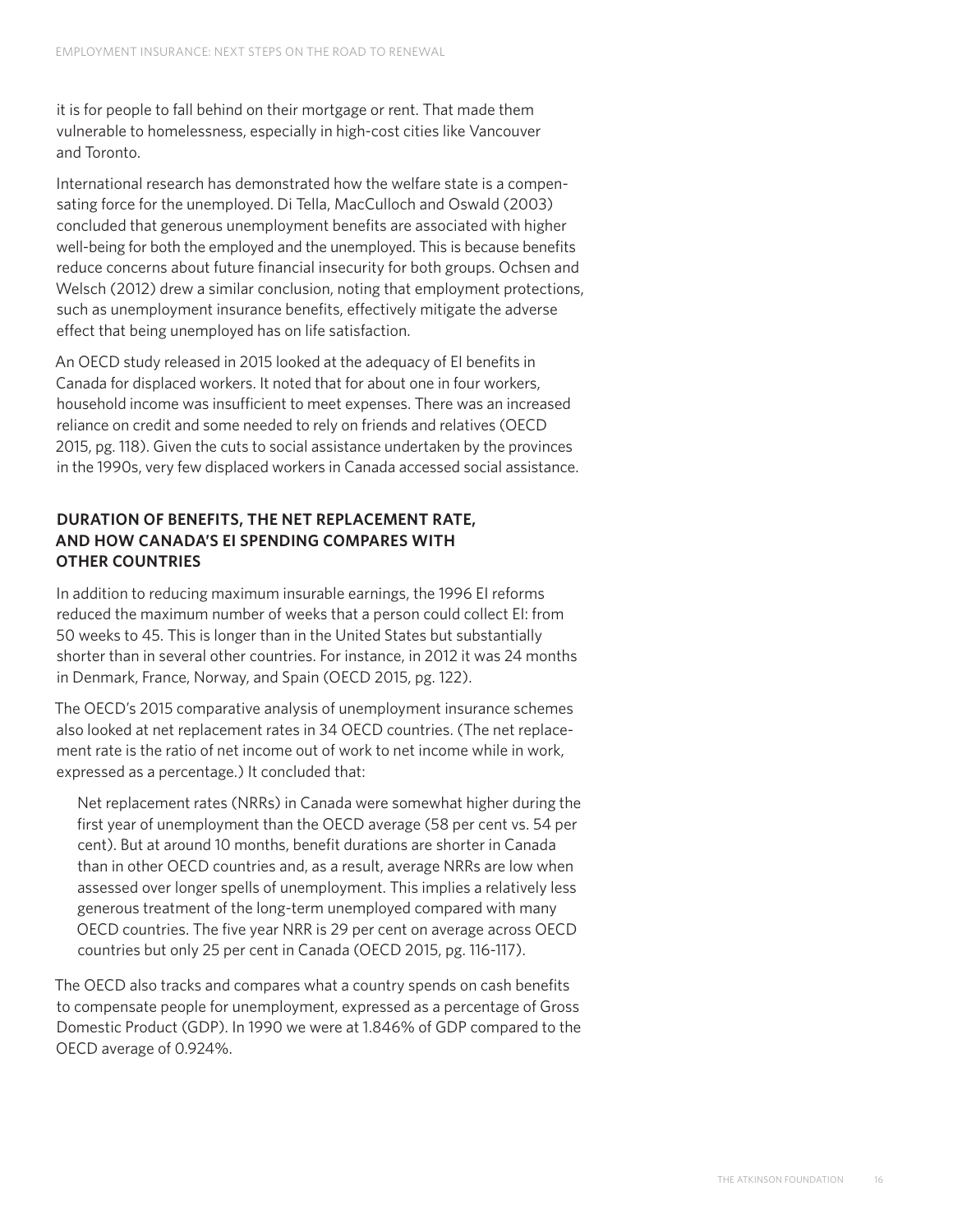Since 1990 our spending on public unemployment has dropped dramatically. It was 0.567% of GDP in 2014 compared to the OECD average of 0.888%. Canada was well below Germany at 1.028% and France at 1.627%. We were however above the United Kingdom at 0.317% and the United States at 0.426%.

As a rich country, many Canadian EI stakeholders believe that we should not be near the bottom of the pack. They call for an increase in public unemployment spending.



**FIGURE 2**  Canada and OECD Public Unemployment Spending as % of GDP

Source: OECD Social Expenditure Aggregated Data. Public unemployment spending is expenditure or cash benefits for people to compensate for unemployment.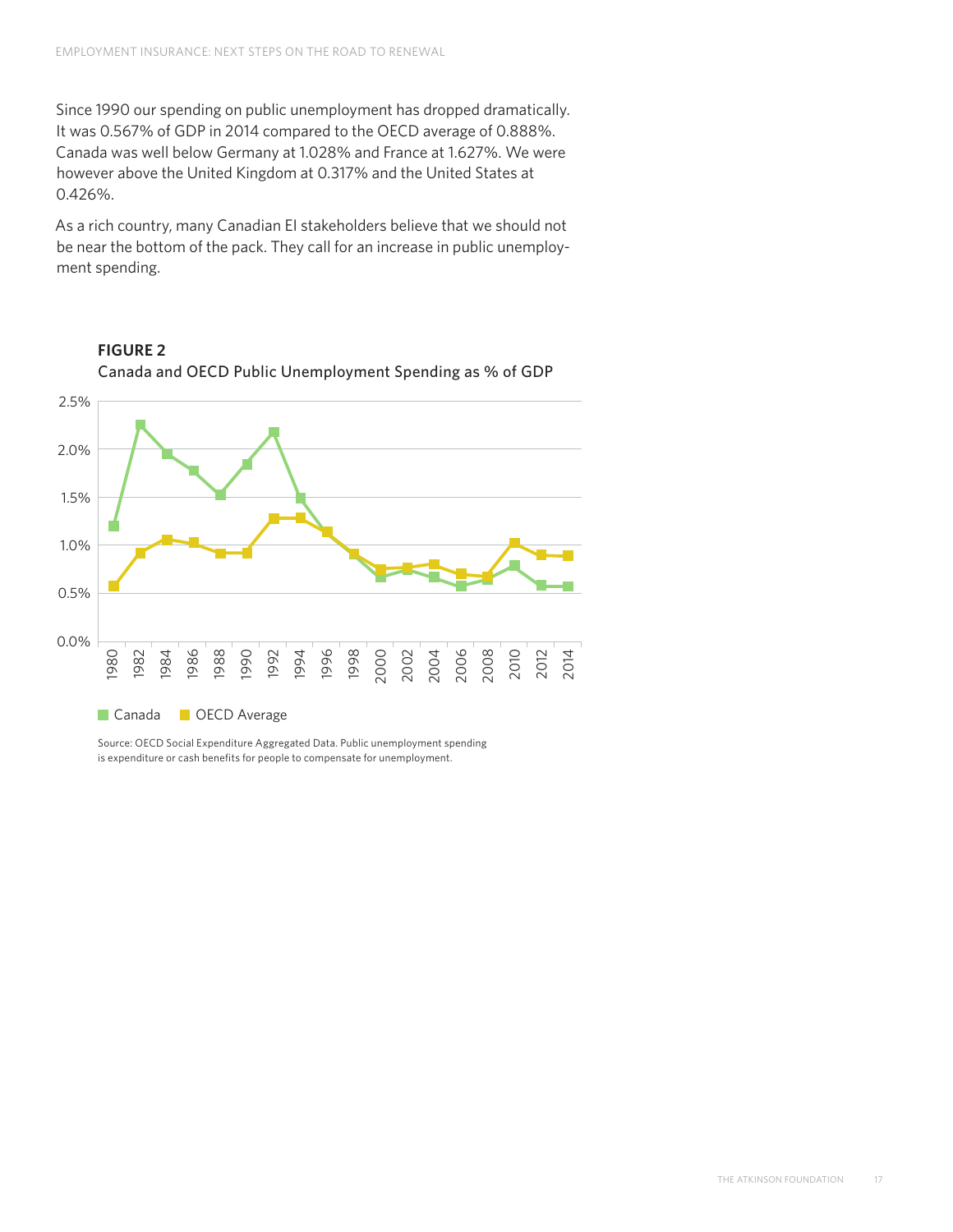## CHALLENGE # 4: THE IMPACT OF RE-DISTRIBUTION

In 2014 1,211,170 firms in Canada made EI contributions, as did their 18,652,785 workers (CEIC 2015/16). These contributions are mandatory and the rate of contribution is uniform.

In some countries, unemployment insurance plans are 'experience-rated', where premiums are higher for classes of workers or industries that are more prone to claims, and therefore more risky to insure.

Canada's UI/EI scheme has never been experience-rated. This has predictably lead to the transfer of funds from workers in prosperous, low-unemployment regions and industries to workers living in less prosperous regions and working in less prosperous industries.

### **THE 'BENEFITS TO CONTRIBUTION' (B/C) RATIO**

The extent of EI's re-distributional impact has been examined regularly in the Employment Insurance Commission's annual Monitoring and Assessment Report. This is done through the calculation of a 'benefits to contribution' or B/C ratio.

The ratio can be calculated for each province or territory, and it can also be broken down by industries and demographic groups. The EI Commission divides the total regular benefit payments that each category receives by the total amount of EI premiums collected. The ratios are then adjusted so that the ratio for Canada as a whole is set at 1.0, as a point of comparison.

The resulting ratio for each jurisdiction, industry, or demographic group indicates whether it received more in benefits than it contributed to the program, relative to Canada as a whole (CIEC 2012/13).

#### **WHO BENEFITS MORE REGIONALLY?**

In 2014, the Atlantic Provinces and Québec were net beneficiaries of EI. The B/C ratios ranged from 4.3 in Newfoundland and Labrador to about 1.4 in Québec.

Ontario and the western provinces remained net contributors, with ratios below 1.0. Alberta's was the lowest at around 0.4 (CEIC 2015/16).

These rates have not changed much over time. Provinces with higher B/C ratios generally also have higher unemployment rates. For example, in 2011 the Atlantic provinces had the highest unemployment rates in the country (CEIC 2012/13).

#### **WHAT INDUSTRIES BENEFIT MORE?**

The goods sector was a net beneficiary of regular benefits from the EI program in 2014, with a B/C ratio of 1.9. The service sector was a net contributor of regular benefits with a ratio of 0.8 (CEIC 2015/16).

Those who could not qualify for EI said they got by using soup kitchens, going into debt, working part time, and taking unskilled jobs.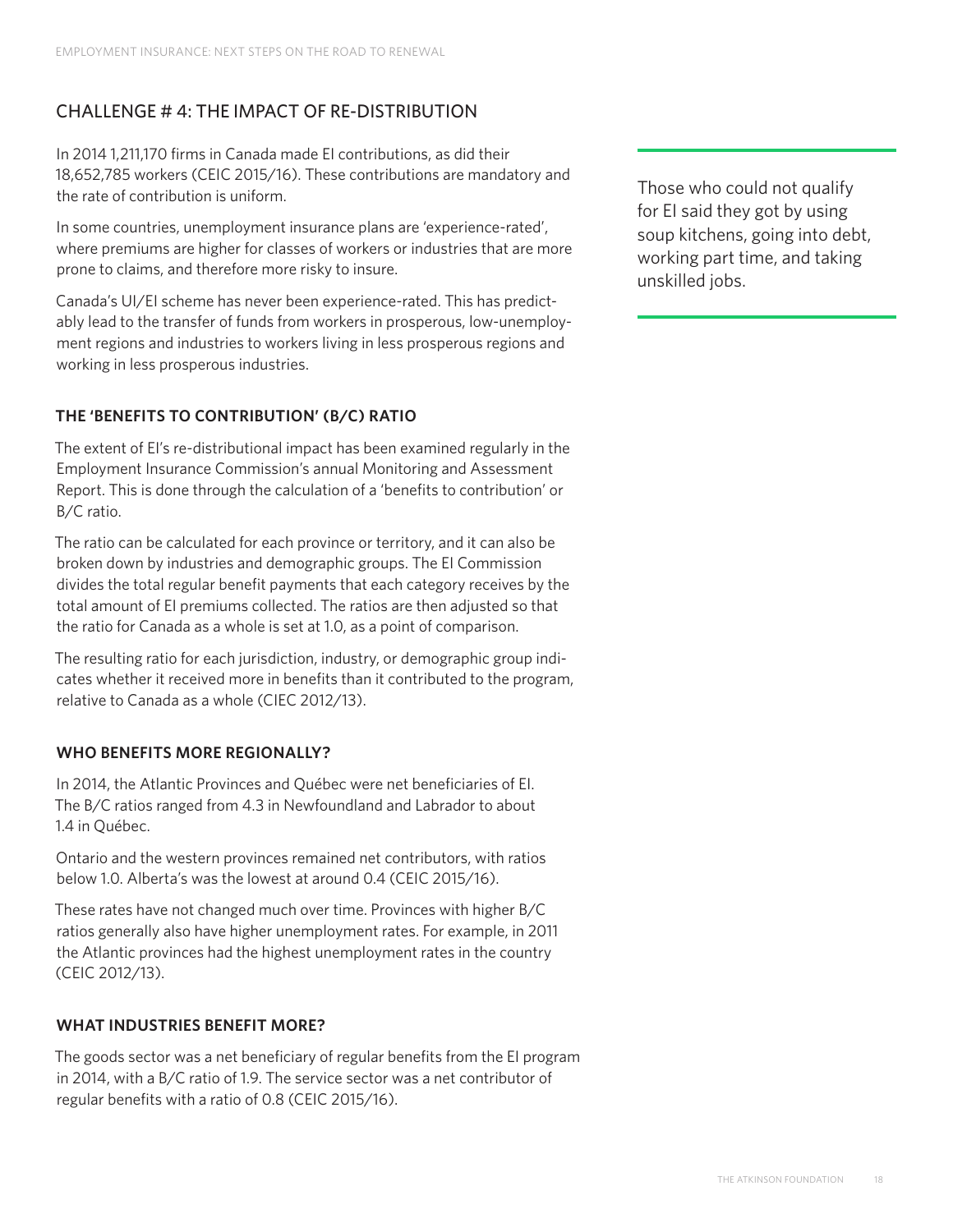The goods sector includes industries with a large share of seasonal workers. For example, agriculture, forestry, fishing, and hunting all had a ratio of 4.2. Construction, another seasonal industry, had a ratio of 2.8.

On the other hand, B/C ratios of less than 0.5 were found in service industries such as utilities, finance, and insurance, health care & social assistance, and public administration (CEIC 2012/13).

#### **WHO BENEFITS DEMOGRAPHICALLY?**

Older workers were net beneficiaries of EI in 2011, with a B/C ratio greater than 1.0. When considering regular benefits only, men were net beneficiaries with a B/C ratio of 1.2, while women were net contributors with a B/C ratio of 0.8.

However, when considering all EI benefits, including special income supports such as maternity and compassionate care, women had a B/C ratio of 1.1 (CEIC 2012/13).

#### **A SOURCE OF REGIONAL RESENTMENT**

The reforms of the 1990s did nothing to address this re-distribution issue.<sup>11</sup> Provinces and industries that are consistent net contributors to EI can become resentful of the unfairness, thereby undermining solidarity towards the program as a whole.

Most complaints are from Ontario. The Mowat Centre notes that EI has not responded well to job losses in Ontario and parts of Western Canada. The Centre believes EI rules are treating citizens in these provinces unfairly. "Over ten years the amount of foregone benefits is staggering. If Ontarians received EI payments on a per-client basis, they would have cumulatively had access to \$11.8 billion in additional payments over those ten years" (Hartmann, Thirgood, Thies, 2018, pg. 21).

Mowat is particularly concerned that the regional differences in EI are at odds with the Canadian social contract and the principles of equality amongst Canadians (Mendelsohn and Medow 2010). In a recent analysis it concluded that in 1976, 68% of unemployed Ontarians received regular EI benefits. As of July 2018, that proportion had fallen to only 29%.

Regardless, 51% of Ontarians felt that they would qualify for EI if they lost their jobs, demonstrating — in Mowat's view — a misplaced confidence in EI and a false sense of security among Ontarians (Thirgood and Parkin 2018).

In his 2015 analysis of EI and regional dynamics, Peter Graefe notes that the program has long been seen as pitting Ontario and the West against Québec and the Atlantic provinces, exacerbating interregional resentment and creating enduring strains in the federation.

11 Federal officials attempted in the early 1990s to change the regional re-distribution element of UI. These changes were modified in the final legislation due to political pressure. The pressure came from members of parliament for Atlantic Canada as well as lobbying by Atlantic Premiers during the 1995 Team Canada mission (McIntosh and Boychuk 2000, pg. 92).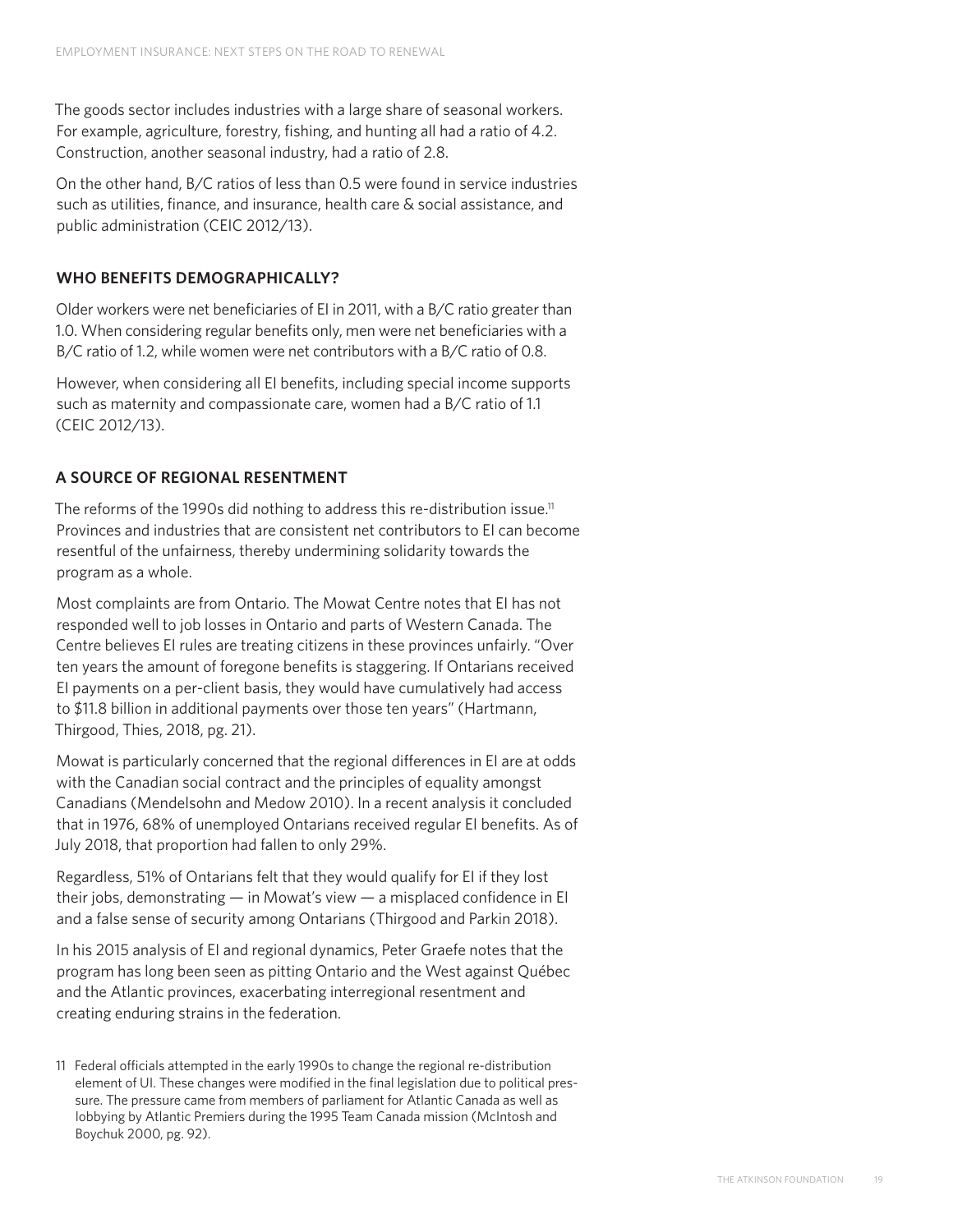## CHALLENGE # 5: DISCRIMINATION

There are groups of people who — despite paying into the program almost never qualify for EI benefits. This includes temporary foreign workers, students, and part time workers, many of whom are women. In addition, the 1996 reforms restricted access to the more expensive re-employment supports in 'EI Part II', such as training, to current and former claimants of regular EI benefits. This means that many Canadians who need training the most cannot qualify.

#### **TEMPORARY FOREIGN WORKERS AND INTERNATIONAL STUDENTS**

Koning and Banting (2013, pg. 591) noted that about 50% of temporary foreign workers and 100% of international students cannot access EI benefits. This is because they have a 'closed' permit, meaning that they are not allowed to work for more than one employer. If they lose that job, they cannot meet the 'available for work' test for EI benefits. Nevertheless, they are required to pay into the program.

Parental benefits were once the only type of EI benefits that many migrants were able to access. But in 2012 Canada changed its regulations and limited EI parental benefits to individuals authorized to remain in Canada. This meant that migrant workers such as seasonal agricultural workers were no longer eligible for parental benefits once they left Canada. This is unlike other workers, who can receive parental benefits when outside the country (CCPA 2018).

These discriminatory features of EI are in addition to the program's previously noted variable entry requirements. Migrant workers and immigrants disproportionately end up in urban settings like Toronto or Vancouver, where there are lower rates of unemployment and therefore more limited EI eligibility.

## **CANADIAN STUDENTS**

When students work in the summer, they must contribute to EI. Yet going back to school is not considered 'just cause' for quitting. As a result, they cannot collect EI. Students can pay hundreds of dollars in EI premiums for years — working full time in the summers and part time on weekends — yet never accumulate enough hours to qualify for EI benefits. Wooley (2012) notes how collecting premiums from young workers and denying them benefits is just not fair.

#### **WOMEN**

Men and women generally have very different reasons for becoming unemployed. Men tend to become unemployed because they lose their jobs; unemployed women tend to be job leavers. Before 1990, workers who quit their jobs were generally eligible for EI, now they are not.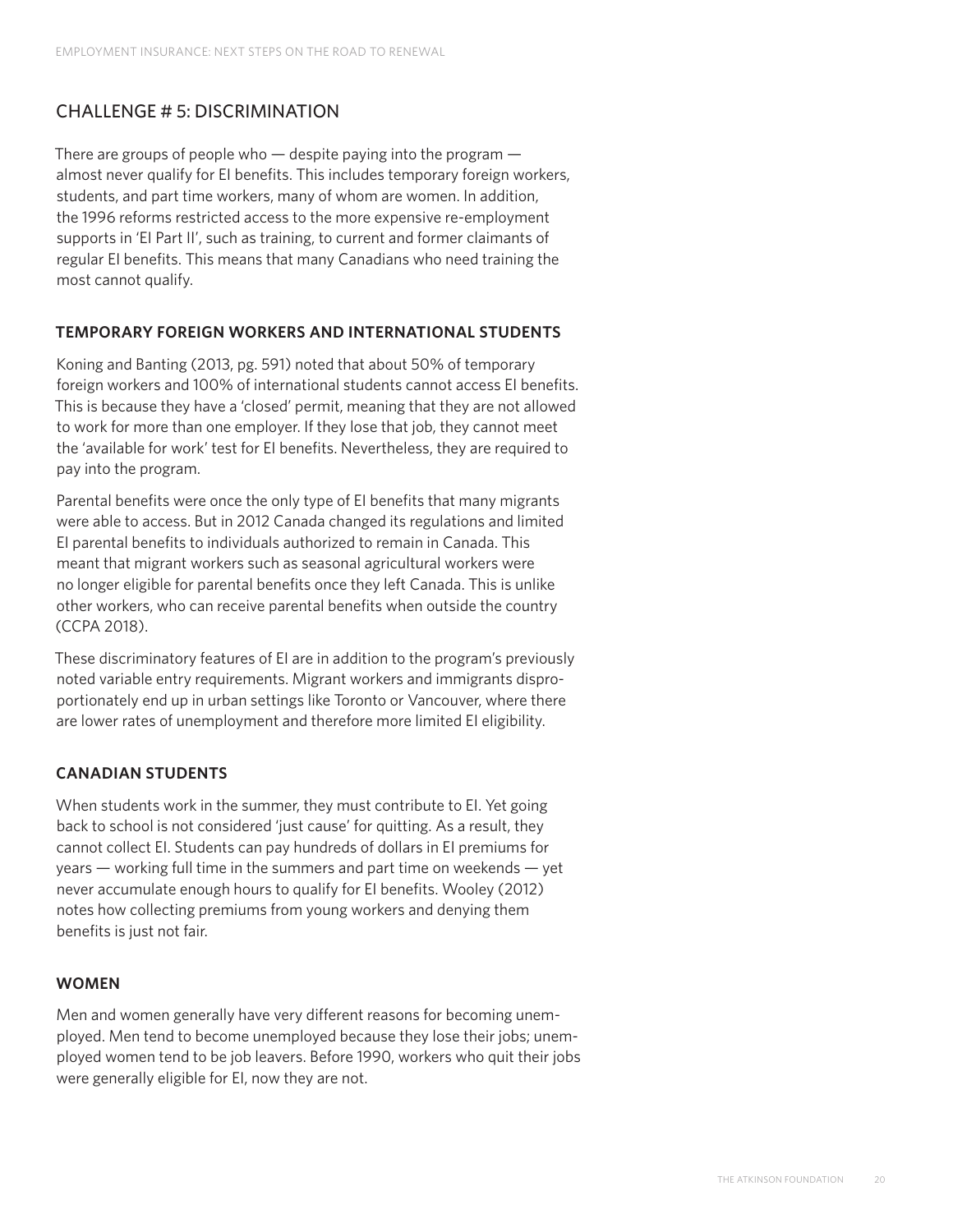When women quit their jobs because their working conditions or child care is inadequate, they can't collect EI. When they quit because of harassment, they can't collect EI because it is so hard and time-consuming to prove (Townson and Hayes 2007).

About 40% of employed women (compared with less than 30% of employed men) do non-standard work. That includes temporary, casual, and contract work as well as self-employment. Since women are still largely responsible for family caregiving, employed women generally work shorter hours than employed men, even when both are employed full time. Many women only work part time.

In a system where eligibility for benefits is based on hours worked, these differences mean that women are less likely than men to be eligible for benefits. The weeks-worked eligibility criterion that was in place before 1996 was much more favourable to part time workers (Bedard and Fortin 2015).

MASSE is a group in Québec that works for the rights of unemployed people. Concerned about the impact of EI changes on women, they launched a campaign in the fall of 2018 called [The Employment Insurance Act: A Sexist](https://www.lemasse.org/wp-content/uploads/2018/10/Feuillet_anglais_F_web.pdf)  [Law in Need of Reform!](https://www.lemasse.org/wp-content/uploads/2018/10/Feuillet_anglais_F_web.pdf) (MASSE 2018). They have made six demands to improve universal access to EI.

#### **PARENTS**

The 1996 reforms increased the number of hours required to qualify for maternity benefits from the equivalent of 300 insurable hours to 600 hours today. This is a difficult threshold to meet for anyone other than those working full time. It is also generally higher than the threshold required to qualify for regular benefits (420 to 700 hours, depending on region).

The federal government recently introduced an option to stretch parental leave from 35 to 61 weeks at a lower benefit rate of 33%. This will not help low income families who cannot survive on the benefit anyway. There is also a new Parental Sharing Benefit that adds five 'use it or lose it' weeks to parental leave if both parents share the leave. It is too soon to know whether this will contribute to fathers doing more unpaid work in the home and their spouses spending more time in paid work.

Québec negotiated with Ottawa to implement its own Parental Insurance Plan using EI funds in 2006. It provides an example of how the EI program could better support gender equality. The threshold for benefits in Québec — \$2,000 in earnings — is substantially below the EI cut-off. The income replacement rate is higher. Fathers are far more likely to take parental leave in Québec than in the rest of Canada (86% vs. 12%). This has lasting impacts on the division of unpaid labour within the home (CCPA 2018).

## **EI CHALLENGED:** SOPHIE

*Sophie works at a catering company. When her baby is born, she takes 15 weeks of maternity leave and 35 weeks of parental leave. During her parental leave, the company goes out of business. Following her leave, Sophie does not have a job to return to and does not have access to EI. This is because she has already claimed EI benefits for 50 weeks, which is the maximum for combined and regular benefits.*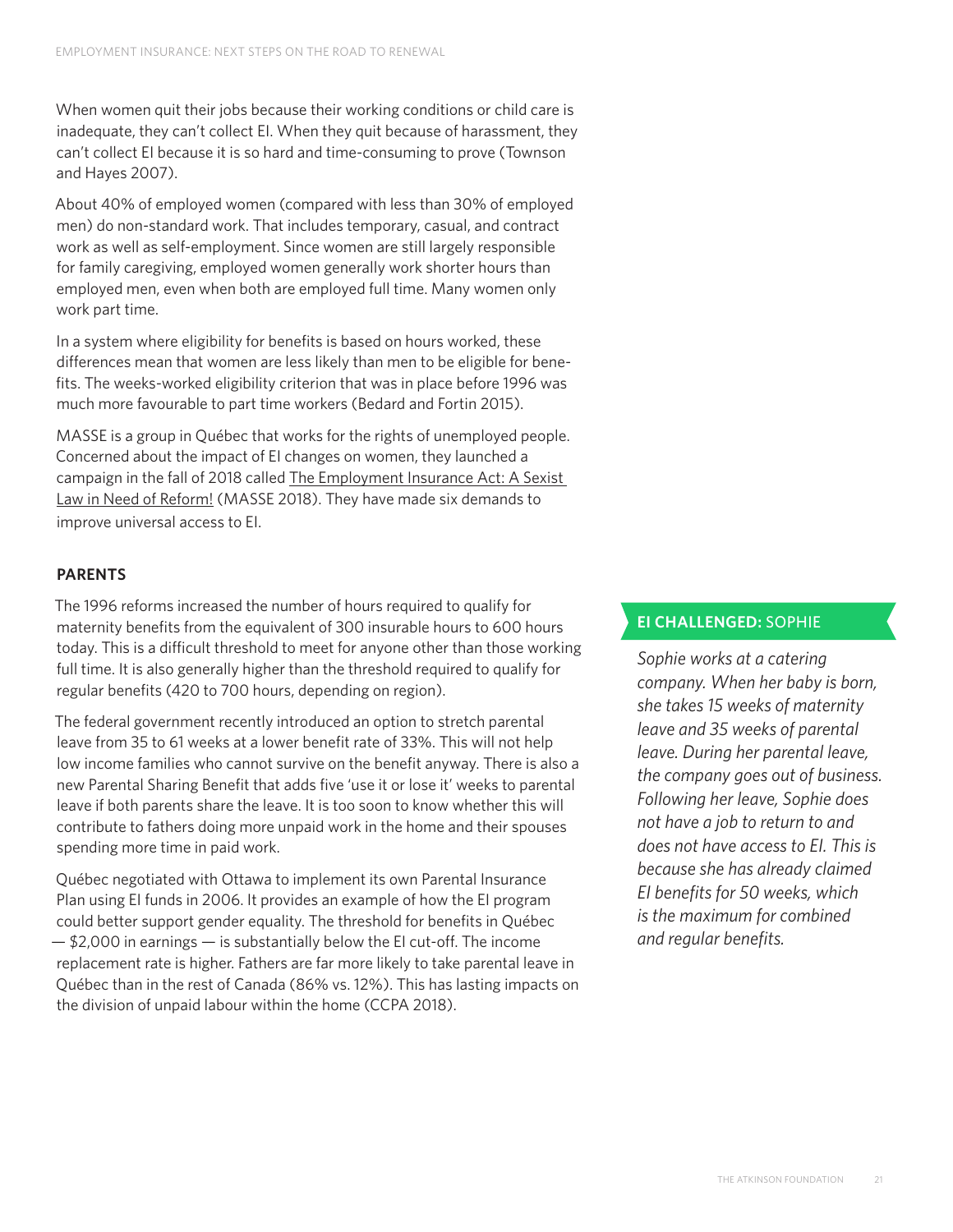#### **EXCLUDING PEOPLE WHO NEED TRAINING THE MOST**

As part of the 1990s reforms, eligibility for EI income support benefits was a requirement for people who wanted access to EI Part II employment services — including the more expensive training and work experience programs. These programs are delivered by provinces, territories, and Indigenous organizations using funding from the EI account.

For the past twenty years many people who needed training the most social assistance recipients, Indigenous people, disabled people and youth — could only qualify for short-term employment assistance services. That is because funding from the EI account for longer-term interventions was only open to current and former claimants. For historically excluded citizens, this leads to job churning and poverty, instead of developing long-term competencies through career development and training.

Federal, provincial, and territorial governments have attempted to deal with this problem by:

- developing a separate funding stream for employment services outside the EI account through Workforce Development Agreements (previously Labour Market Agreements and the Canada Job Fund Agreements)
- adjusting the EI legislation to change EI eligibility criteria so that more people being served by the Labour Market Development Agreements can be charged to the EI account.

These changes are scheduled to be put in place in 2019.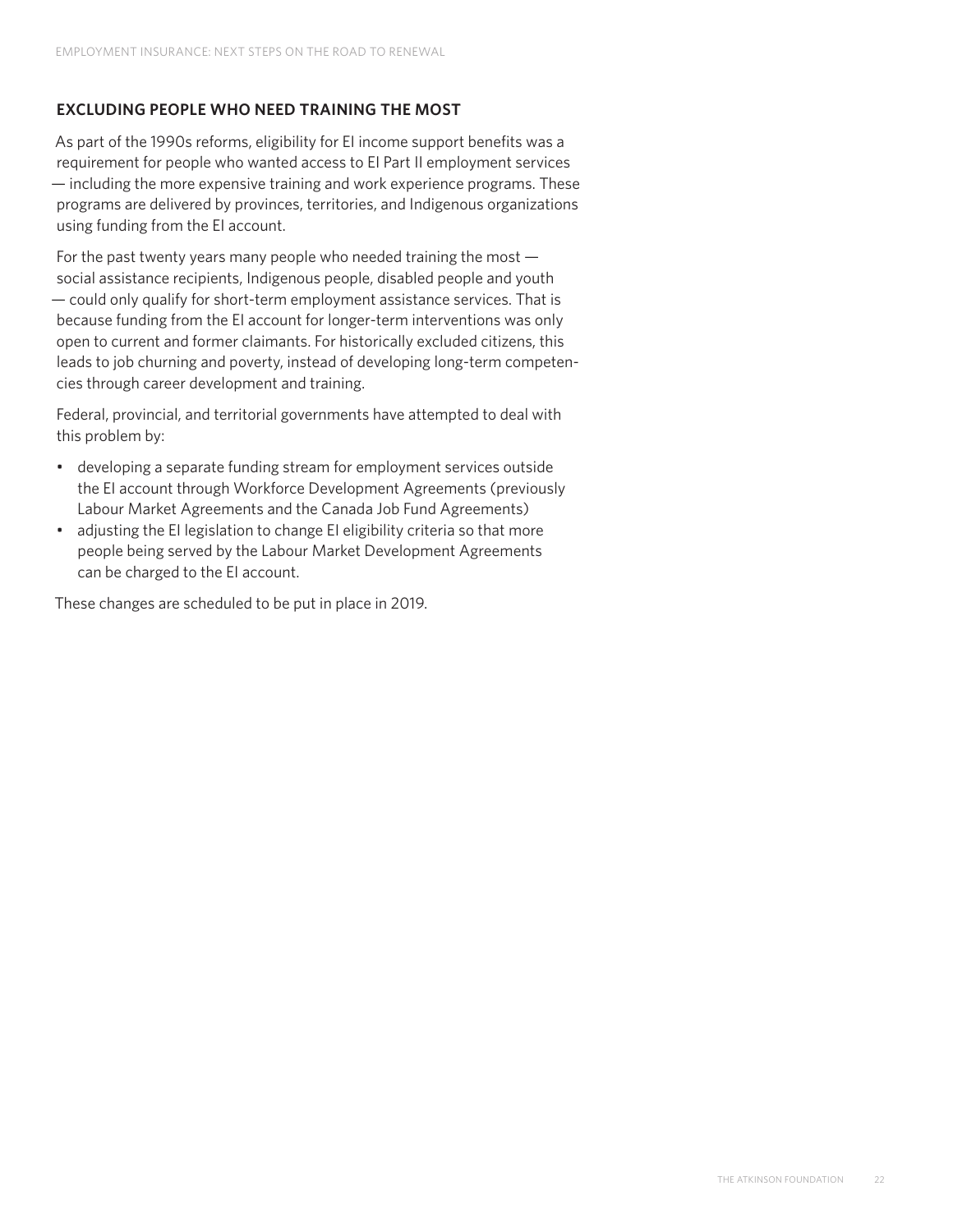## CHALLENGE # 6: GOVERNANCE

At its inception, UI was run by a tripartite body known as the Unemployment Insurance Commission. This was an arm's length organization, with equal power held by the three partners funding the program — employers, workers, and government. Over the years, representatives of employers and workers — the EI 'ratepayers' – have lost power and influence. The Government of Canada has effectively expropriated unemployment insurance, even though it no longer contributes financially.12

The most recent example of government dominance of EI over worker and employer representatives came in 2012. At that time the Government of Canada unilaterally abolished the tripartite Boards of Referees that heard EI appeals across the country. It replaced them with a centralized Social Security Tribunal that also heard appeals for Old Age Security and the Canada Pension Plan (Wood 2017a).

Commissioners representing workers and employers were not involved in this decision. They admit to having to work very hard to have the views of their constituencies heard by either federal politicians or public servants. As there are no formal advisory committees or other institutional structures, the commissioners are usually not successful (Wood 2017a).

### **EI AND ELECTORAL SEATS**

There is clear evidence — especially since the 1996 reforms — that the EI program has been used for political purposes. In 1997, when the federal government tightened eligibility requirements and benefits for seasonal workers, the governing Liberal party lost half of its Atlantic Canada seats.

This has made subsequent federal governments highly sensitive to ensuring that complaints about EI — usually from seasonal workers in Atlantic Canada and Québec — are dealt with. The main technique is to implement a 'pilot project' as opposed to changing EI rules. This enables Ottawa to respond to the 'squeaky wheel' for a limited period of time.

A recent example: in August 2018 the Liberal government announced a pilot project to extend EI benefits for up to five weeks in 13 EI regions with high proportions of seasonal workers. Variable entry requirements and a lower employment rate had reduced the number of weeks of EI benefits to fewer than people were accustomed to. Clark (2018) suggests that as 34 of the 54 ridings affected are held by Liberals, the changes were made to ensure the re-election of Liberal members of parliament who might be in danger of losing their seat in the 2019 election. Certainly the EI commissioners for workers and

12 The gradual loss of power over UI for employers and workers started well in advance of the 1996 EI reforms. The first loss was in 1965, when the employment service was divorced from the Unemployment Insurance Commission and made the direct responsibility of an operating department of the federal government. The second loss occurred in 1977, when Ottawa decided to join the Commission with a newly created Department of Employment and Immigration Canada. At the same time, private sector representation on the Commission was reduced from two out of three to two out of four (Pal 1988).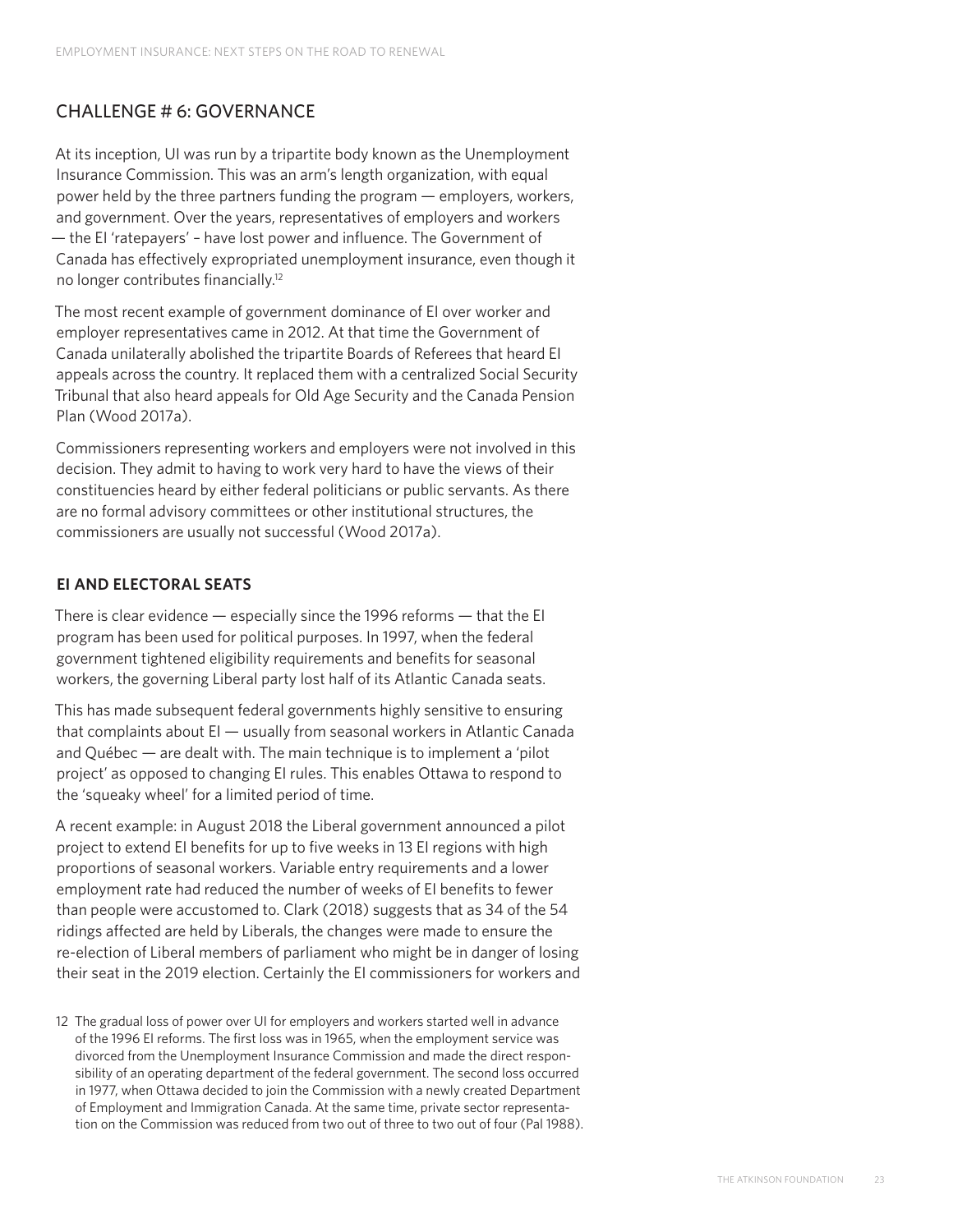employers were not part of the final decision-making process. They received notice of the changes just an hour before the announcement.<sup>13</sup>

## **EI AND DEFICIT REDUCTION**

The most blatant example of political use of use of EI relates to the setting of premiums following the 1996 reforms. The UI/EI premium rate is what employees pay for every \$100 of insurable earnings. Employers pay premiums at a rate that is 1.4 times that of employees. From 1972 to 1996 premium rates were set to cover the costs of the program by calculating:

- the average basic benefit, plus or minus
- any amount required to remove a deficit or surplus in the UI account
- over a three year period.

The 1996 EI reform changed this to set a rate to ensure enough revenue over the course of an undefined 'business cycle'. At the same time, the Government of Canada took over responsibility for premium setting from the UI Commission. It began by setting premiums at a level where more money was collected from EI ratepayers than was needed to run the program.

Following a recommendation from the Auditor General in 1986, the previously arm's length UI fund was consolidated with government revenues. This meant that surpluses and deficits in the UI account affected the government's overall deficit position and fiscal bottom line.

Many commentators and stakeholders accused Ottawa of using the Employment Insurance fund for deficit reduction and to balance the federal budget. They argued that the money should have been used to improve EI benefits and accessibility (Campeau 2005, Hale 1988).

## **ASSESSMENT BY HUMA**

The Parliamentary Standing Committee on Human Resources, Skills and Social Development and the Status of Persons with Disabilities goes by the short form HUMA. HUMA has unsuccessfully attempted to deal with the EI rate-setting problem at least four times. For example, in 2001 the committee produced a report suggesting that more input from program contributors was needed on how premiums were set and revenue spent (HUMA 2001, pg. 23). No changes were made.

HUMA addressed the issue again in 2005, dedicating an entire set of hearings to EI's financial governance. The committee was concerned about government domination of the EI Commission, believing that representatives of employers and employees must be given a stronger voice in EI program management and policy. It recommended that legislation be tabled to create a new Crown corporate entity called the Employment Insurance Commission, governed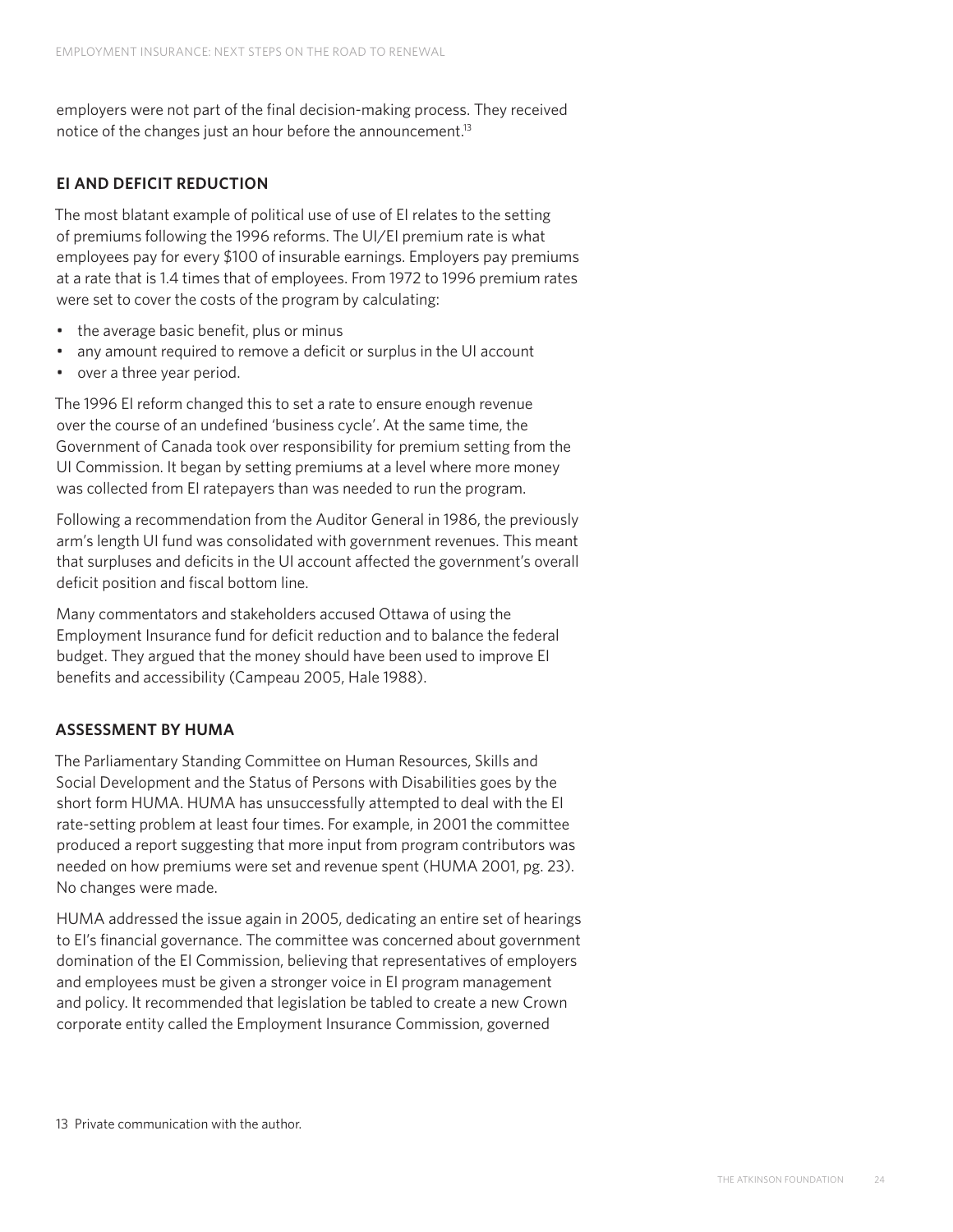by commissioners representing employees and employers.<sup>14</sup> The new Commission should be given the authority to establish its own budget and hire staff, including a chief actuary (HUMA 2005, pg. 3). Again, no changes were made by the Government of Canada.15

Instead, the federal government established a new EI premium-setting mechanism and restored the Commission as the authority.

#### **EI AFTER THE CHANGE IN GOVERNMENT**

The federal Conservatives were elected to a minority government in 2006. As the EI rate-setting process established by their predecessors remained unsatisfactory, in 2007 the new government announced their intent to create a Crown Corporation — the Canada Employment Insurance Financing Board or CEIFB — for the purpose of managing an EI reserve and setting the EI premium rate. The CEIFB would not play a role in EI policy or administration. Another HUMA committee was tasked with reviewing the government's proposal for the CEIFB. It suggested six changes to the government's approach (HUMA 2008).

Labour commentator Andrew Jackson (2008) was highly critical of the bill establishing the CEIFB as it did not change the "deeply flawed" EI premium-setting process and failed to take the EI surplus into account. Clark and Devries (no date) argued that the CEIFB was created solely "to provide cover for the Harper Government to write-off the \$57 billion surplus recorded in the EI account at that time... although the surplus was notional only, it was an ongoing embarrassment to the government."

The CEIFB began operations in 2010. Its first attempt to set the premium rate in 2011 was overridden by Ottawa, demonstrating that government was not willing to let go of control of the EI account. The CEIFB was dissolved in 2013.

With the demise of the CEIFB, responsibility for setting EI premiums again reverted to the Employment Insurance Commission, controlled by the Government of Canada. Input is received from the 'ratepayers' — business and labour — in an ad hoc manner through meetings held from time to time with business and labour constituents. These meetings are organized by the EI Commissioner for Workers and the EI Commissioner for Employers. They are usually separate from the meetings of the Commission and focus primarily on information sharing. There are few attempts made to reconcile divergent interests.

- 14 This recommendation was not dissimilar to the 1986 Forget Commission Report on Unemployment Insurance. That report recommended reviving the autonomy of the UI Commission by making it a Crown corporation.
- 15 Another complicating factor was a court case, Confederation des syndicats nationaux vs. Canada (Attorney General), heard by the Supreme Court in 2008. The appellants claimed that section 91 (2A) of the Constitution only allowed Parliament to collect enough funds to maintain the EI program and build a reasonable reserve, but that the 1996 EI Act's impugned method of setting annual premium rates allowed the government to collect beyond what was necessary (Lam no date). The Court found the measures of the 1996 Act to be valid and constitutional, but the provisions of the 2002, 2003 and 2005 Acts to be unconstitutional, as they allowed the Governor in Council to establish a tax without a clear taxing authority to do so (Thibodeau 2014).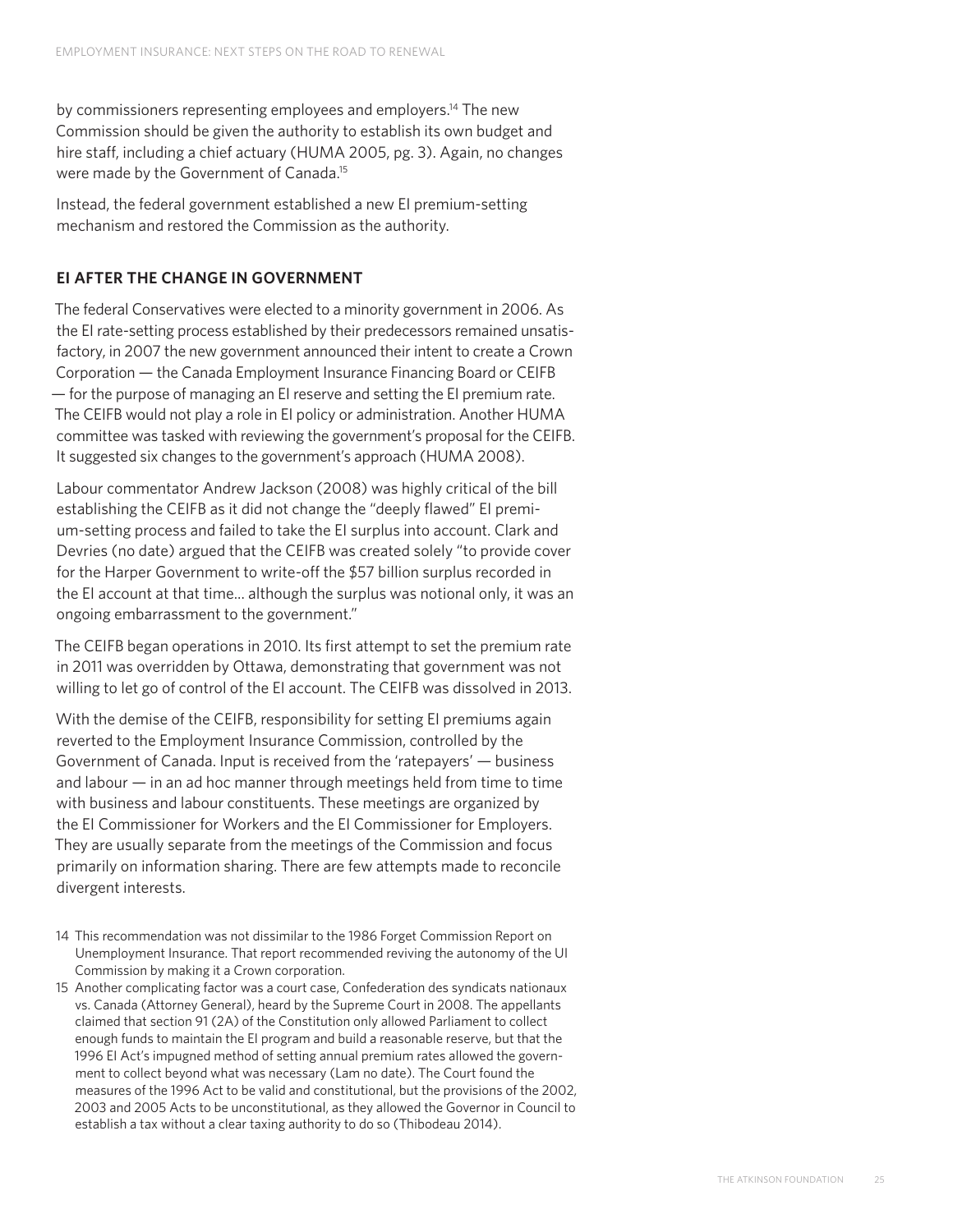#### **THE DIVERGENT INTERESTS OF WORKERS AND EMPLOYERS**

Premium rates are one of the main issues of divergence between business and labour with respect to the Employment Insurance program. Over the past 25 years, both Conservative and Liberal federal governments have reduced premiums in accordance with requests from business, represented primarily by the Canadian Federation of Independent Business.

Since the 1990s, premiums have fallen from a basic employee rate of \$3.00 in 1993 to \$1.66 in 2018.<sup>16</sup> Canadian Labour Congress suggestions to improve EI access and benefit levels for workers — which might result in higher EI premiums — have been largely ignored.



UI/EI Premium Rate

Source: 1980-1997 data provided by Employment Insurance Commissioner for Workers. From 1998 onwards, data is from Canada Revenue Agency. See: [https://www.canada.ca/en/revenue-agency/](https://www.canada.ca/en/revenue-agency/services/tax/businesses/topics/payroll/payroll-deductions-contributions/employment-insurance-ei/ei-premium-rates-maximums.html#tb1) [services/tax/businesses/topics/payroll/payroll-deductions-contributions/employment-insurance-ei/](https://www.canada.ca/en/revenue-agency/services/tax/businesses/topics/payroll/payroll-deductions-contributions/employment-insurance-ei/ei-premium-rates-maximums.html#tb1) [ei-premium-rates-maximums.html#tb1](https://www.canada.ca/en/revenue-agency/services/tax/businesses/topics/payroll/payroll-deductions-contributions/employment-insurance-ei/ei-premium-rates-maximums.html#tb1).

16 In 2018 the employee rate of \$1.66 maxes out at \$858.22 per annum. The employer rate of \$2.324 maxes out at \$1,201.51 per annum. The Trudeau Liberals promised in their 2015 election campaign to reduce EI premium rates from \$1.88 in 2015 to \$1.65 if elected. This promise has been largely kept.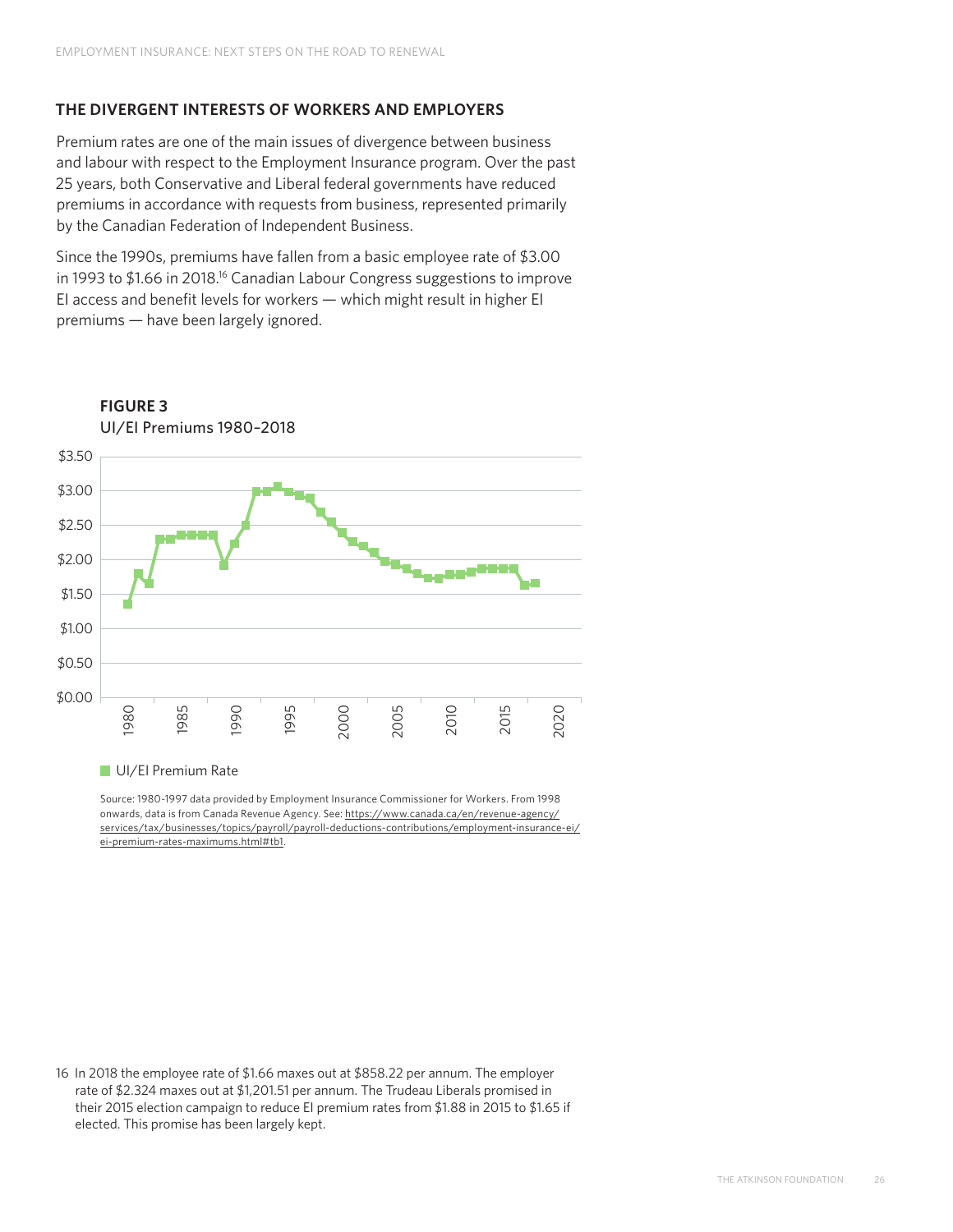## **A HISTORY OF STRUGGLE**

When the HUMA committee was re-constituted after the Liberal election win in 2015, one of its first undertakings was to examine recent changes to EI. On financing, the committee concluded that:

- it was important to separate the EI operating account from government general revenues
- employers and employees needed to be given a voice in establishing the premium rate
- mechanisms were needed to ensure that funds collected for EI served the needs of EI.

No specific recommendations to achieve these goals were proposed (HUMA 2016).

History teaches us that concrete attempts by business and labour to wrest back some elements of control over EI from the Government of Canada have failed. Most stakeholders and parliamentarians agree that representatives of employers and workers — the 'ratepayers' — need to have more influence and control over the EI program. We still have not, however, found a way to build a credible and long-standing institutional structure that might realize that goal.

Such institutional structures have existed in the past. They included the National Employment Committee (closed in 1965), the UI Advisory Committee (closed in 1976), the Canada Employment & Immigration Advisory Council (closed in 1992), and the Canadian Labour Force Development Board (closed in 1998) (Wood 2017b).

Most stakeholders and parliamentarians agree that representatives of employers and workers — the 'ratepayers' need to have more influence and control over the EI program.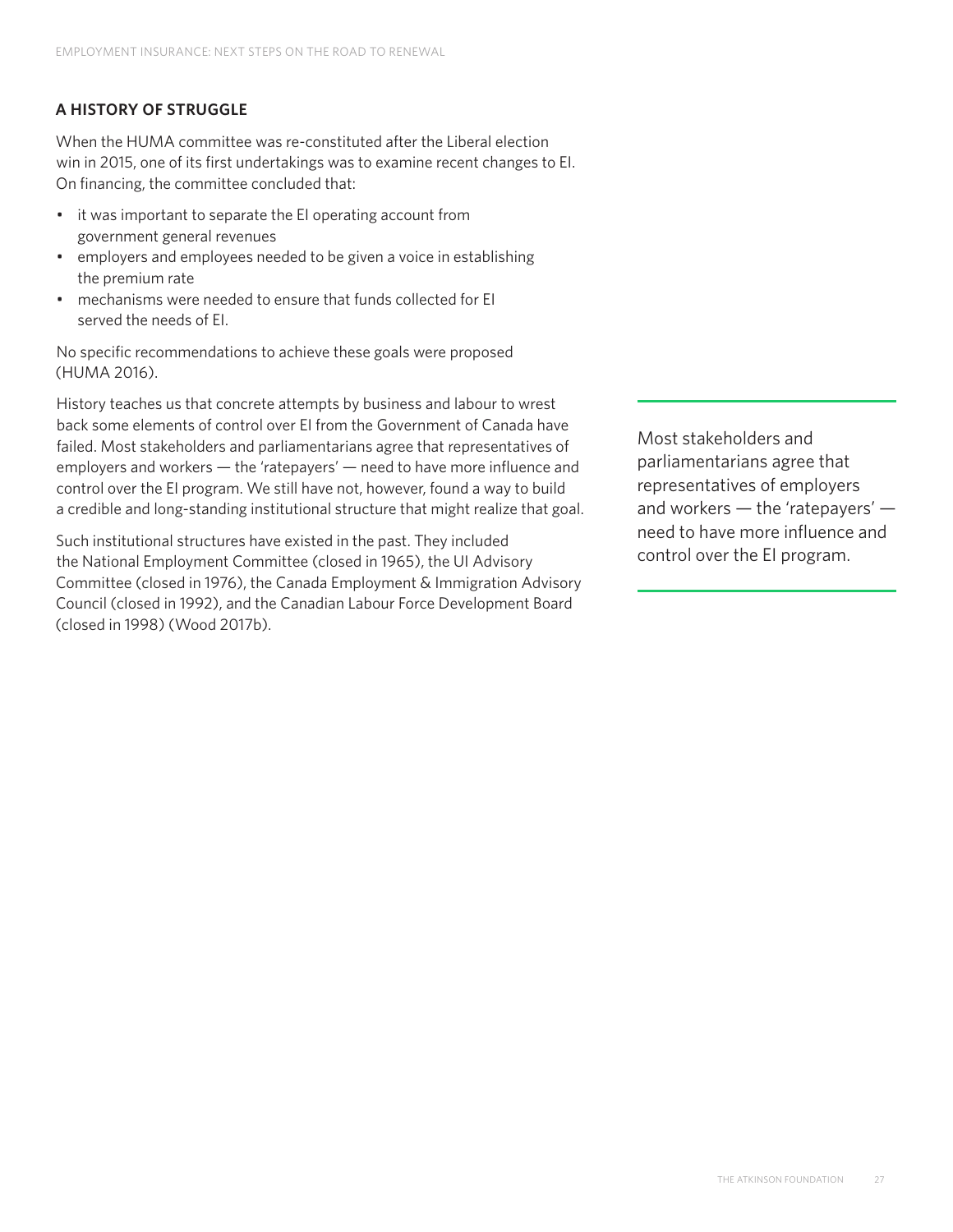## THE ROAD TO RENEWAL

The next step in modernizing EI is a broad-based and fundamental review. Such a review can only be authorized by the Government of Canada (as the exclusive holder of constitutional responsibility for EI) and fully supported by its program partners — that is, employers and workers. The Prime Minister moved in this direction after the 2015 federal election by giving the minister responsible a mandate, an undertaking that has not yet been realized:

*"Improve our Employment Insurance (EI) system so that it is better aligned with the realities of today's labour market and serves workers and employers. This would include:*

- *• undertaking a broad review of the EI system with the goal of modernizing our system of income support for unemployed workers that leaves too many workers with no unemployment insurance safety net;*
- *• eliminating discrimination against immigrants, younger workers and parents re-entering the workforce so that they are treated the same as other workers in their region;*
- *• working with the Minister of Finance to ensure that EI contributions are only used to fund EI programs."* (Office of the Prime Minister 2016, para. 20)

There is still time to initiate an EI review within this current mandate and to show how it will play out over the next four years. This is an excellent opportunity to engage Canadians in a discussion about what is timeless and timebound about the program.

## **THE PROPOSED STRUCTURE OF AN EI REVIEW**

The key question at this juncture is: how should the federal government structure the review?

Since 1996, the primary mechanism used to review EI by the Government of Canada has been the Standing Parliamentary Committee on Human Resources, Skills and Social Development and the Status of Persons with Disabilities (HUMA).

Another approach has been through processes dedicated to examining specific EI issues identified by government, such as the review of the labour market transfer agreements in 2014 and 2016, the EI Service Quality Review in 2016, and the KPMG review of the Social Security Tribunal in 2017.

Neither of these approaches would be adequate to address the six challenges identified in this paper. The ineffectiveness of a HUMA referral has already been established. The other processes used have usually been open only to selected stakeholders, focusing narrowly on a question identified by the government. The results almost always have a partisan bias, with the outcomes controlled by the government of the day.

An alternative mechanism would be to conduct an EI review as a public inquiry. This is an approach to reviewing unemployment insurance that has

This is an excellent opportunity to engage Canadians in a discussion about what is timeless and time-bound about the program.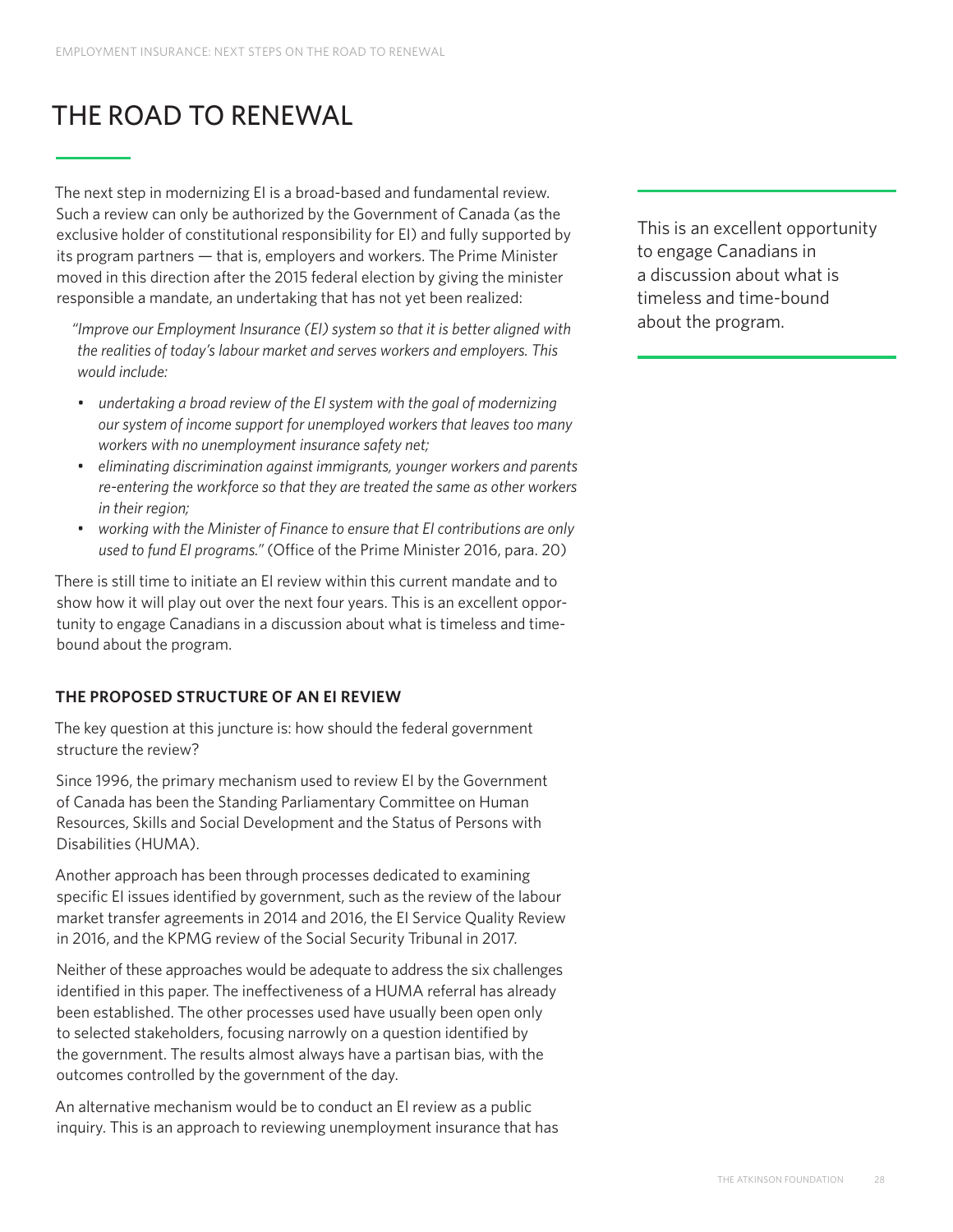been used twice in the past.17 Public inquiries are a regular part of the political landscape in Canada. Led by distinguished individuals, experts or judges, commissions of inquiry have the power to subpoena witnesses, take evidence under oath, and request documents.

A comprehensive review of EI need not be as formal as a commission of inquiry would signal. And it should not re-do the excellent work that has already been undertaken since the reforms of the 1990s. The changes that are needed are well-known and equally well studied.

The proposed EI review will need a structure that is flexible enough to manage a creative public engagement process. This could be accomplished through a strategic partnership with an organization or agency skilled in the use of direct citizen participation mechanisms and tools.

#### **THE STEWARDSHIP OF THE REVIEW**

It is essential that the current four-person Employment Insurance Commission has an appropriate role to play in the review. This would include supporting the development of the terms of reference, identifying personnel, monitoring progress, and reporting on results.

Finding and describing the common ground between business and labour among other stakeholders — such as past and current EI recipients, unionized and non-unionized workers, parliamentarians, public servants at all levels, academics, civil society organizations, and citizens — will be the EI Commissioners' biggest challenge and the greatest contribution they can make at this stage of the renewal process. Everything about the review will have to be carefully nuanced to accommodate divergent views.

#### **THE PROPOSED SCOPE OF THE REVIEW**

An EI review should take into account:

- history, core values and principles underpinning the program, i.e. as an insurance program, everyone paying into EI should have an opportunity to benefit from it
- major changes in the employment market
- acceleration of change and disruption due to advances in technology
- the changing income security ecosystem in which EI plays an integral and major role, including Canada's recently released poverty reduction strategy
- inter-provincial equity in the context of structural EI asymmetry
- 17 Unemployment Insurance was reviewed through the Gill inquiry in 1962 and the Forget inquiry in 1986. The Gill Committee was initiated to reflect back on 21 years of UI operation and the near bankruptcy of the fund. There were four commissioners. The Commission's final report was comprehensive at 205 pages. The Forget Commission was set up to "ensure that money dedicated to UI would be more efficiently spent and fairly distributed." There were six commissioners. The final report was 516 pages, including a 250-page dissenting report by the two labour commissioners. Both inquiries held extensive public hearings, undertook independent research, and received submissions from across Canada. They both had staff, including lawyers and researchers.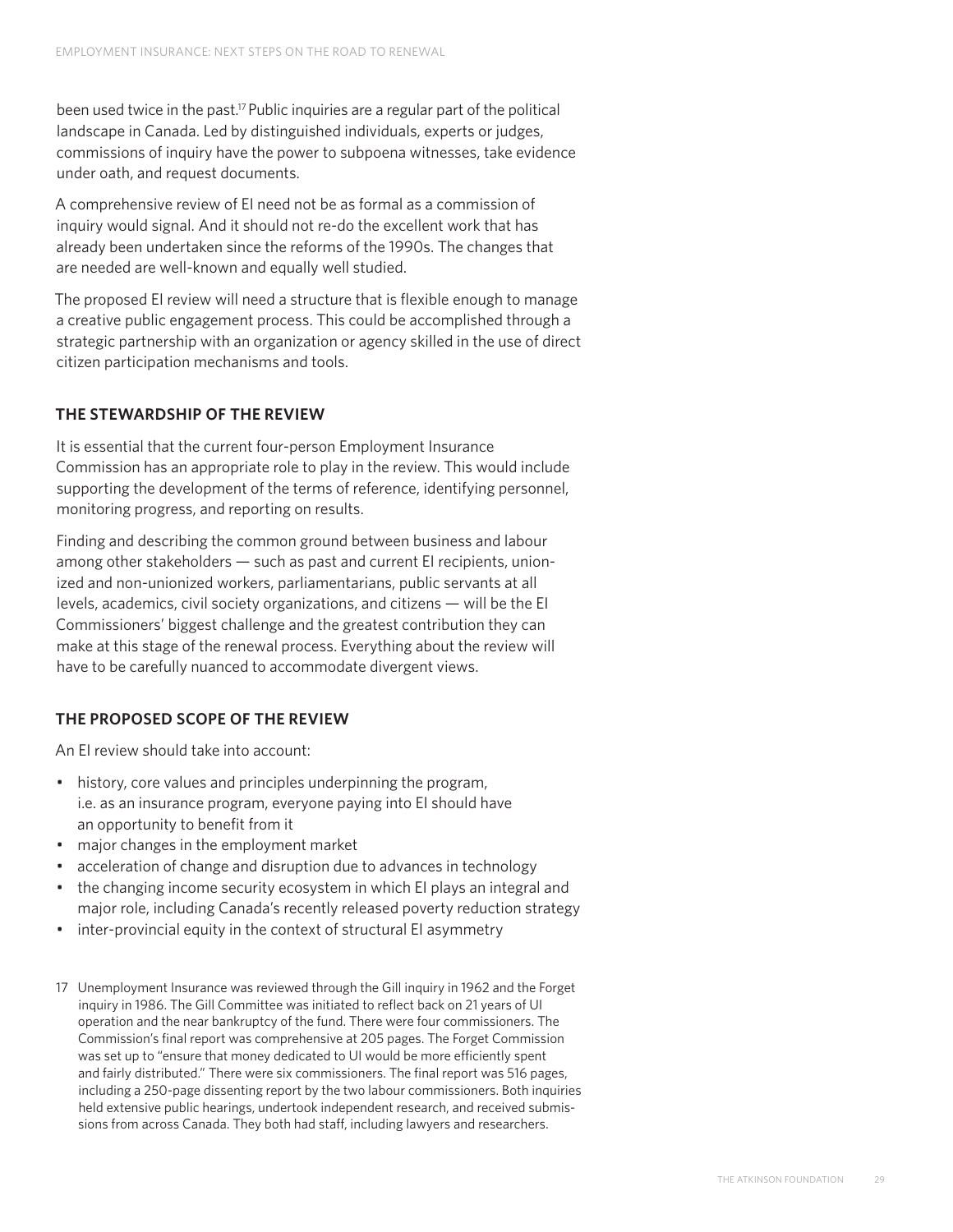- need to democratize the governance structure
- need to place EI on a firm financial footing with consistent and adequate funding
- the need to re-examine assumptions about how to pay for EI and who should pay (i.e.whether some elements of the program should be excluded from social insurance principles)

The review should focus on EI regular and special income support benefits (managed directly by the Government of Canada) but not employment services (now managed by provinces, territories and Indigenous organizations). Including employment services in any kind of EI review would require consent by the provinces/territories and Indigenous organizations. Although there is always room for improvement, there is no evidence that there are serious problems with how employment services are configured and run post-devolution.18 New federal-provincial-territorial and federal-Indigenous agreements are still being finalized and it would be too early to examine their operation and detailed programming.

### **CONCLUSION**

Years of study since the 1990s have produced the consensus that EI remains a valuable and necessary part of the country's social safety net. The ambition of those who designed it has stood the test of time, that those who lose a job through no fault of their own can have the time to seek a new one, and perhaps retrain. Maternity and parental benefits provide real support and choices to those who have children. EI performs well as a counter cyclical measure in an economic downturn. It is an effective program for provinces and regions with high unemployment — an undeniably useful program where structural unemployment is high. The specialty programs for primary industries like fishing are as close to a minimum income as we could imagine.

The real challenge of our times is that the urban labour market has changed. People in precarious jobs in provinces with low unemployment like Ontario pay endlessly into a program that offers them little or no hope of ever deriving a benefit. A growing number of workers in the gig economy do not have any kind of protection against the risk of unemployment.

People who paid into EI for more than 10 consecutive years tell stories of missing meals while continuing to pay into EI. These workers simply do not obtain sufficient insurable weeks. Paying into an insurance program where there is no chance to derive a benefit is one thing. It is quite another thing for this to be the case for workers who are the poorest, those who are hurting the most and yet asked to continually fund this program for people who are demonstrably better off than they are. EI's Variable Entry Requirement makes Everything about the review will have to be carefully nuanced to accommodate divergent views.

Paying into an insurance program where there is no chance to derive a benefit is one thing. It is quite another thing for this to be the case for workers who are the poorest, those who are hurting the most and yet asked to continually fund this program for people who are demonstrably better off than they are.

<sup>18</sup> In 2018 Ottawa released a series of provincial Labour Market Development Agreement (LMDA) Evaluation reports (including a pan-Canadian synthesis). These demonstrated that LMDA program participants benefited from improved labour market outcomes (such as increased employment and earnings) as well as reduced dependence on Employment Insurance and Social Assistance. See: [https://www.canada.ca/en/employ](https://www.canada.ca/en/employment-social-development/corporate/reports/evaluations.html)[ment-social-development/corporate/reports/evaluations.html.](https://www.canada.ca/en/employment-social-development/corporate/reports/evaluations.html)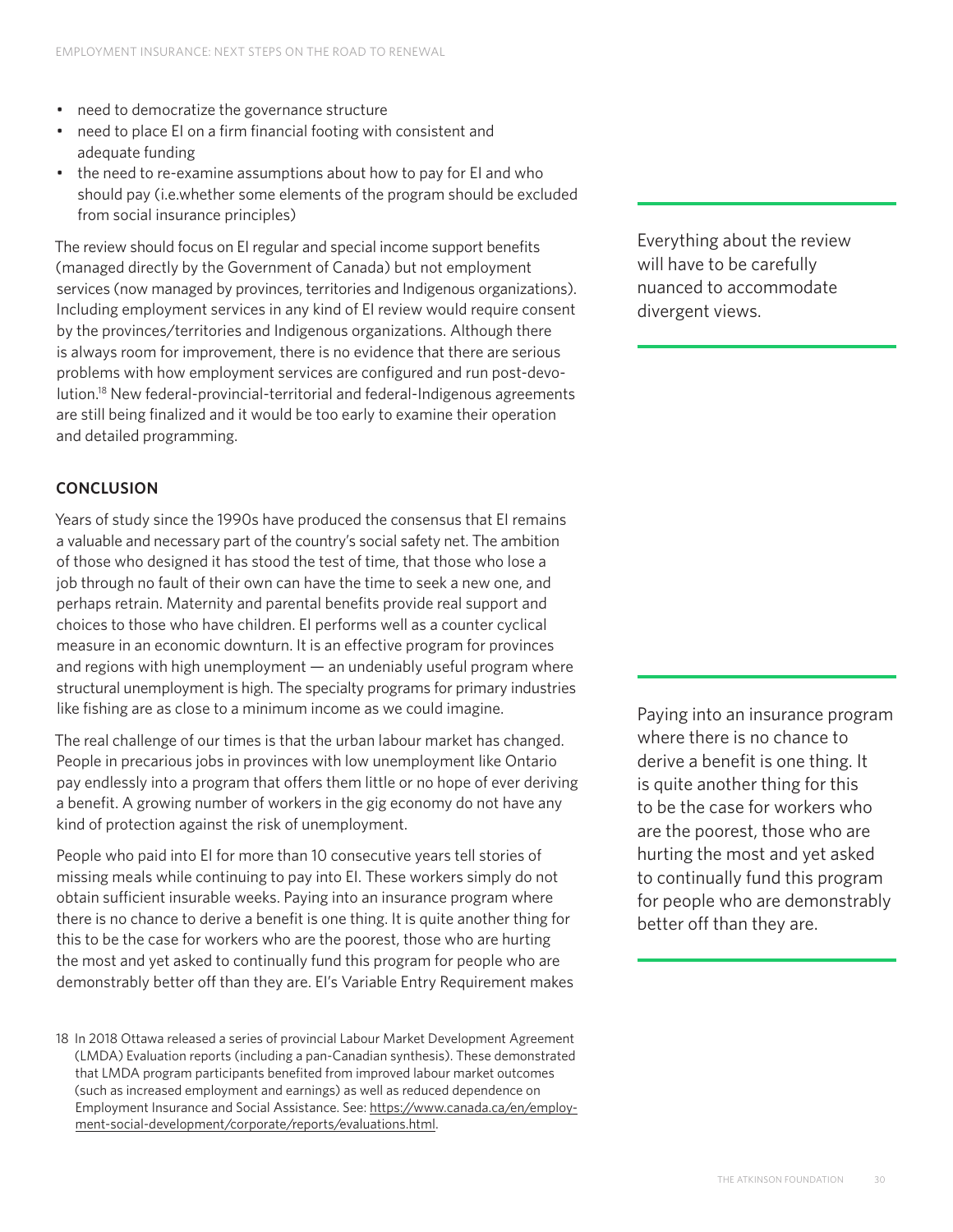it tougher and tougher for precarious workers to get by — even though a lower employment rate does not affect them in any way.

It's true that the essentials of the program are good, but too many workers are falling through the cracks, either because they do not qualify for benefits in the first place or they exhaust them too quickly. This reality cannot be allowed to persist. We cannot wait another election cycle for a review to begin.

1957 and 1970 were significant years in the history of UI/EI in Canada, milestones in its ongoing development. There were commissions and reviews conducted between these periods and up to the 1990s. The program was not, however, transformed through a major overhaul. It was renewed by the steady progression of policy and leadership throughout the system.

The evidence suggests a significant retraction since the 1990s and a clear need for reform as we move into the 21st century. All that remains is to marshall the political will and public support to mark 2019 as the next milestone for EI — and as the year Canadians renewed their collective capacity to face the future of work.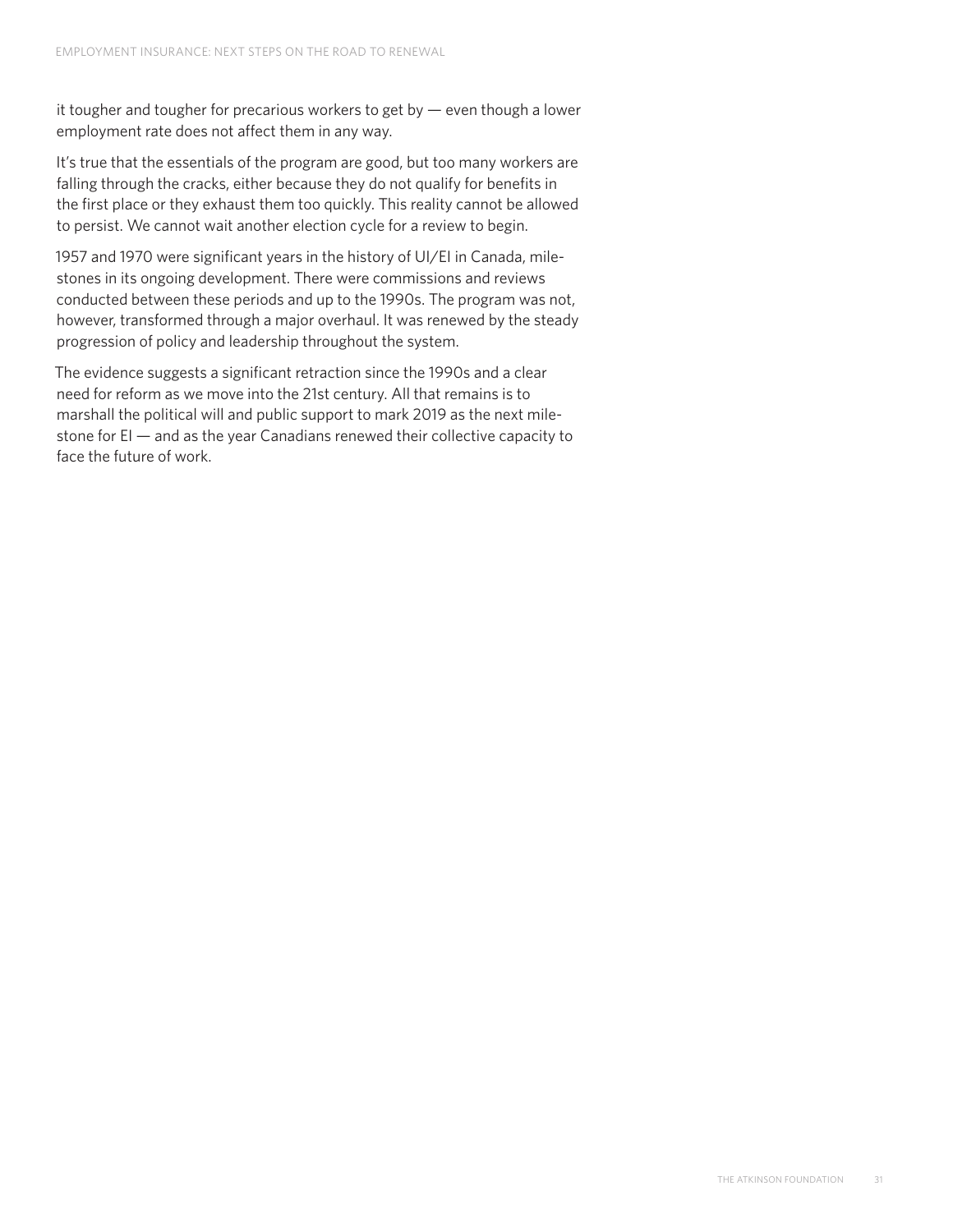## REFERENCES

ACORN Canada 2017, *It's Time to Modernize and Fix EI*, available at [https://www.acorn](https://www.acorncanada.org/its-time-modernize-and-fix-ei)[canada.org/its-time-modernize-and-fix-ei,](https://www.acorncanada.org/its-time-modernize-and-fix-ei) accessed November 19, 2018.

Battle, Ken, 2009, *Gender Aspects of Employment Insurance*, presentation to the Commons Standing Committee on the Status of Women, Caledon Institute of Social Policy.

Bédard, Michel and Pierre Fortin, 2015, *Eleven Propositions for a Better EI Regime*, Institute for Research on Public Policy, July 23, 2015 available at [http://irpp.org/research-studies/](http://irpp.org/research-studies/onze-propositions-pour-un-meilleur-regime-dassurance-emploi/) [onze-propositions-pour-un-meilleur-regime-dassurance-emploi/](http://irpp.org/research-studies/onze-propositions-pour-un-meilleur-regime-dassurance-emploi/), accessed June 28, 2018.

Bishop, Grant and Derek Burleton, 2009, *Is Canada's Employment Insurance Program Adequate?* TD Economics Special Report, April 30, 2009 available at [https://www.td.com/](https://www.td.com/document/PDF/economics/special/td-economics-special-gb0409-ei.pdf) [document/PDF/economics/special/td-economics-special-gb0409-ei.pdf,](https://www.td.com/document/PDF/economics/special/td-economics-special-gb0409-ei.pdf) accessed March 28, 2018.

Busby, Colin and David Gray 2011, *Mending Canada's Employment Insurance Quilt: The Case for Restoring Equity*, C.D. Howe Institute Backgrounder, available at [https://www.cdhowe.](https://www.cdhowe.org/mending-canada%E2%80%99s-employment-insurance-quilt-case-restoring-equity) [org/mending-canada%E2%80%99s-employment-insurance-quilt-case-restoring-equity,](https://www.cdhowe.org/mending-canada%E2%80%99s-employment-insurance-quilt-case-restoring-equity) accessed March 28, 2018.

Busby, Colin and Ramya Muthukumaran, 2016, *Precarious Positions: Policy Options to Mitigate Risks in Non-Standard Employment*, CD Howe Institute Commentary 462, available at [https://cdhowe.org/sites/default/files/attachments/research\\_papers/mixed/](https://cdhowe.org/sites/default/files/attachments/research_papers/mixed/Commentary%20462_0.pdf) [Commentary%20462\\_0.pdf](https://cdhowe.org/sites/default/files/attachments/research_papers/mixed/Commentary%20462_0.pdf), accessed July 23, 2018.

Campeau, Georges, 2005, *From UI to EI: Waging War on the Welfare State*, translated by Richard Howard, UBC Press, Vancouver, Toronto.

Canada, 1986, *Report of the Commission of Inquiry on Unemployment Insurance*, Supply and Services Canada, Ottawa, (known as the Forget Commission).

Canada Employment Insurance Commission (CEIC), 1998, *Employment Insurance Monitoring and Assessment Report, 1998.*

Canada Employment Insurance Commission (CEIC), 2012/13, *Employment Insurance Monitoring and Assessment Report*, available at [http://publications.gc.ca/collections/collec](http://publications.gc.ca/collections/collection_2014/edsc-esdc/Em13-1-2013-eng.pdf)[tion\\_2014/edsc-esdc/Em13-1-2013-eng.pdf](http://publications.gc.ca/collections/collection_2014/edsc-esdc/Em13-1-2013-eng.pdf), accessed March 20, 2018.

Canada Employment Insurance Commission (CEIC), 2015/16, *Employment Insurance Monitoring and Assessment Report*, available [http://publications.gc.ca/collections/collec](http://publications.gc.ca/collections/collection_2018/edsc-esdc/Em13-1-2016-eng.pdf)[tion\\_2018/edsc-esdc/Em13-1-2016-eng.pdf](http://publications.gc.ca/collections/collection_2018/edsc-esdc/Em13-1-2016-eng.pdf), accessed July 23, 2018.

Canada Employment Insurance Commission (CEIC), 2016/17 *Employment Insurance Monitoring and Assessment Report,* available at [https://www.canada.ca/en/employment-so](https://www.canada.ca/en/employment-social-development/programs/ei/ei-list/reports/monitoring2017/letter.html)[cial-development/programs/ei/ei-list/reports/monitoring2017/letter.html,](https://www.canada.ca/en/employment-social-development/programs/ei/ei-list/reports/monitoring2017/letter.html) accessed June 28, 2018.

Canadian Centre for Policy Alternatives (CCPA) 2018, *Alternative Federal Budget 2018*, available at [https://www.policyalternatives.ca/sites/default/files/uploads/publications/](https://www.policyalternatives.ca/sites/default/files/uploads/publications/National%20Office/2018/02/Alternative_Federal_Budget2018.pdf) [National%20Office/2018/02/Alternative\\_Federal\\_Budget2018.pdf](https://www.policyalternatives.ca/sites/default/files/uploads/publications/National%20Office/2018/02/Alternative_Federal_Budget2018.pdf), accessed June 28, 2018.

Clark, Campbell, 2018, 'With an Election on the Horizon, EI Pilot Program for Seasonal Workers Comes with a Political Price Tag', *Globe and Mail*, August 28, 2018.

Clark, Scott and Peter Devries, no date, *Canada Employment Insurance Financing Board: Gone or in Hibernation?,* 3D Policy, available at<http://www.3dpolicy.ca/node/246>, accessed April 14, 2018.

Di Tella, R., R.J MacCulloch and A.J. Oswald, 2003, 'The Macroeconomics of Happiness', *Review of Economics and Statistics*, 85 (4): pg. 809-827.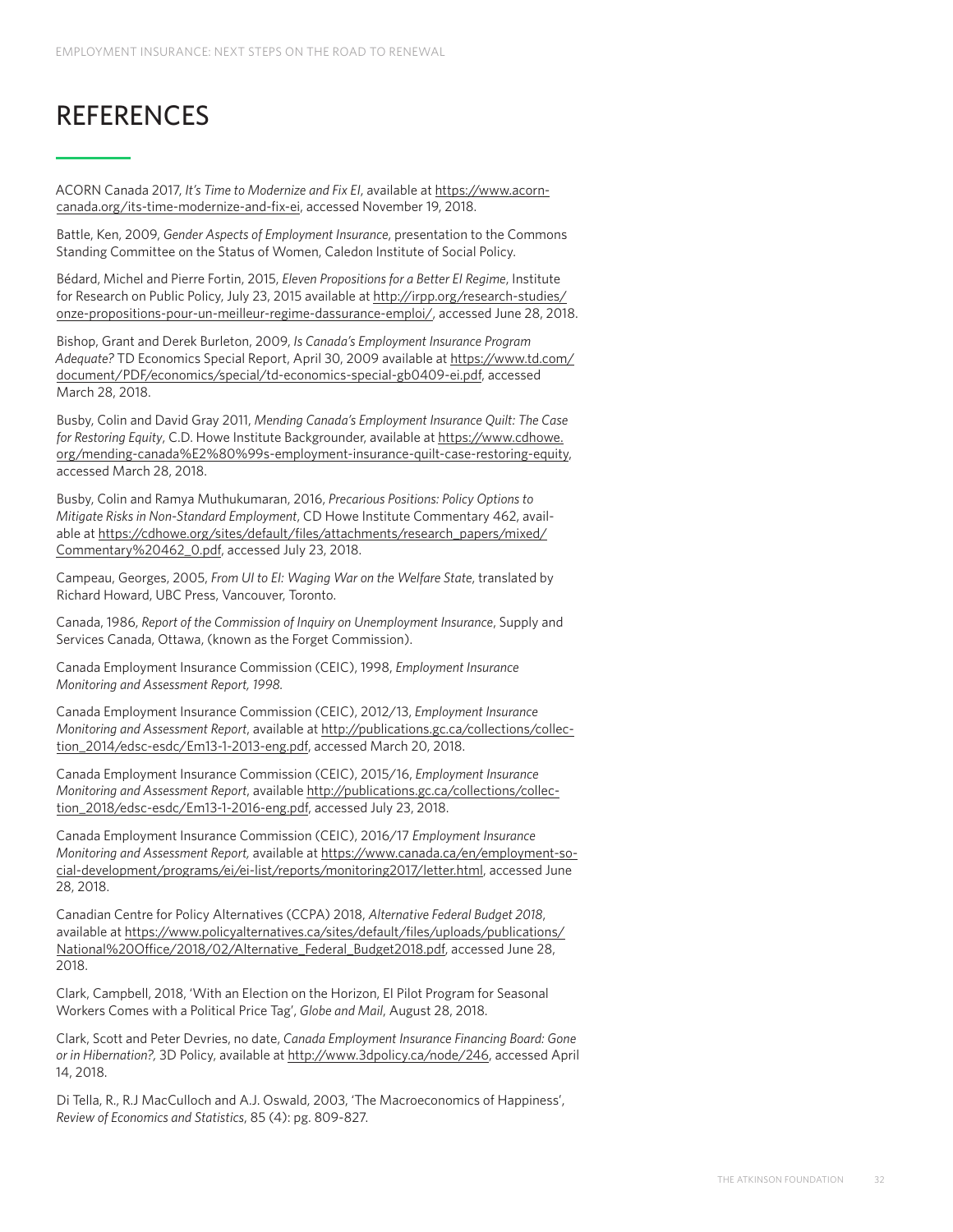Dungan, P. and S. Murphy (1995), "The UI System as an Automatic Stabilizer in Canada", *UI Macroeconomic Stabilization*, prepared for Human Resources Development Canada.

Dungan, P. and S. Murphy (2012), "*The Stabilization Impact of the Employment Insurance Program",* prepared for Human Resources and Skills Development Canada.

Employment and Social Development Canada, 2017, *Evaluation of the Labour Market Development Agreements Synthesis Report*, Strategic and Service Policy Branch.

Employment and Social Development Canada, 2017, *Employment Insurance Service Quality Review Report: Making Citizens Central,* available at [https://www.canada.ca/en/employ](https://www.canada.ca/en/employment-social-development/programs/ei/ei-list/reports/service-quality-review-report.html)[ment-social-development/programs/ei/ei-list/reports/service-quality-review-report.html,](https://www.canada.ca/en/employment-social-development/programs/ei/ei-list/reports/service-quality-review-report.html) accessed March 30, 2018.

Graefe, Peter, 2015, *EI and Regional Dynamics in Canada*, paper prepared for 2015 Canadian Political Science Conference.

Gray, David and Colin Busby 2016, *Unequal Access: Making Sense of EI Eligibility Rules and How to Improve Them,* C.D. Howe Commentary no 450, available at [https://www.cdhowe.](https://www.cdhowe.org/sites/default/files/attachments/research_papers/mixed/Commentary_450.pdf) [org/sites/default/files/attachments/research\\_papers/mixed/Commentary\\_450.pdf](https://www.cdhowe.org/sites/default/files/attachments/research_papers/mixed/Commentary_450.pdf), accessed March 26, 2018.

Hale, Geoffrey, 1998, 'Reforming Employment Insurance: Transcending the Politics of the Status Quo', *Canadian Public Policy*, Vol. 24, No. 4 (Dec. 1998), pg 429-451.

Hartmann, Erich, Jordann Thirgood, and Andrew Thies, 2018, 'A Fair Fiscal Deal, Towards a More Principled Allocation of Federal Transfers', Mowat Research # 166, available at https://mowatcentre.ca/wp-content/uploads/publications/166\_a\_fair\_fiscal\_deal.pdf, accessed January 7, 2019.

Health and Welfare Canada 1991, *Inventory of Income Security Programs in Canada*, *July 1990*, Minister of Supply and Services Canada.

Human Resources Development Canada 1994, *Inventory of Income Security Programs in Canada, January 1993,* Minister of Supply and Services Canada.

Human Resources Development Canada 1998, *An Analysis of Employment Benefit Coverage: W-98-35E*, Human Resources Development Canada.

Human Resources and Social Development Canada, 2006, *Summative Evaluation of EI Part I: A Summary of Evaluation Knowledge to Date Final Report,* Strategic Analysis, Audit and Evaluation Branch.

Human Resources Development and the Status of Persons with Disabilities (HUMA) Standing Committee, 2001, Beyond Bill C-2: *A Review of Other Proposals to Reform Employment Insurance,* Peter Adams, Chair May 2001.

Human Resources Development and the Status of Persons with Disabilities (HUMA) Standing Committee 2005, *Restoring Financial Governance and Accessibility in the Employment Insurance Program Part One*, Raymonde Foloco Chair, February 2005.

Human Resources Development and the Status of Persons with Disabilities (HUMA) Standing Committee 2008, *Strengthening the Employment Insurance Premium Rate-Setting Process*, Dean Allison, Chair, June 2008.

Human Resources Development and the Status of Persons with Disabilities (HUMA) Standing Committee 2016*, Exploring the Impact of Recent Changes to Employment Insurance and Ways to Improve Access to the Program*, Bryan May, Chair, June 2016.

Jackson, Andrew, 2008, What Happened to the \$54 Billion EI Surplus? *Progressive Economics Forum*, April 9, 2008, available at [http://www.progressive-economics.](http://www.progressive-economics.ca/2008/04/09/what-happened-to-the-54-billion-ei-surplus/) [ca/2008/04/09/what-happened-to-the-54-billion-ei-surplus/](http://www.progressive-economics.ca/2008/04/09/what-happened-to-the-54-billion-ei-surplus/), accessed April 14, 2018.

Jackson, Andrew, 2017, Reserve Army of Precarious Employed Keeps Lid on Wages', in *Globe and Mail,* November 7, 2017, available at [https://www.theglobeandmail.com/report](https://www.theglobeandmail.com/report-on-business/economy/reserve-army-of-precariously-employed-keeps-lid-on-wages/article36860648/)[on-business/economy/reserve-army-of-precariously-employed-keeps-lid-on-wages/](https://www.theglobeandmail.com/report-on-business/economy/reserve-army-of-precariously-employed-keeps-lid-on-wages/article36860648/) [article36860648/,](https://www.theglobeandmail.com/report-on-business/economy/reserve-army-of-precariously-employed-keeps-lid-on-wages/article36860648/) accessed September 5, 2018.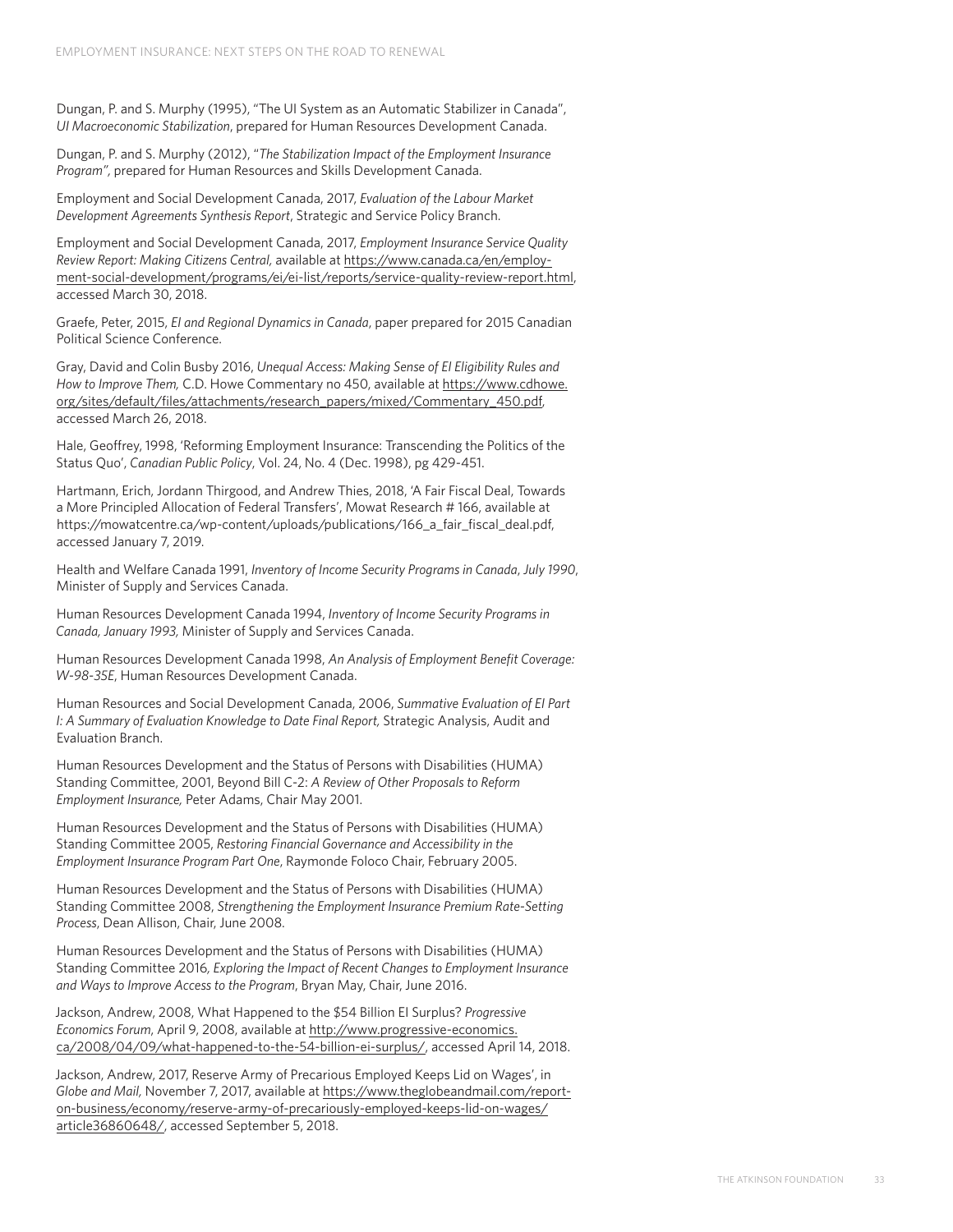Kapsalis, C. (2010), "*Financial Impacts of Receiving Employment Insurance"*, Final Report, Data Probe Economic Consulting Inc., 6 February.

Koning, Edward and Keith Banting 2013, 'Inequality below the Surface: Reviewing Immigrants' Access to and Utilization of Five Canadian Welfare Programs', in *Canadian Public Policy* Vol. XXXIX, No. 4 2013.

KPMG 2018, *Review of the Social Security Tribunal of Canada*, available at [https://www.](https://www.canada.ca/en/employment-social-development/corporate/reports/evaluations/social-security-tribunal-review.html) [canada.ca/en/employment-social-development/corporate/reports/evaluations/social-se](https://www.canada.ca/en/employment-social-development/corporate/reports/evaluations/social-security-tribunal-review.html)[curity-tribunal-review.html](https://www.canada.ca/en/employment-social-development/corporate/reports/evaluations/social-security-tribunal-review.html), accessed July 23, 2018.

Lam, Solomon, no date, 'Confederation des syndicats nationaux vs. Canada' *The Court*.

McBride, Stephen 2017, *Working? Employment Policy in Canada*, Rock's Mills Press.

Mendelsohn, Matthew and Jon Medow, 2010, *Help Wanted: How Well did the EI Program Respond During the Recent Recession?,* available at [https://mowatcentre.ca/wp-content/](https://mowatcentre.ca/wp-content/uploads/publications/10_help_wanted.pdf) [uploads/publications/10\\_help\\_wanted.pdf](https://mowatcentre.ca/wp-content/uploads/publications/10_help_wanted.pdf), accessed June 25, 2018.

MASSE 2018, *The Employment Insurance Act: A Sexist Law in Need of Reform*, available at [https://www.lemasse.org/wp-content/uploads/2018/10/Feuillet\\_anglais\\_F\\_web.pdf,](https://www.lemasse.org/wp-content/uploads/2018/10/Feuillet_anglais_F_web.pdf) accessed November 20, 2018.

Neuner, Jeremy, 2013, '40% of America's workforce will be freelancers by 2020', *Quartz*, available at [https://qz.com/65279/40-of-americas-workforce-will-be-freelanc](https://qz.com/65279/40-of-americas-workforce-will-be-freelancers-by-2020/)[ers-by-2020/,](https://qz.com/65279/40-of-americas-workforce-will-be-freelancers-by-2020/) accessed September 5, 2018.

Ochsen C. and H. Welsch, 2012, 'Who Benefits from Labour Market Institutions?', *Journal of Economic Psychology,* 33(1), pg. 112-124.

Office of the Prime Minister, 2016, Minister of Families, *Children and Social Development Mandate Letter*, September 1, 2016, available at [https://pm.gc.ca/eng/minister-fami](https://pm.gc.ca/eng/minister-families-children-and-social-development-mandate-letter)[lies-children-and-social-development-mandate-letter,](https://pm.gc.ca/eng/minister-families-children-and-social-development-mandate-letter) accessed January 20, 2019.

Organisation for Economic Co-operation and Development (OECD) 2015, *Back to Work Canada*, Improving the Re-Employment Prospects for Displaced Workers, OECD Paris.

Osberg, Lars, 2009, *Canada's Declining Safety Net: the Case for EI Reform*, Canadian Centre for Policy Alternatives, available at [https://www.policyalternatives.ca/sites/default/files/](https://www.policyalternatives.ca/sites/default/files/uploads/publications/National_Office_Pubs/2009/Canadas_Declining_Safety_Net.pdf) [uploads/publications/National\\_Office\\_Pubs/2009/Canadas\\_Declining\\_Safety\\_Net.pdf](https://www.policyalternatives.ca/sites/default/files/uploads/publications/National_Office_Pubs/2009/Canadas_Declining_Safety_Net.pdf), accessed March 28, 2018.

Pal, Leslie A. 1988, *State, Class and Bureaucracy: Canadian Unemployment Insurance and Public Policy*, McGill-Queen's University Press.

Shillington, Richard 2001, *Measuring Trends in the Coverage of Unemployment Insurance and Employment Insurance,* Tristat Resources, June 2001.

Stapleton, John, 2014, 'The Rise and Fall of Welfare Analysis in Canada', *Open Policy Ontario*, available at<http://openpolicyontario.com/the-rise-and-fall-of-welfare-analysis-in-canada/>, accessed September 5, 2018.

The Telegram, 2016, 'Government shortens EI waiting period', the *Telegram*, available at [http://www.thetelegram.com/news/local/government-shortens-ei-waiting-period-24510/,](http://www.thetelegram.com/news/local/government-shortens-ei-waiting-period-24510/) accessed June 28, 2018.

Thibodeau, Mary, 2014, '*Balancing the Budget with EI Premiums?'*, CANLL Connecte, available at<https://canliiconnects.org/fr/commentaires/38564>, accessed April 16, 2018.

Thirgood, Jordann and Andrew Parkin, 2018, *Portraits 2017: Economic Security and the Social Safety Net*, Mowat Centre Research #175, October 2018, available at [https://mowatcentre.](https://mowatcentre.ca/portraits-2017-economic-security-and-the-social-safety-net/) [ca/portraits-2017-economic-security-and-the-social-safety-net/,](https://mowatcentre.ca/portraits-2017-economic-security-and-the-social-safety-net/) accessed November 19, 2018.

Townson, Monica and Kevin Haynes, 2007, *Women and the Employment Insurance Program*, Canadian Centre for Policy Alternatives.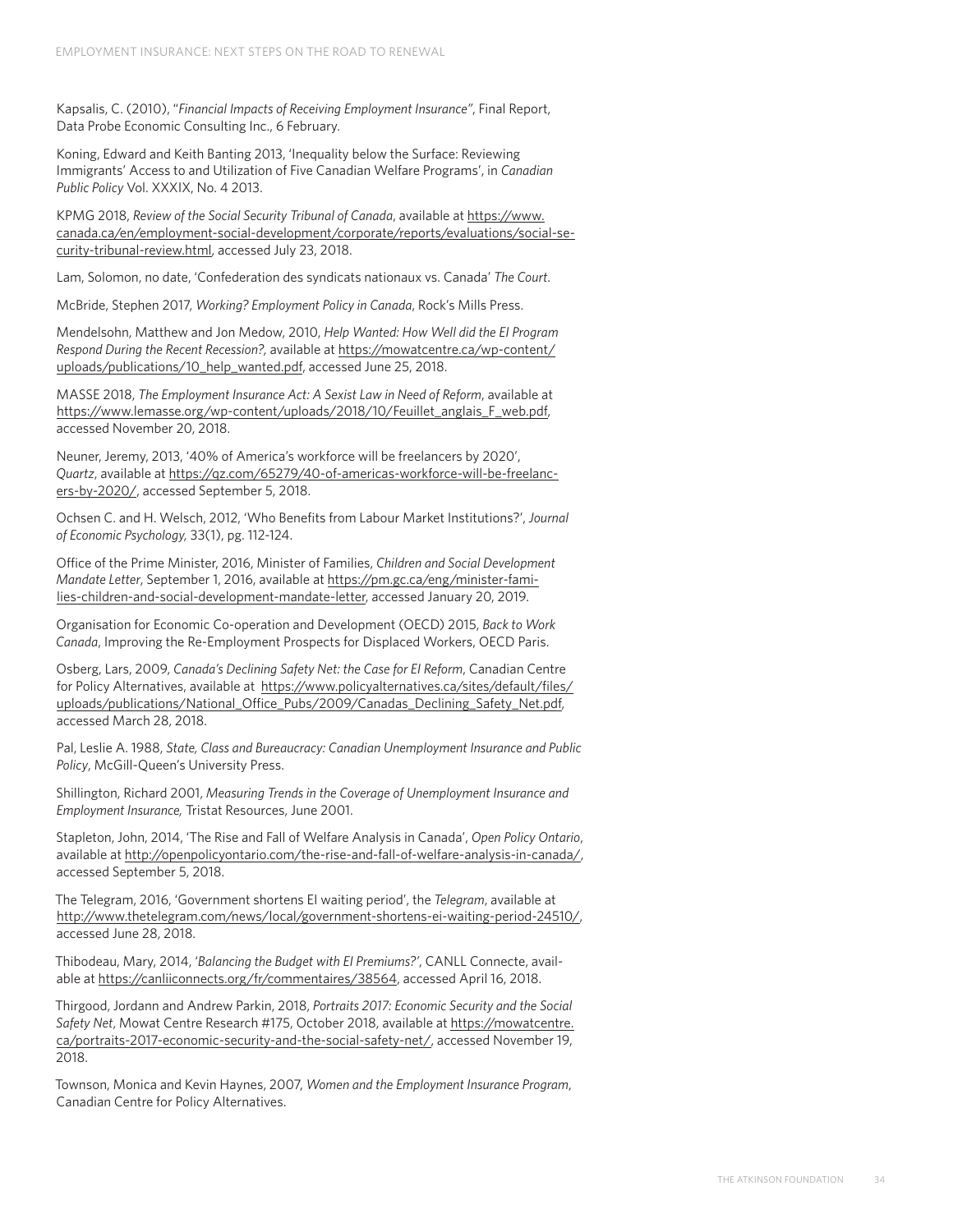Tweddle and Stapleton, 2018, *Income Security Spending Update*, internal documents provided to the author January 2018.

Van Audenrode, M. A. Fournier, N. Havet and J. Royer, 2005, *Employment Insurance in Canada and International Comparisons*, Groupe D'Analyse, study prepared for Human Resources Development Canada, 10 March.

Wood, Donna E. 2017a *The Seventy-Five Year Decline: How Government Expropriated Employment Insurance from Canadian Workers and Employers and Why This Matters*, Mowat Centre, available at <https://mowatcentre.ca/the-seventy-five-year-decline/>, accessed April 14, 2018.

Wood, Donna E., 2017b 'The Canadian Experience with Social Partnerships through Advisory Committees'*,* background paper for Atkinson *Employment Insurance @75* roundtable, available at [https://atkinsonfoundation.ca/site/uploads/2018/02/Atkinson\\_](https://atkinsonfoundation.ca/site/uploads/2018/02/Atkinson_DecentWorkRoundtable-Bundled-1.pdf) [DecentWorkRoundtable-Bundled-1.pdf](https://atkinsonfoundation.ca/site/uploads/2018/02/Atkinson_DecentWorkRoundtable-Bundled-1.pdf).

Wooley, Francis, 2012, 'Canada's Shame: EI is Stealing from the Young', *Globe and Mail*, June 7, 2012.

Wooley, Frances, 2016, What is Employment Insurance For? Posted on the *Worthwhile Canadian Initiative* at [http://worthwhile.typepad.com/worthwhile\\_canadian\\_initi/2016/03/](http://worthwhile.typepad.com/worthwhile_canadian_initi/2016/03/what-is-employment-insurance-for.html) [what-is-employment-insurance-for.html,](http://worthwhile.typepad.com/worthwhile_canadian_initi/2016/03/what-is-employment-insurance-for.html) accessed March 28, 2018.

Yalnizyan, Armine, 2009, *Exposed: Revealing the Truths about Canada's Recession*, Canadian Centre for Policy Alternatives, available at [https://www.policyalternatives.ca/publications/](https://www.policyalternatives.ca/publications/reports/exposed-revealing-truths-about-canadas-recession) [reports/exposed-revealing-truths-about-canadas-recession,](https://www.policyalternatives.ca/publications/reports/exposed-revealing-truths-about-canadas-recession) accessed December 11, 2018.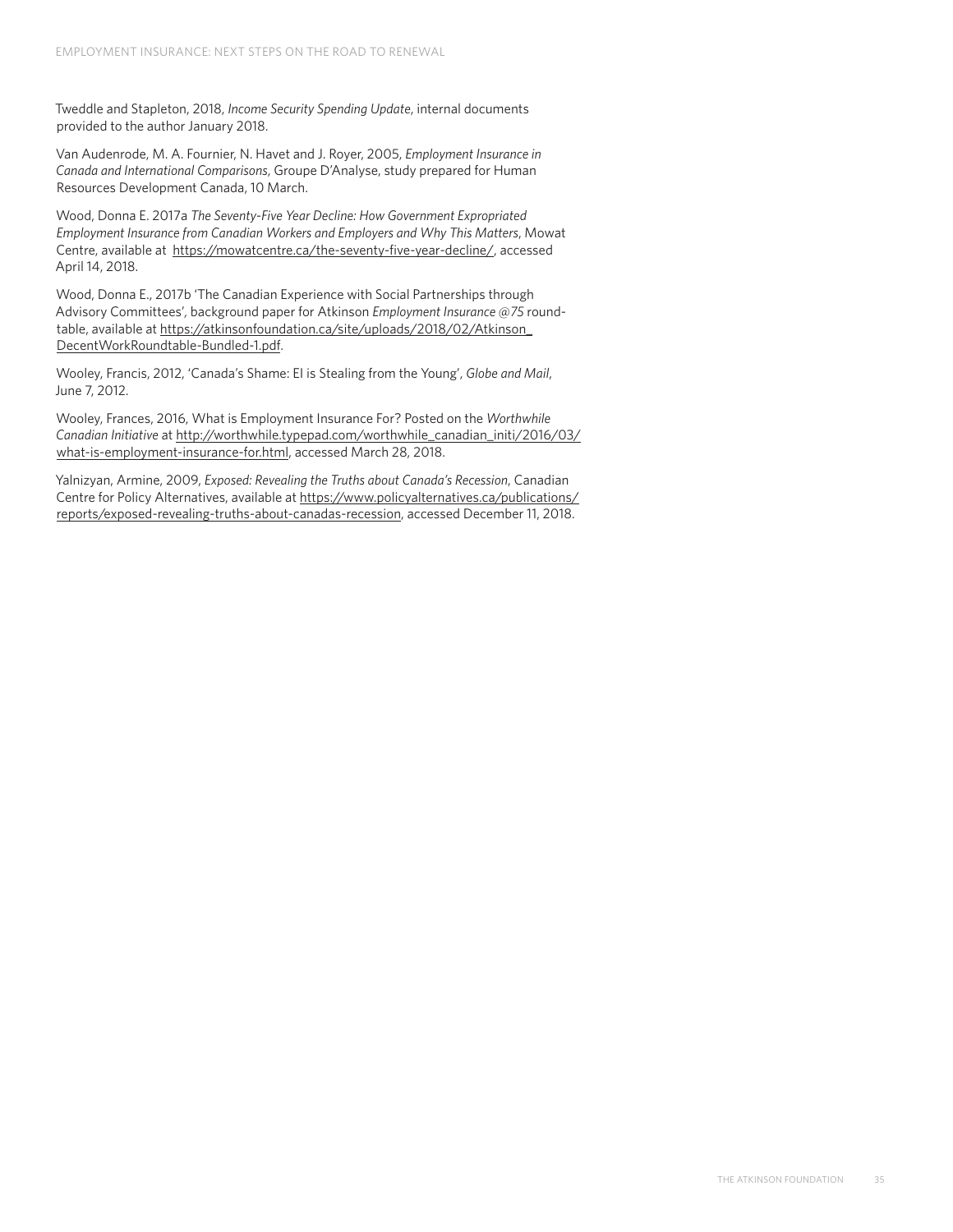## BACKGROUND READING

Banting, Keith and Jon Medow, 2012, *Making EI Work: Research from the Mowat Centre Employment Insurance Task Force*, Queen's Policy Studies Series, McGill-Queen's University Press.

Campeau, Georges, 2005, *From UI to EI: Waging War on the Welfare State*, translated by Richard Howard. Vancouver and Toronto: UBC Press.

Canada, 1962, *Report of the Committee of Inquiry into the Unemployment Insurance Act*, November 1962, Ottawa, Queen's Printer, (known as the Gill Report).

Canada, 1970, *Unemployment in the 1970s*, Department of Labour, Ottawa, Queen's Printer.

Canada, 1986, *Report of the Commission of Inquiry on Unemployment Insurance*, Supply and Services Canada, Ottawa, (known as the Forget Commission).

Council of Atlantic Premiers Employment Insurance Advisory Council, 2014, *Pan-Atlantic Study of the Impact of Recent Changes to Employment Insurance Advisory Panel Final Report*.

Dingledine, Gary, 1981, *A Chronology of Response: the Evolution of Unemployment Insurance from 1940 to 1980*, Minister of Supply and Services Canada, Ottawa.

Employment and Social Development Canada, 2017, *Employment Insurance Service Quality Review Report: Making Citizens Central.*

Human Resources and Social Development Canada, 2006, *Summative Evaluation of EI Part I: A Summary of Evaluation Knowledge to Date Final Report*, Strategic Analysis, Audit and Evaluation Branch.

Hunter, John, 1993, *The Employment Challenge: Federal Employment Policies and Programs 1900-1990*, Government of Canada.

KPMG 2018, *Review of the Social Security Tribunal of Canada*.

League for Social Reconstruction, 1935, *Social Planning for Canada*, University of Toronto Press.

Lefresne, Florence, 2010, *Unemployment Benefit Systems in Europe and North America: Reforms and Crisis*, European Trade Union Institute (ETUI) and Institut de Recherches Economiques et Sociales (IRES), Brussels, Belgium.

Marsh, Leonard, 1943, *Report on Social Security for Canada*, McGill-Queen's University Press.

McBride, Stephen, 1992, *Not Working: State, Unemployment and Neo-conservatism in Canada*, University of Toronto Press.

Pal, Leslie A., 1988, *State, Class and Bureaucracy: Canadian Unemployment Insurance and Public Policy*, McGill-Queen's University Press.

*Royal Commission on the Economic Union and Development Prospects for Canada*, 1985, Volume 2 Report, Minister of Supply and Services Canada.

Struthers, James, 1983, *No Fault of Their Own: Unemployment and the Canadian Welfare State* 1914-1941, University of Toronto Press, Toronto.

Vandenbroucke, Frank and Chris Luigjes with Donna Wood and Kim Lievens, 2016, *Institutional Moral Hazard in the Multi-tiered Regulation of Unemployment and Social Assistance Benefits and Activation: A Summary of Eight Country Case Studies*, European Commission and Centre for European Policy Studies.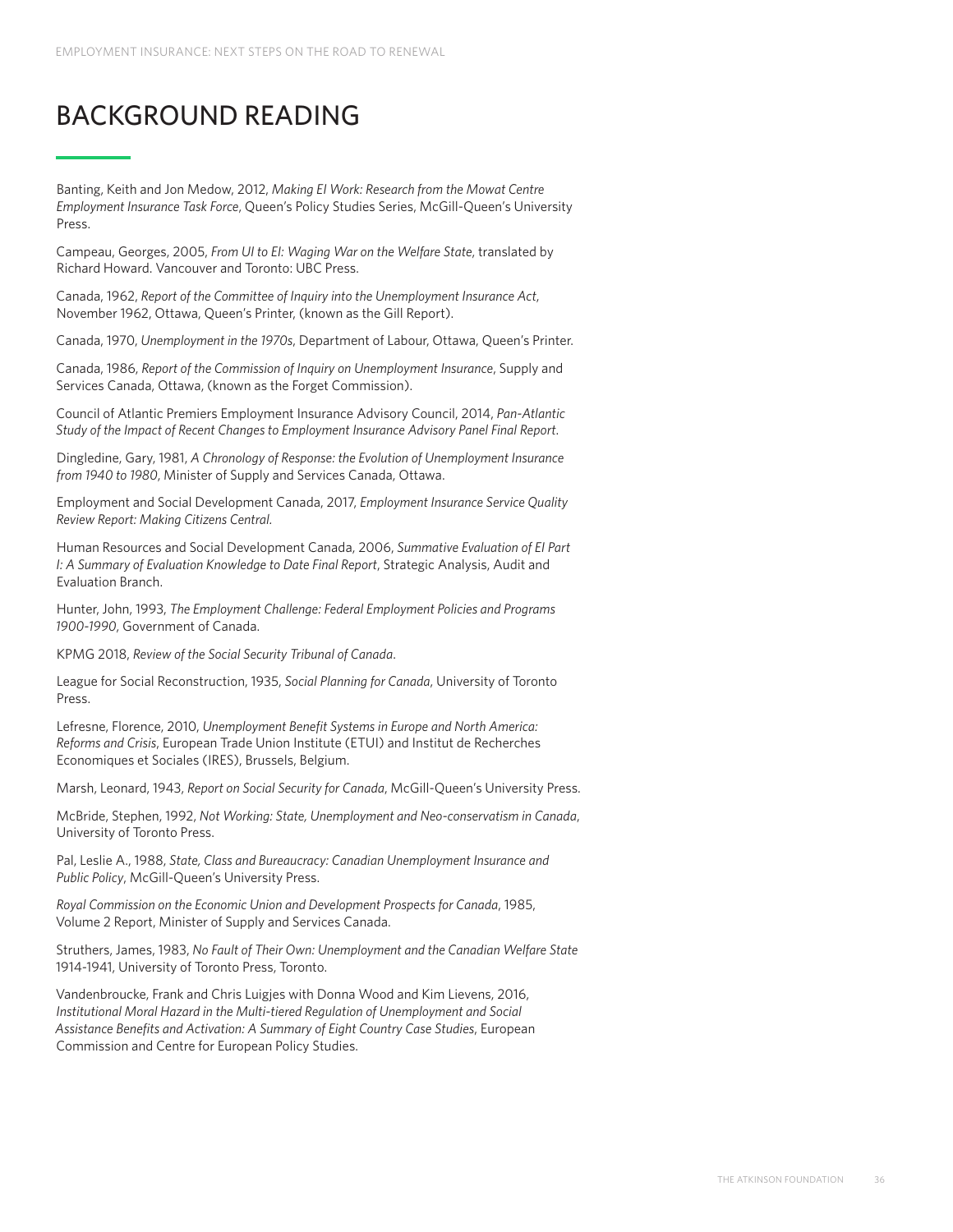## UN/EMPLOYMENT INSURANCE IN CANADA: HIGHLIGHTS

### **DECIDING RESPONSIBILITY 1918-1940**

#### **1918**

The federal government funds provinces to run the Employment Service of Canada – its first involvement in employment programming.

## **1935**

The federal Employment and Social Insurance Act is passed but is found to be unconstitutional. Over 30% of the population is unemployed.

#### **1940**

After a Royal Commission, all provinces consent to a constitutional amendment agreeing that responsibility for unemployment insurance is federal. The federal Unemployment Insurance Act becomes law. Drawing from the British contributory model of social insurance, contributors receive benefits as a right, not as 'dole' or 'poor relief'.

## **FEDERAL CONSOLIDATION AND EXPANSION 1941-1978**

#### **1941**

The provincially-run Employment Service of Canada is nationalized and transferred to the new Unemployment Insurance Commission (UIC), an independent federal tripartite agency controlled by employers, workers, and government. The three partners contribute in the ratio of 40:40:20 to a UI fund to pay out benefits to eligible workers.

A National Employment Committee and a UI Advisory Committee provide advice from business, labour, and other stakeholders to the UIC.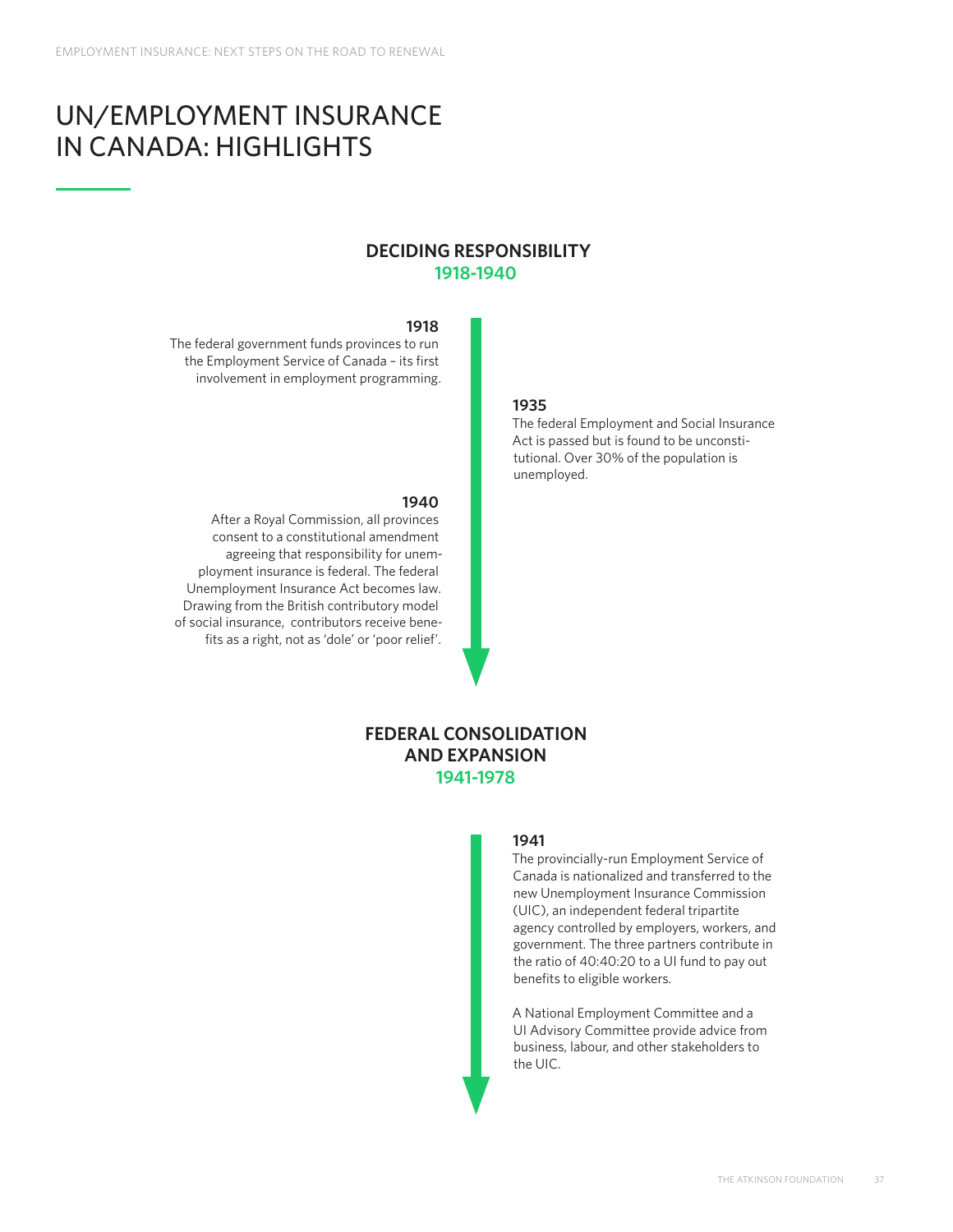#### **1955**

Extension of coverage to agriculture, horticulture, forestry, transportation, health care, public utlilities, and the public sector.

#### **1962**

The *Gill Report* recommends the employment service be transferred from the independent UIC to an operating department of the federal government. The National Employment Committee closes down.

#### **1971**

The Unemployment Insurance Act creates the most generous UI program in Canadian history with universal coverage for all workers, higher benefits (from 40% to 66.6% of insurable earnings), reduced eligibility requirements, extended benefits in high-unemployment regions, and coverage for income loss from sickness or pregnancy.

#### **1977**

Variable entry requirements are introduced on a pilot basis.

The independent UI Commission is subsumed into a new Department of Employment and Immigration. The UI Advisory Committee is replaced by a much broader Canada Employment and Immigration Advisory Council.

#### **1957**

Benefits created for self-employed fishers.

#### **1970**

The *Unemployment Insurance White Paper* calls for an expanded UI program.

#### **1974**

First 'developmental' use of UI to pay for training, work sharing, and job creation.

### **GROWING CONCERN OVER UI DIRECTIONS AND PROGRAM COSTS 1979-1989**

#### **1979**

The benefit replacement rate is reduced from 66.6% to 60%. New entrants and re-entrants must work longer to qualify for benefits.

#### **1983**

Adoption benefits introduced. Meanwhile during the early to mid-1980s, various reports respond to growing concerns over whether UI should be a smaller, insurance-focused program or offer a wider array of benefits with an emphasis on income redistribution.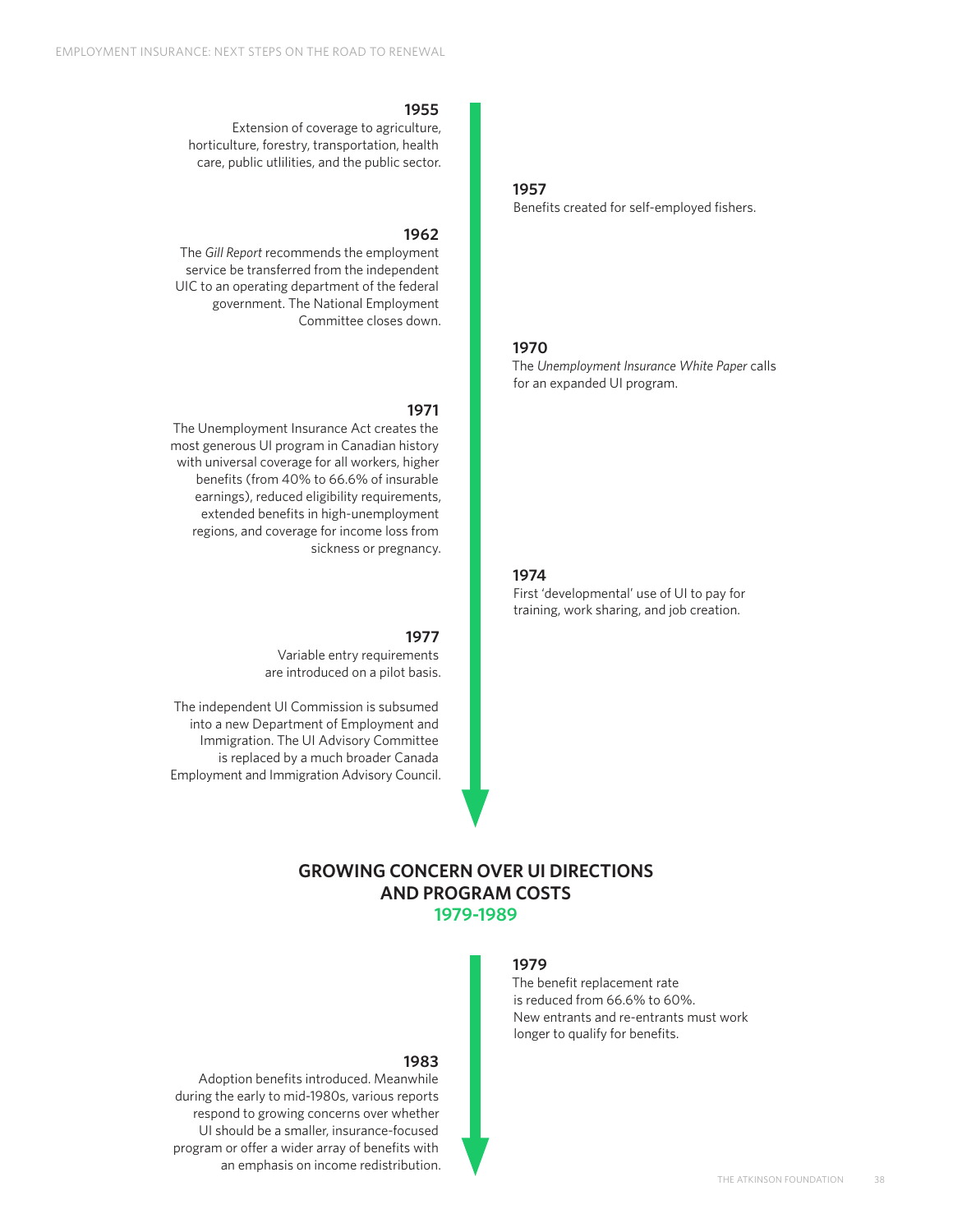#### **1986**

The *Forget Commission* concludes that the program should be returned to its social insurance roots. Two commissioners with labour backgrounds reject the majority report. The Mulroney government decides not to touch the structure of UI.

## **1989**

10 weeks of parental benefits introduced — in addition to maternity benefits — payable to either men or women.

The Labour Force Development Strategy increases the use of the UI fund for training and re-employment over passive income support.

### **FEDERAL CONTRACTION AND DEFICIT REDUCTION 1990-1994**

#### **1990**

**1993**

The federal government withdraws its contribution to UI, leaving all program costs to employers and workers.

Legislative changes make those who voluntarily left their employment or were dismissed

shorter benefit period is introduced. The UI replacement rate is reduced from 60% to 57%.

## **1991**

The Canadian Labour Force Development Board is established to advise government on training and human resource issues.

#### due to misconduct ineligible for benefits. A

#### **1994**

Upon assuming power, the federal Liberals embark on a broad-based social security review (that included Unemployment Insurance) as well as a program review (to examine all departmental spending to identify program cuts).

The federal budgets of 1994 and 1995 further contract UI, tightening entrance requirements, reducing the length of benefits, and cutting the replacement rate to 55%.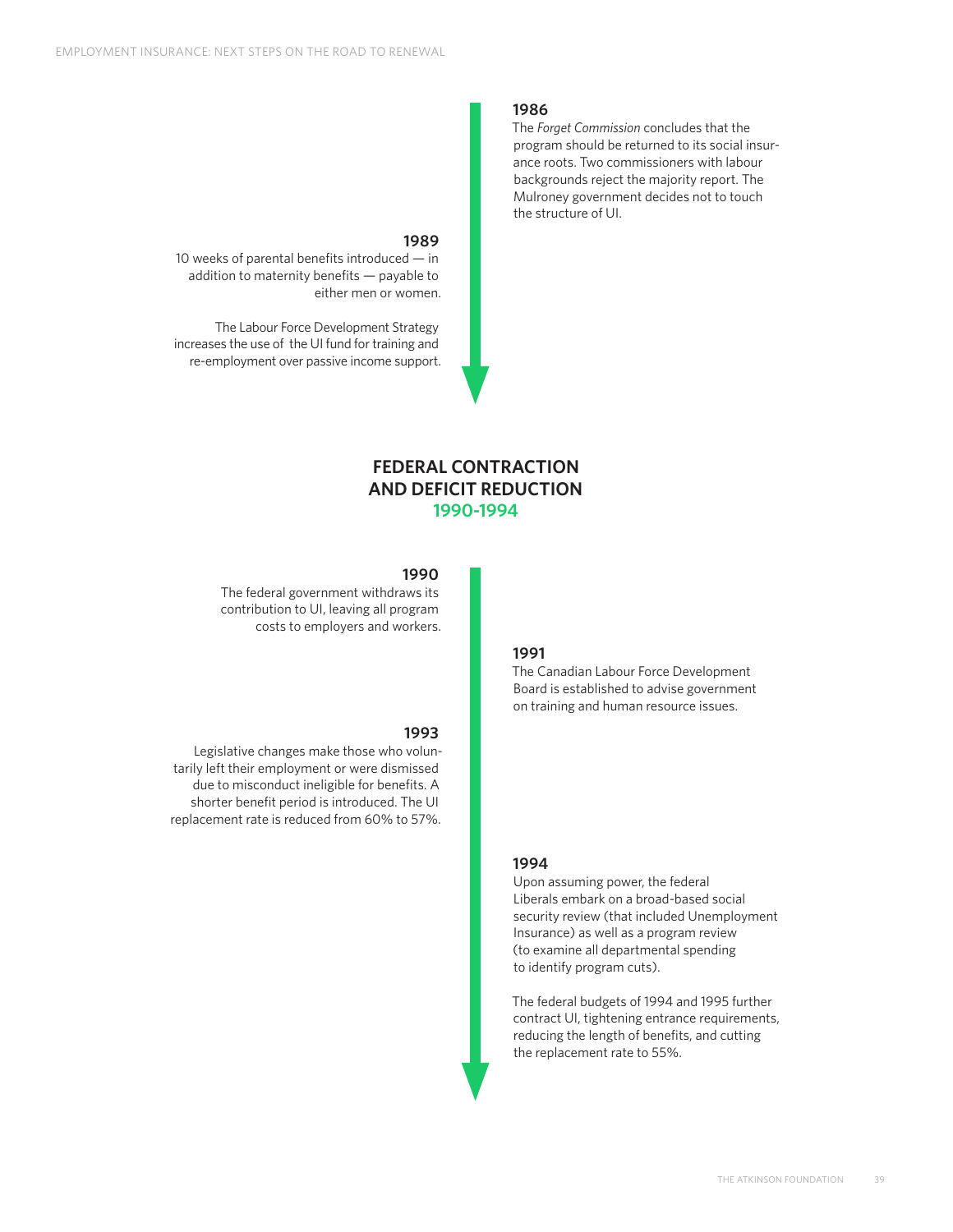## **FROM UNEMPLOYMENT INSURANCE TO EMPLOYMENT INSURANCE 1995-1999**

#### **1995**

The Canada Employment and Immigration Advisory Council closes down as a result of ministry restructuring.

The social security review closes down, pre-empted by federal changes to rein in the debt and deficit.

Unemployment Insurance is rebranded as Employment Insurance and split into EI Part I (income benefits) and EI Part II (employment benefits and support measures).

> Responsibility for EI Part II is offered to interested provinces and territories through devolved Labour Market Development Agreements. By 2010, all jurisdictions have accepted.

#### **1996**

EI benefits are rebased around hours worked in a year, rather than weeks, making it harder to qualify. Maximum insurable earnings and the maximum weekly benefit are reduced. The maximum length of a claim is reduced from 50 to 45 weeks.

New entrants and re-entrants need 26 rather than 20 weeks to qualify. A new 'intensity' rule reduces the benefit rate for frequent claimants.

A family supplement increases the benefit rate for low income claimants with children to 80%.

#### **1998**

The Canadian Labour Force Development Board closes as a result of budget cuts and the withdrawal of support from business representatives.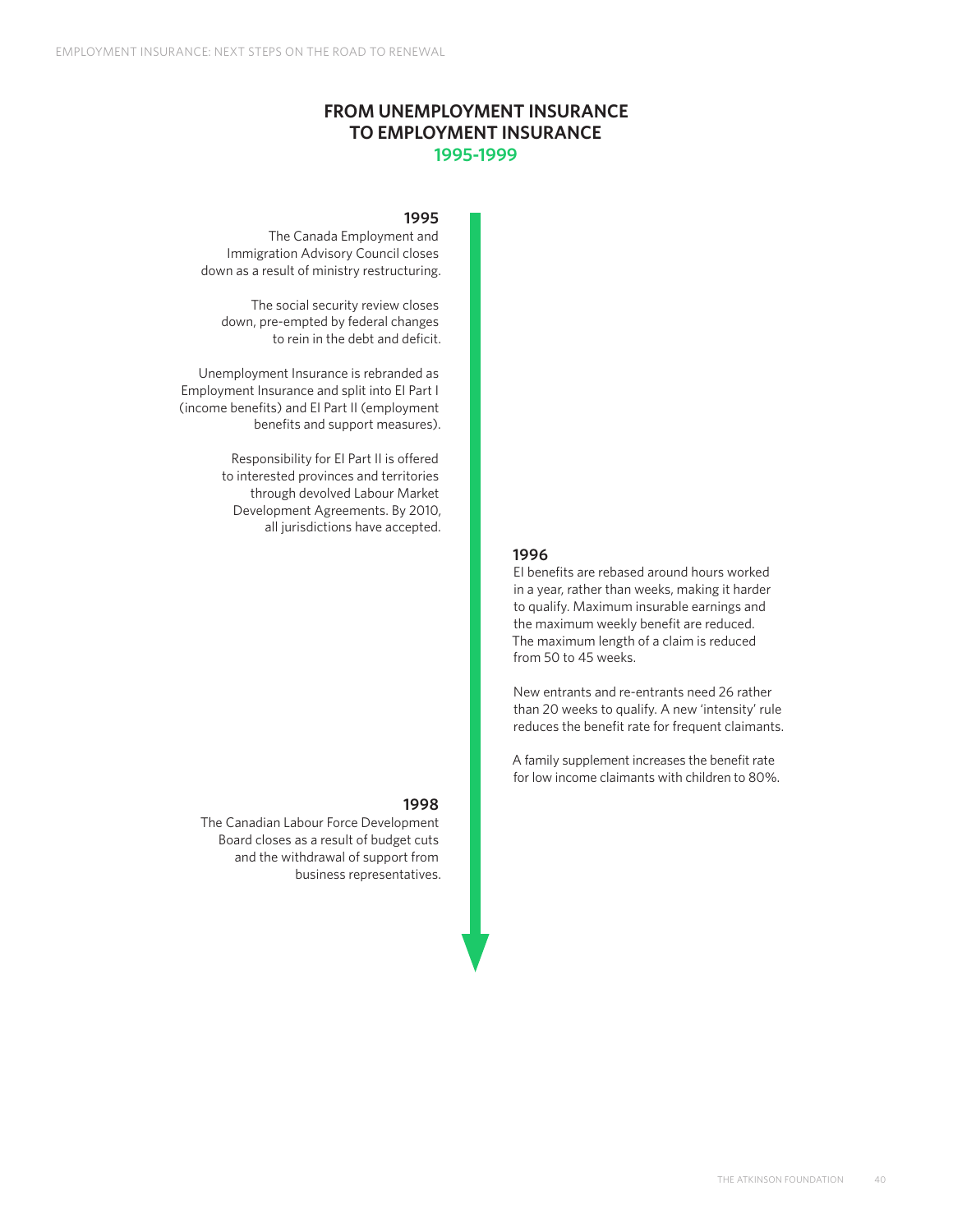## **TWEAKING AND REBALANCING 2000-2018**

#### **2004**

Six weeks of compassionate care benefits are introduced for workers with a dying family member.

#### **2006**

Québec negotiates with Ottawa and implements its own Parental Insurance Program, with more expansive coverage than the Canadian plan.

#### **2010**

Self-employed workers are allowed to opt into the EI program in order to access EI special benefits.

#### **2013** New benefits for parents of critically

ill children allow up to 35 weeks of EI.

#### **2000**

The EI intensity rule is eliminated. The duration of parental benefits is increased from 10 to 35 weeks.

#### **2005**

Service Canada takes over responsibility for delivering EI benefits from Human Resource Development Canada.

#### **2008**

In response to the recession, EI regular benefits are extended by five weeks. Long-tenured workers are provided with an extra twenty weeks of benefits.

#### **2012**

EI imposes more stringent conditions on clients' efforts to find work.

EI parental benefits are limited to individuals authorized to remain in Canada.

The local Boards of Referees (composed of worker and employer representatives) that hear EI appeals across Canada are eliminated and replaced with a centralized Social Security Tribunal that also hears appeals for Old Aged Security and the Canada Pension Plan.

#### **2015**

Compassionate Care benefits are extended to 26 weeks.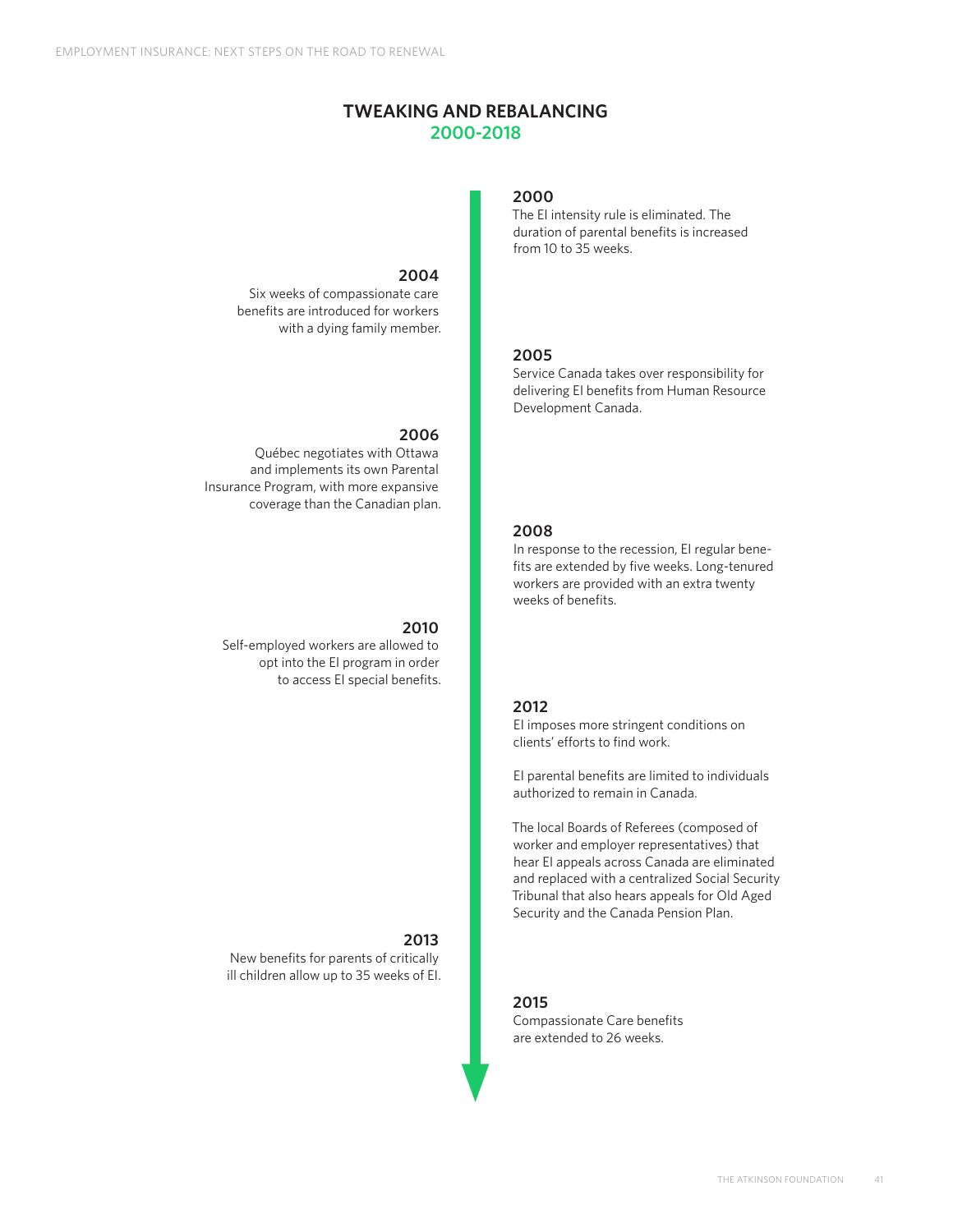#### **2016**

The new Liberal government overturns the more stringent conditions on efforts to find work introduced in 2012.

The federal government announces additional investments in the federal/provincial/territorial Labour Market Transfer Agreements.

## **2017**

The additional qualifying conditions for new entrants and re-entrants are removed.

The waiting period for EI benefits is reduced from two weeks to one.

A new family caregiver benefit for adults allows for 15 weeks off work to care for a critically ill adult.

Parental benefits become more flexible: paid either for 35 weeks at the standard rate of 55% or for 61 weeks at 33%.

A Service Quality Review is carried out in response to issues with EI program administration. Additional funds are allocated to improve EI call centre accessibility.

### **2018**

A review of the Social Security Tribunal is undertaken that identifies problems with the revised EI appeal process.

A new Parental Sharing Benefit adds five weeks when both parents can share the leave.

The 50 cents on the dollar Working While on Claim rules are made permanent and extended to maternity and sickness benefits.

Unemployed Canadians are allowed to receive EI benefits while taking self-funded training.

Additional funds are allocated to help seasonal workers bridge the gap in income support between their seasonal work and EI.